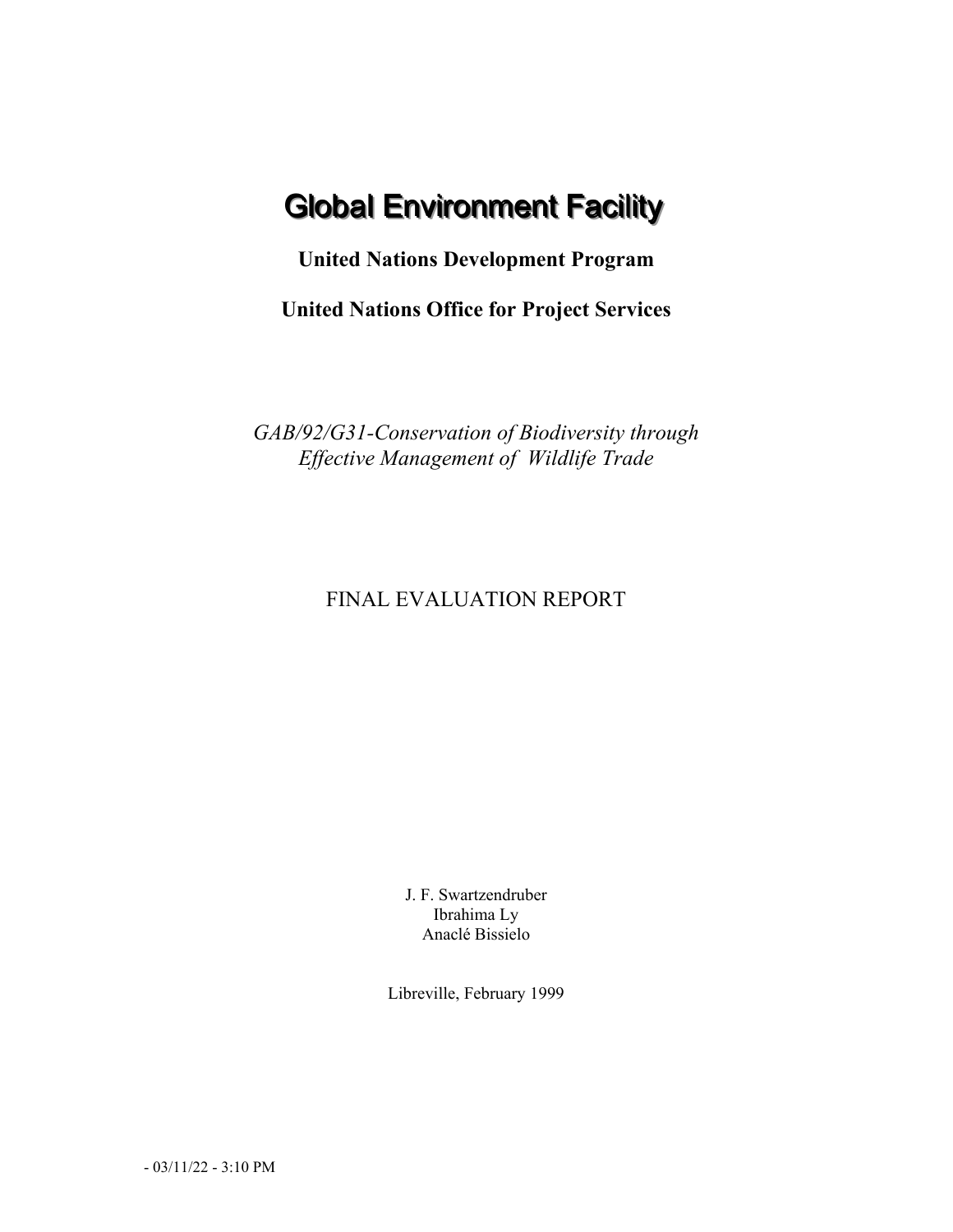## **ACKNOWLEDGMENTS**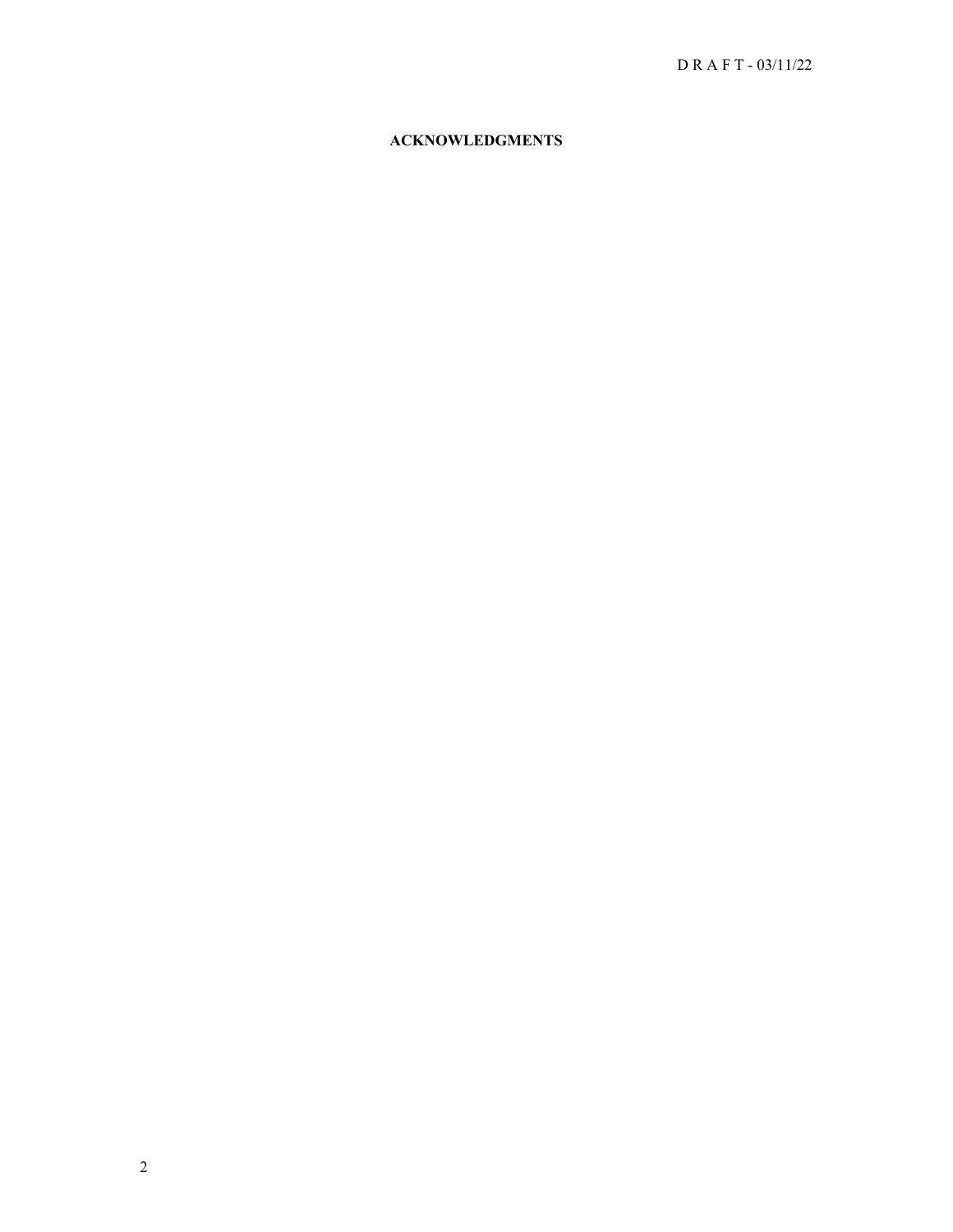## **TABLE OF CONTENTS**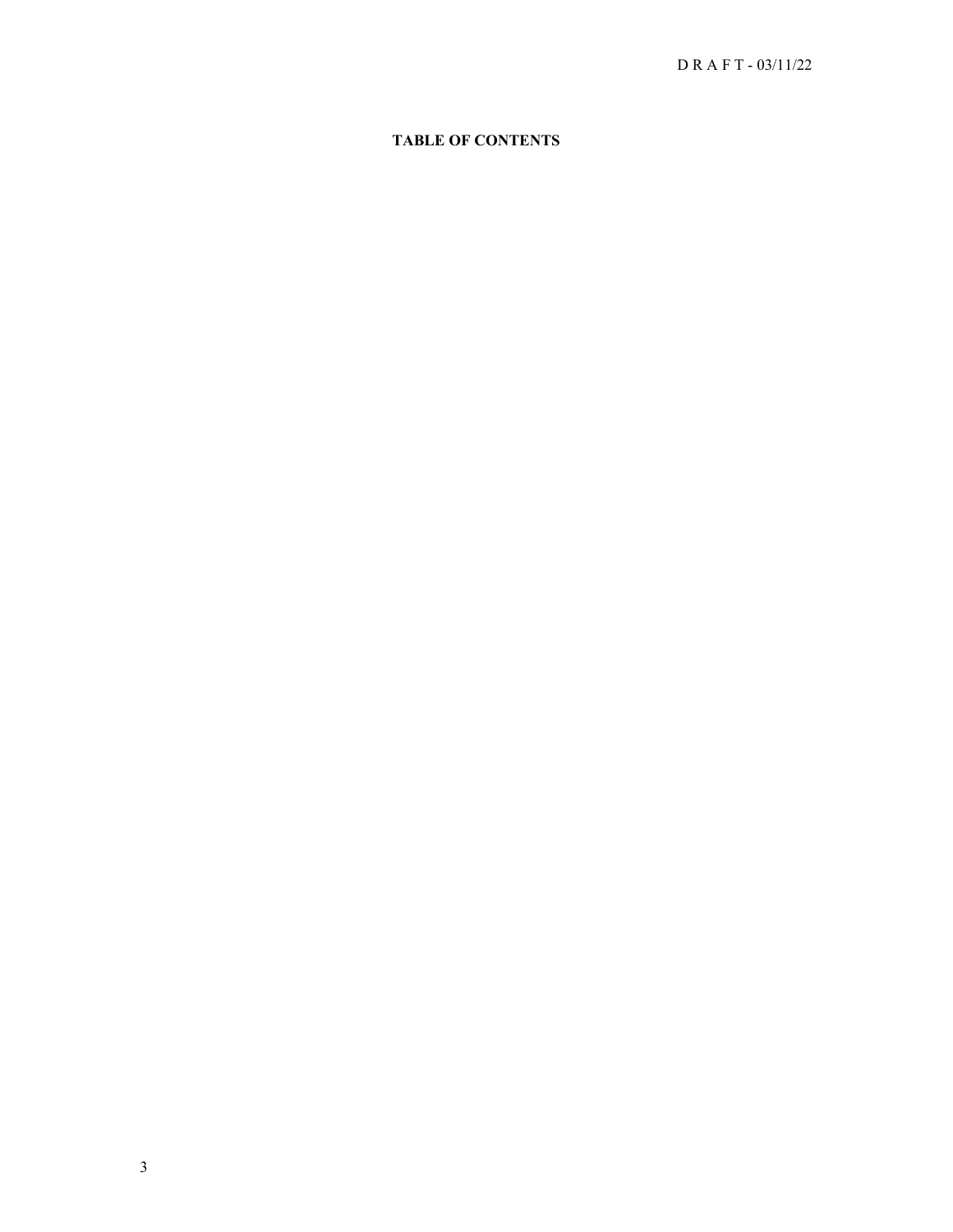#### **EXECUTIVE SUMMARY**

#### **Context and purpose of the evaluation**

The Gabon Wildlife Trade project ended on 31<sup>st</sup> December 1998. The objective was to "*develop indigenous capacity to effectively monitor wildlife populations and trade, to improve knowledge of the impact of trade on wildlife populations and on biological diversity, and to assist in developing and implementing sustainable trade strategies to ensure the long-term survival of wildlife species and the ecosystems they are part of*" (Project Document GAB/92/G31). The project's budget was \$1 million over three years (1995-1998).

The final evaluation follows a project mid-term evaluation which took place during September 1997. The objective of the final evaluation is to assess the relevance, performance, and success of the project. The mid-term and final evaluations are both provided for in the project document. The key elements of the final evaluation are to assess the relevance of the five expected results of the project and the degree to which these contribute to the project purpose and objectives; and to assess the performance of the project with respect to achievement of immediate objectives as well as other factors such as efficiency, effectiveness and timeliness.

In addition, the evaluation examines the degree of stakeholder ownership of the various project partners, and examines also the modalities of project execution by UNOPS, UNDP, and the subcontracting agency, WWF-US. Other factors examined include the extent of Government of Gabon support and participation within the project, the legal and institutional framework as well as the broader enabling environment, and participation of project beneficiaries. Finally, the evaluation assesses the sustainability of project impact and its contribution to capacity-building.

#### **Project objectives**

The GEF Gabon Wildlife Trade Management project initially undertook to bring about five results all aimed at a common underlying objective: "*To create a mechanism to sustainably manage wildlife trade in Gabon and to reinforce government and local community capacity to ensure long-tem sustainable management and conservation of biodiversity*"(Project document, Section D "Immediatiate Objectives, Outputs and Activities'). The anticipated results ("outputs") comprised the following:

- *1. Improved knowledge and implementation of national legislation and international treaties through training of personnel;*
- *2. National legislation on management and trade of wildlife adapted to the socio-economic reality in Gabon and to CITES requirements;*
- *3. Development of a framework for long-term monitoring of wildlife use and trade, and its impact on biological diversity;*
- *4. Development of strategies to implement legislation and management policies on wildlife trade, and links with biological diversity conservation; and*
- 5. *Long-term maintenance of the directorates charged with wildlife conservation and management and continuation of monitoring activities.*

#### **Findings and recommendations**

#### **Project relevance**

The final evaluation finds that the relevance of the project has been amply confirmed by the activities carried out. These have effectively demonstrated the presence within Gabon of an understanding of the importance of managing wildlife trade in the context of biodiversity conservation. To its credit, the project has taken on an impressive range of initiatives with important long-term potential for conservation. What remains to be achieved is to bring these various initiatives into greater coherence, and to provide a realistic level of support needed for the creation of a management mechanism for wildlife trade and for strengthening the capacity for biodiversity conservation.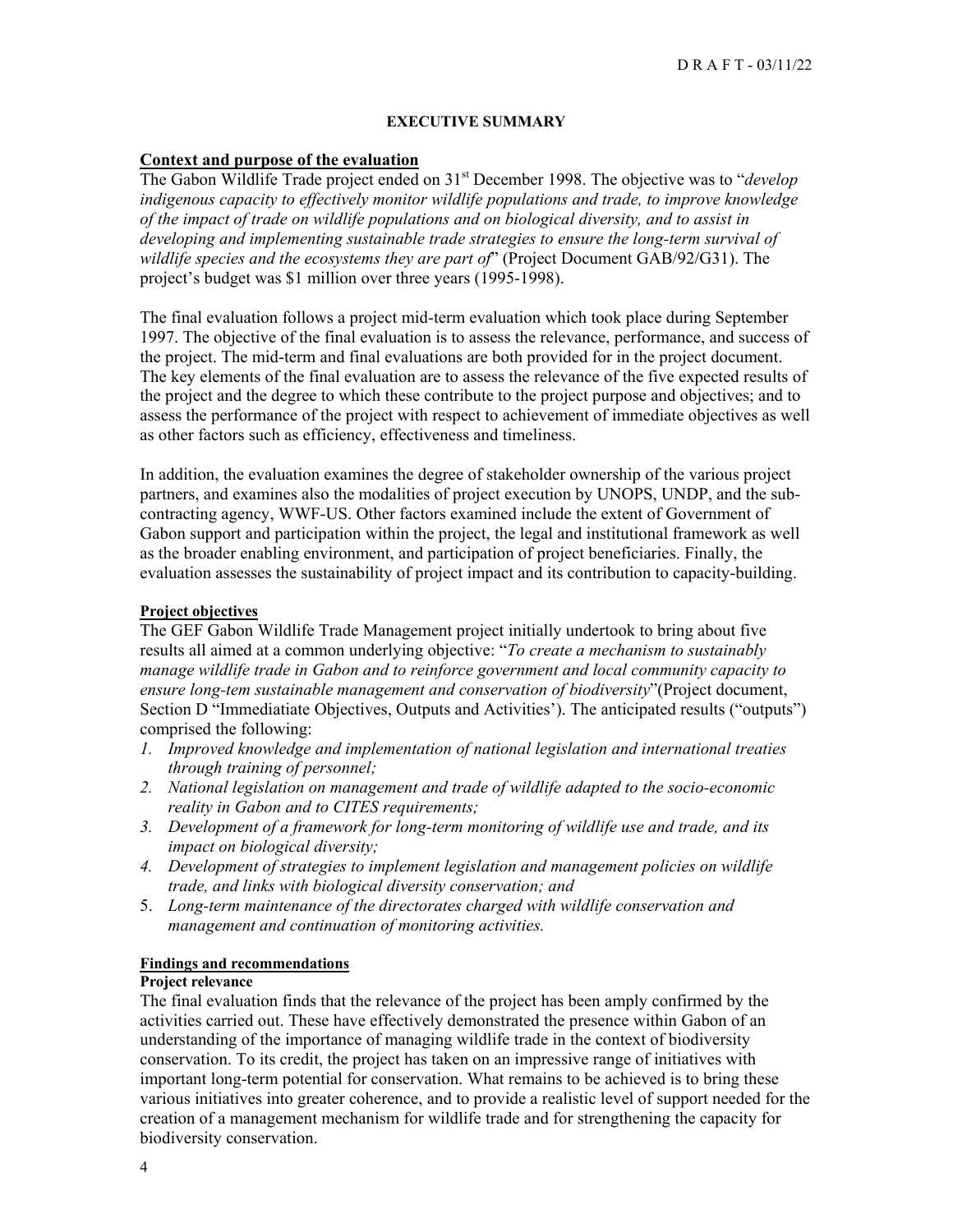There is presently strong interest in a sub-regional project to build upon lessons learned from the Gabon Wildlife Trade Project, expanding its scope across the region. The evaluation mission underscored the need for harmonization of the legal and institutional framework beyond the borders of Gabon: there is an excellent case to be made for the development of a GEF initiative on the sub-regional scale, based upon the Gabonese experience. Nevertheless, this would need to meet certain conditions precedent:

- 1. to conduct with the states of the sub-region a number of preliminary feasibility studies, which would be needed for effective identification of the project;
- 2. to assure that contributions committed from the side of the project partners, notably the Government of Gabon, are delivered to a reasonable degree, as foreseen in the project instrument; and
- 3. to achieve the establishment of an operational and sustainable mechanism for monitoring and management of wildlife species in Gabon.

## **Project performance**

#### **(a) Project design**

In its original form, the project proposal called for a sub-regional initiative, beginning with activities in Cameroon, the Central African Republic and Gabon, and later expanding to the rest of central Africa. As eventually approved, the project was to focus on one country. Gabon was selected for various reasons, including an apparent acceleration in the process of loss of biodiversity in a country known for an abundance of natural resources; economic reversals in a context of high urbanization as well as relative hardship in rural areas, bringing serious pressures on natural resource exploitation; and an increasing level of unregulated trade in wildlife species as well as significant gaps in the legal and institutional framework.

However, the transition from a regional project concept to one at the national level seriously weakened the conceptual framework of the original proposal. The GEF project document which was eventually approved included a significantly higher level of government counterpart support, which was probably unrealistic under budget circumstances already known at the time. The project document also added an ambitious but poorly-formulated component for communitybased wildlife management. The budget level of \$1 million in GEF funding was significantly below the level of resources needed to adequately address the wide range of activities defined in the project document, while the government was unable to provide the large counterpart contribution expected of it.

#### **(b) Project implementation**

The project also experienced institutional ambiguities which handicapped implementation and the achievement of the anticipated results. Implementation was affected, among other factors, by a work program which was interrupted at numerous points and which was carried out with little discipline; long delays in the establishment of mechanisms or precedures for effective collaboration between the project partners, thus undermining the contribution of the necessary institutional and technical support to the initiative; and by the absence, until late in the project, of a Steering Committee or a National Project Director.

Until approximately six months before its planned expiration date, the project spent a considerable proportion of its time in reformulation of priorities, adding or changing activities as objectives evolved. Originally conceived as an initiative to conserve biodiversity by better managing the trade in a wide range of species, the project quickly (though rather informally) came to focus upon the management of fauna, and more specifically, to the problem of domestic consumption of bushmeat. These changes entailed significant implications for the overall project approach as well as for project monitoring, follow-up, and long-term achievement of results. Although the project partners had diverging views about the project's overall direction and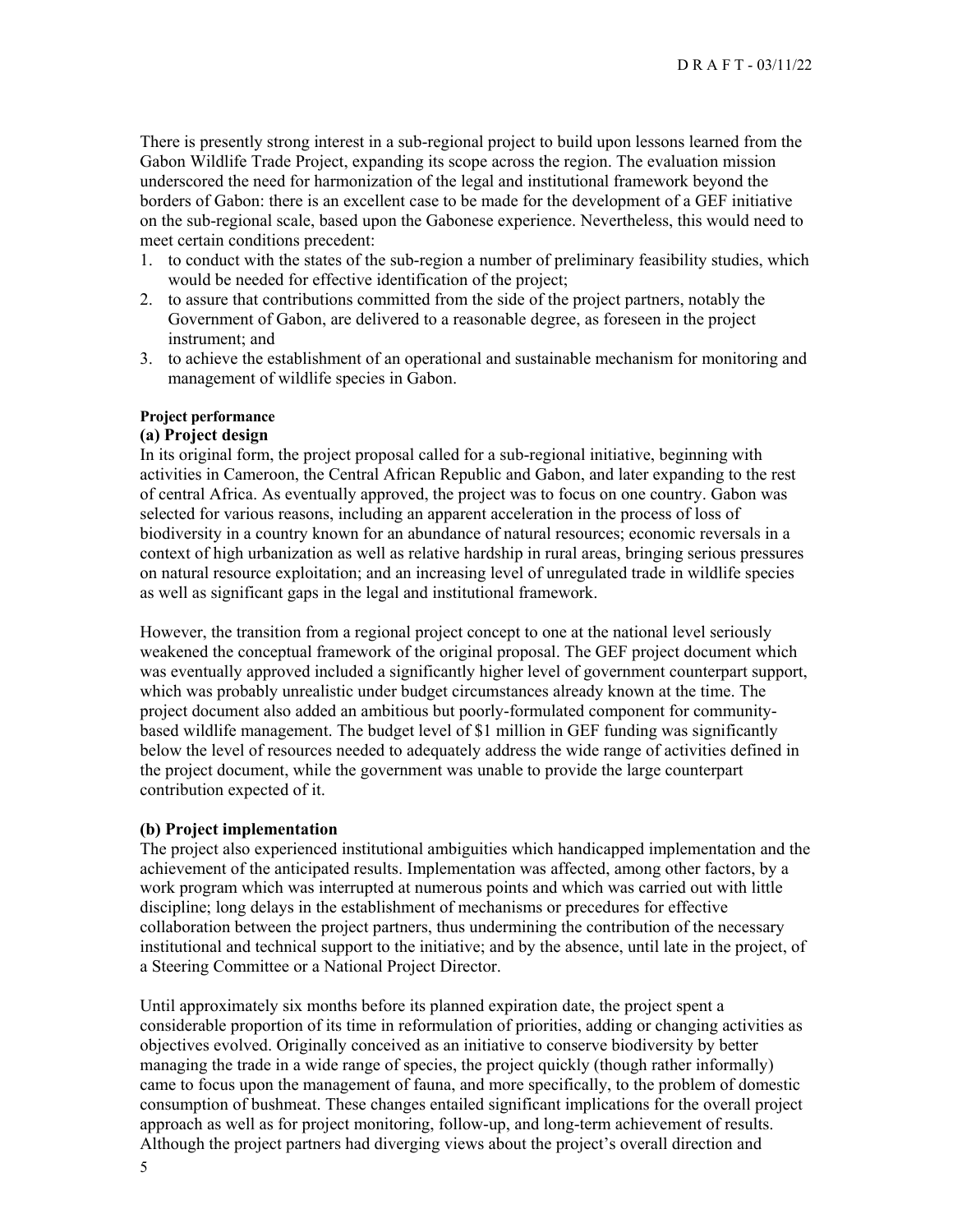priorities almost from the beginning, the mid-term evaluation, which recommended a formal restructuring, was delayed by some six months, to September 1997, with restructuring agreed at the end of January 1998. The project became significantly more focused and productive during this final phase.

#### **Project success**

The project's activities and accomplishments clearly are relevant to the objectives, but at present there is significant risk that some of these activities will not be followed-up. For this reason, they can be considered as results which still remain to be achieved. It is therefore important that the various project partners undertake to bring about the conditions necessary for their consolidation, which requires a more coherent base, with a realistic time-frame and budget level. This is particularly true for initiatives such as the captive breeding experiments, which must be seen as a longer-term investment.

With respect to the legislative framework, the project's proposed reforms to the law 1/82 on waters and forests and to the numerous decrees and administration application texts represent a substantial accomplishment and are very hopeful signs for the future. However, these reforms remain to be promulgated and put into practice. In addition, the application of these legal texts on the management of fauna will be largely subsidiary to the promulgation and application of the new law on waters and forests, which is still pending. This latter represents the essential legislative basis for application not only of Gabonese law concerning management of fauna, but above all for compliance with the relevant international conventions, notably CITES and the Convention on Biodiversity. Therefore, until the broader legislative framework has been reformed and put into practice, one cannot yet speak of the establishment of a sustainable mechanism for management of wildlife trade in Gabon.

#### **Main conclusions, recommendations and lessons learned**

With respect to the institutional framework, consideration should be given to transforming the DFC into a broader service for wildlife and national parks management (Direction de la Faune et des Parcs Nationaux). For their part, the donor agencies active in biodiversity conservation should provide financial support carefully linked with the further development of protected areas (including national parks and/or reserves yet to be instituted). In effect, the increase in recent years in the number of protected area sites in Gabon reflects a high level of interest and a significant comparative advantage.

For its part, UNOPS should better distinguish between NGOs and consulting firms in the execution of its projects; this is a key lesson if UNOPS is to avoid repeating the contractual and institutional ambiguities which were evident in the Gabon project. This relates to inappropriate use of sub-contracting mechanisms with serious consequences for the identification and interrelationship of the various project partners.

With respect to biodiversity, the activity of game ranching (particularly for *potamochère*) should be continued. However, this should only take place with much greater analysis of market and commercial factors (supply and demand), and specifically of a far better understanding of presumed substitution effects between animals raised in captivity or ranched, vis-à-vis those harvested in the wild. Feasibility studies on zoning and management of hunting concessions based on ecological potential should also be carried out. The ecological survey work conducted under the GEF project in the WWF site in the Gamba protected area complex appears to be a useful starting-point but more needs to be done to extrapolate findings to other parts of the country.

Finally, the experience from certain Sahelian countries with respect to land and resource tenure could be highly useful to the central African situation. This experience is little-known in central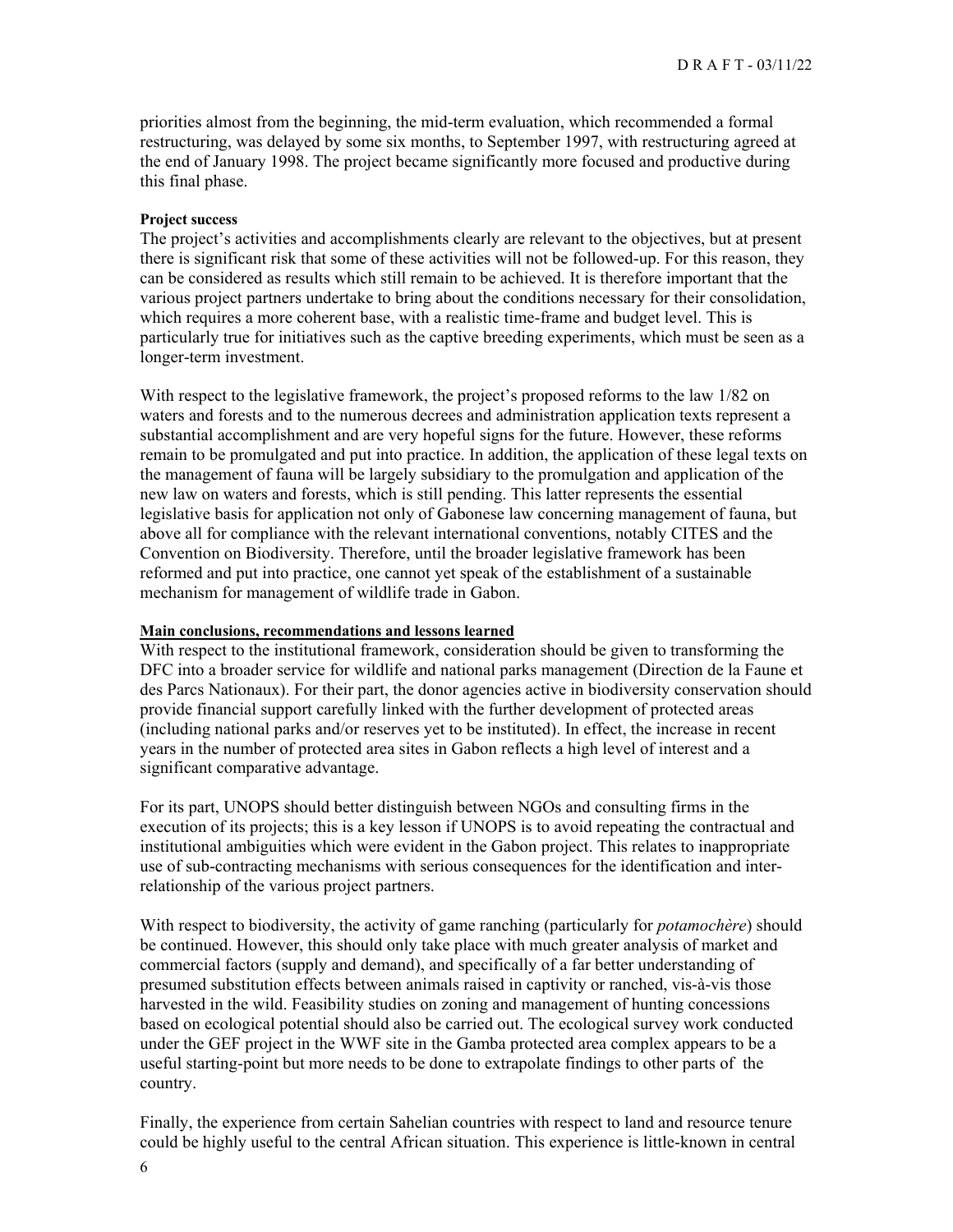Africa, but in some respects is far more relevant than the more publicized experience from the Amazon Basin or Southeast Asia.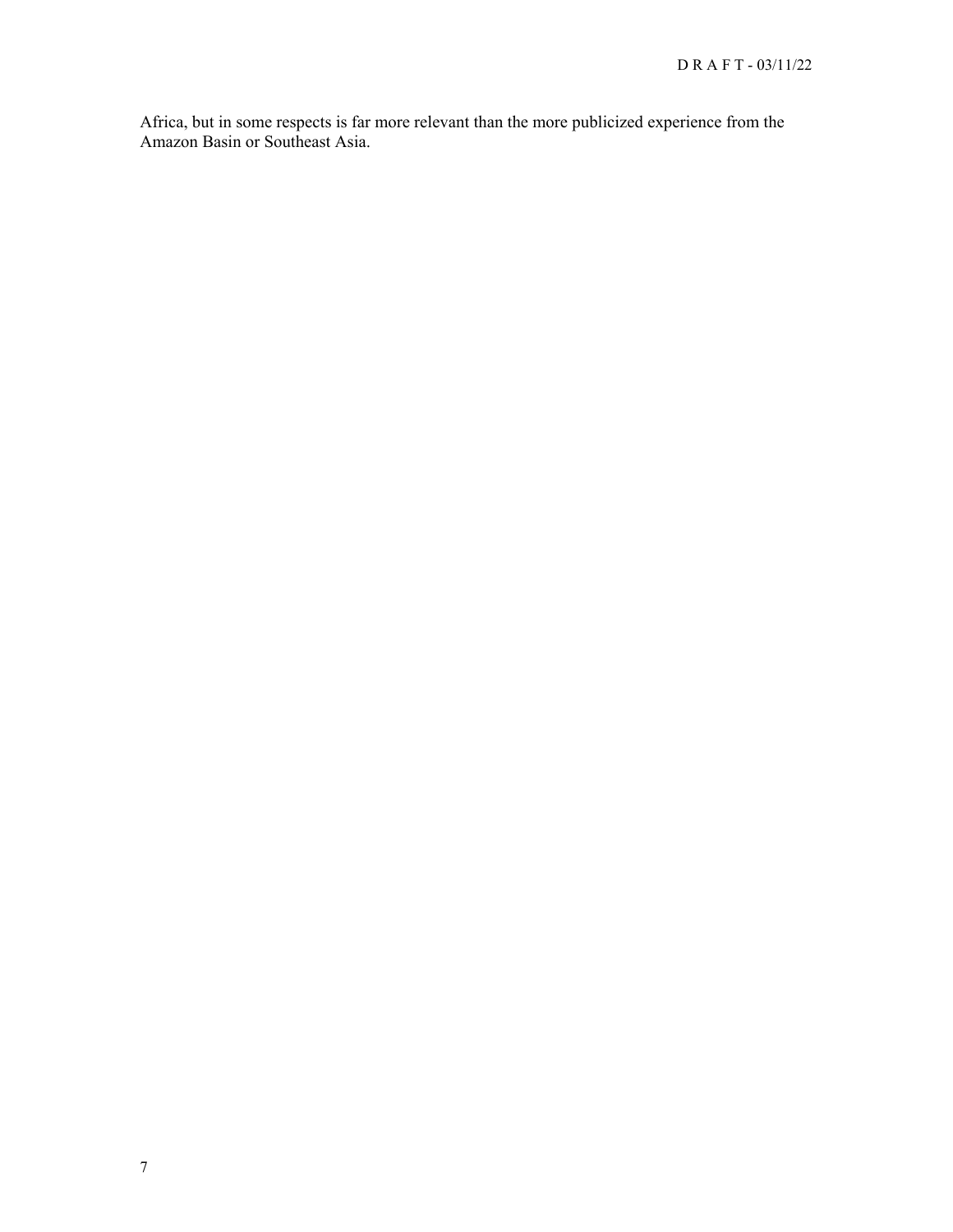#### **INTRODUCTION**

This report constitutes the final evaluation of the GEF Gabon Wildlife Trade project, which began operations in November 1995 and ended on 31<sup>st</sup> December 1998. With a total budget level of \$1 million, the project's objective was to *"develop indigenous capacity to effectively monitor wildlife populations and trade, to improve knowledge of the impact of trade on wildlife populations and on biological diversity, and to assist in developing and implementing sustainable trade strategies to ensure the long-term survival of wildlife species and the ecosystems they are part of"* (Project Document GAB/92/G31).

The final evaluation follows a project mid-term evaluation which took place during the month of September 1997. The objective of the final evaluation is to assess the relevance, performance, and success of the project. The mid-term and final evaluations are both provided for in the project document. The key elements of the final evaluation are to assess the relevance of the five expected results of the project and the degree to which these contribute to the project purpose and objectives; and to assess the performance of the project with respect to achievement of immediate objectives as well as other factors such as efficiency, effectiveness and timeliness.

In addition, the evaluation examines the degree of stakeholder ownership on the part of the various project partners, and examines also the modalities of project execution by UNOPS, UNDP, and the sub-contracting agency, WWF-US. Other factors examined include the legal and institutional framework and the broader enabling environment, and participation of project beneficiaries. Finally, the evaluation assesses the sustainability of project impact and its contribution to capacity-building.

#### **Methodology**

A three person evaluation team was assembled by UNOPS, comprising three independent consultants: two international experts, one in biodiversity and wildlife trade (J. F. Swartzendruber); the other one in environmental law, concerning CITES provisions and environmental law issues (Ibrahima Ly). The third consultant (Anaclé Bissielo), a Gabonese social scientist, provided expertise in natural resource management and socioeconomic issues affecting development in Gabon.

After assembling in Libreville in late January 1999, the evaluation team spent approximately 2 ½ weeks reviewing project documents, interviewing a wide range of stakeholders and other individuals knowledgeable about the project or the subject matter, and visited project-related field sites in Owendo, Gamba, and Sette Cama. Prior to the the departure of the international consultants from Libreville, the team gave briefings on its preliminary findings to personnel of the Government of Gabon, including the Director-General of the Ministry of Eaux et Forêts and the Director of the DFC, and to UNDP staff. The briefings were also attended by a representative of WWF and a representative of the Gabon National Environmental Action Plan office. At these briefings, French-language summaries of the preliminary findings were made available to the participants of the briefings. The evaluation team received a number of valuable suggestions in the course of these discussions, which have been incorporated into the present report.

The evaluation report has been guided by the recommended format of the UNDP Handbook *Results-oriented Monitoring and Evaluation* (1997), and specifically adheres to the terms of reference provided by UNOPS (the latter are attached as Annex 1). The structure of the report is presented in the Table of Contents, above. In addition to the main body of the evaluation report, which elaborates the main points presented to the project partners during the post-mission briefings, each team member has individually prepared a technical report; these provide greater detail on various issues or topics raised in the course of the evaluation, and also provide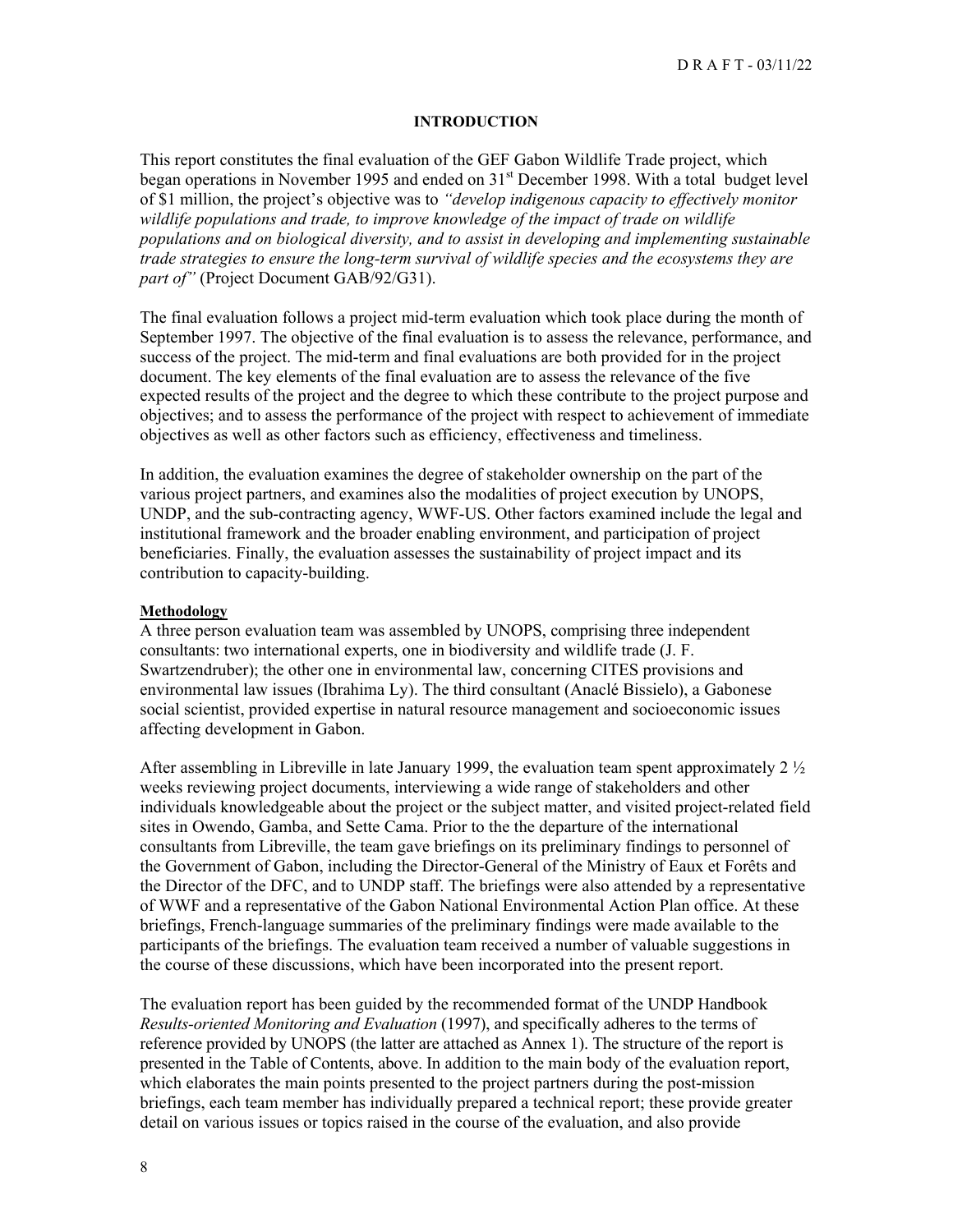references to literature or other sources of information of interest to specialists. These reports are also found in the Annexes.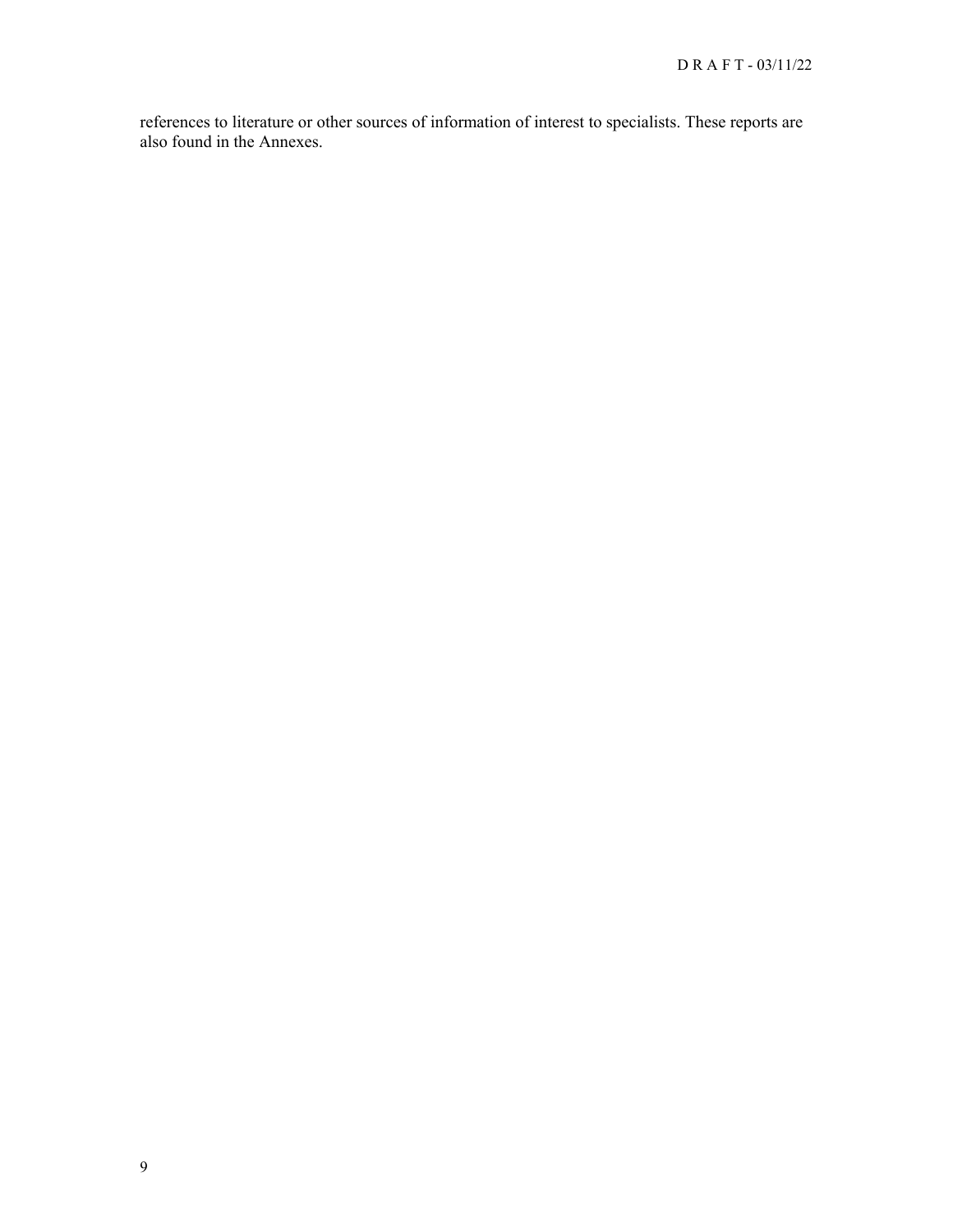#### **THE DEVELOPMENT CONTEXT**

#### **Macroeconomic context**

The development context of Gabon has undergone significant changes since the late 1980s when the original concept of this project was formulated. Within the ranks of upper-middle income countries, Gabon's per capita income in 1989 was higher than Yogoslavia, Uruguay or Hungary, and more than ten times higher than Zaire (World Bank, *World Development Report 1991*, p. 205). The export of primary commodities (oil, manganese, uranium, timber) has financed a physical infrastructure noticeably superior to most of its neighbors, and living standards in urban areas tend to be relatively good by comparison with other parts of sub-Saharan Africa, though significant hardship remains, particularly in rural areas. In 1996, Gabon's per capita GDP was \$5,102 – roughly 14% lower than 1990, when the figure was \$5,835 (SESRTCIC database).

In reality, the country's apparent high income level is somewhat misleading, due to the combination of a very small population plus the phenomenon of oil-sector rents which have only limited multiplier effects within the local economy. Moreover, the steep decline in oil prices since 1985-86 has imposed serious revenue shortfalls and economic dislocations. When one tracks oil prices on global commodity markets, taking for reference average prices in the year 1990 as an index of 100, oil prices have fallen dramatically, from \$224 in 1980 to \$63 in 1995, and continue to fall, according to World Bank data. The resulting revenue shortfall, combined with the fiscal burden of prestige projects planned during the boom years - such as the Transgabonaise railway has seen the tripling of Gabon's external debt: from \$1.51 billion in 1980 to \$4.5 billion in 1995 (World Bank, *World Development Indicators 1997*, p.218).

#### **Social indicators of development**

Despite its generous natural resource endowments, the country has yet to produce a broadlybased transformation in overall development status; indeed, some analysts believe that oil has made Gabon a "rentier state" – *'an enclave economy driven by the immediate consumption of oil rents*' (Yates, p.79). Gabonese income distribution is significantly skewed, with 66% of income going to the wealthiest 20% of the population. This ratio is nearly identical to South Africa, where the apartheid legacy explains the 65% share of income going to the top 20% of the population (data from WRI, *World Resources 1998-1999*, p. 248).

In 1990 the percentage of Gabon's population with access to safe drinking water was estimated at 90% for urban areas, but only 50% for the rural population (World Bank, *African Development Indicators 1994-95*, p. 343; these figures may have declined somewhat in recent years, according to observers). The country's infant mortality rate, 85 deaths per 1,000 live births, is virtually the same as that for the African continent as a whole, where the infant mortality rate averages 86 (data for 1995 in WRI op. cit., p. 258; note that WRI includes northern African countries in its averages for Africa).

#### **Labor constraints**

Gabon's population of 1.17 million (WRI, *World Resources 1998-1999*, p. 244), in an area about one-half the size of France, gives an overall population density of just four persons per  $km<sup>2</sup>$ (World Bank, *World Development Indicators 1997*, p. 7). Much of the territory remains under heavy forest cover (although logging over the past century has left few areas of undisturbed primary forest), and an extended process of urban migration has seen the departure of economically active age groups from many rural communities. Skilled manpower constraints at all levels are a significant aspect of the economy, with guest workers playing a major role. Even semiskilled services (taxis, restaurants, shops, etc.) are heavily dependent on workers from such countries as Senegal, Burkina Faso, and the Central African Republic, while many artisans and informal sector workers come from neighboring countries, notably Equatorial Guinea and Cameroon.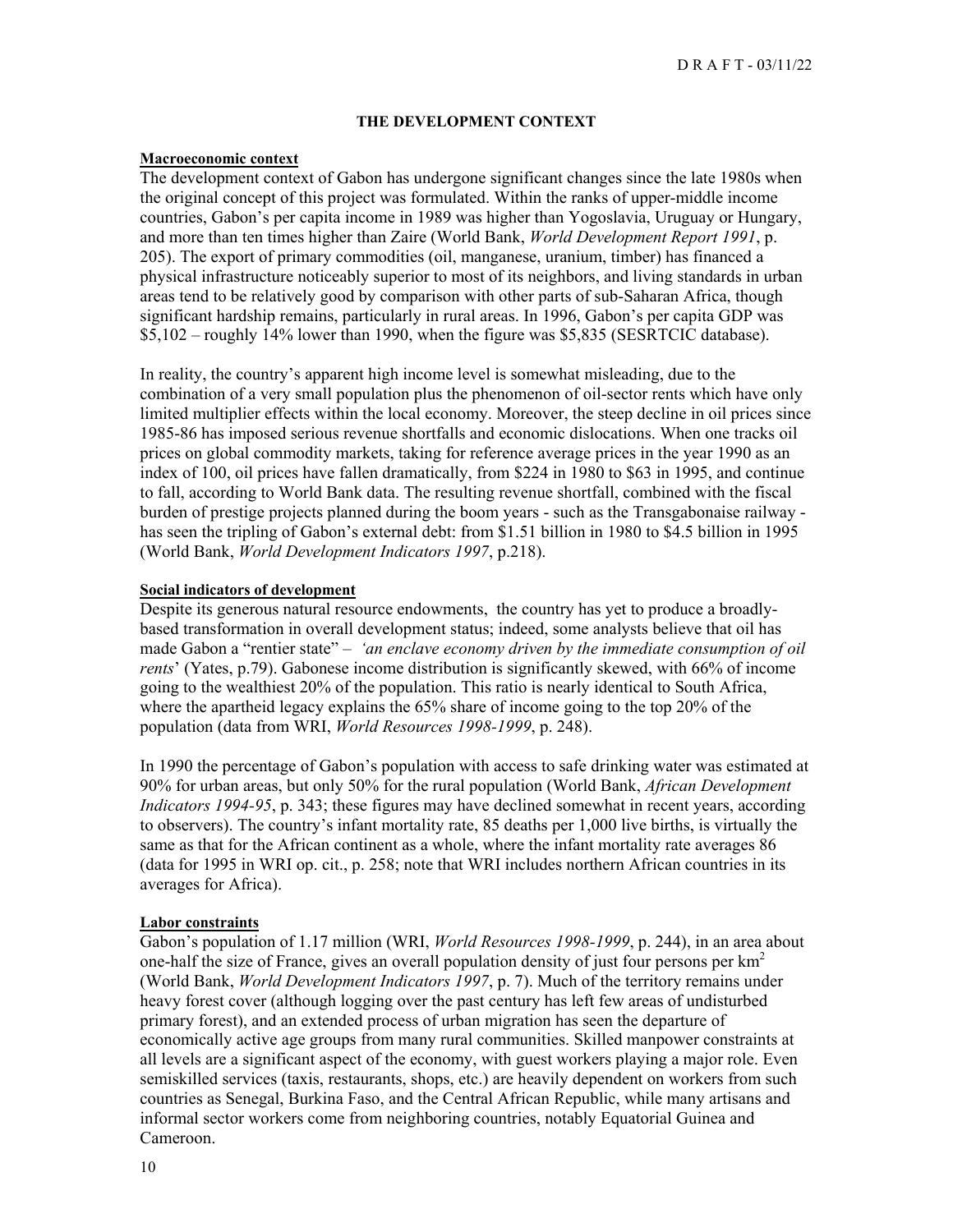Gabon's technical agencies such as the Ministry of Eaux et Forêts have difficulty finding qualified staff for both field and headquarters posts, and public sector retrenchment under structural adjustment is another constraint. The budget of the department of Faune et Chasse was cut by half in 1998, following a 46% decline from 1988 to 1991, according to project documents (WWF Final Report, p. 33; Project Document D.5.5). During the early 1990s the DFC *brigade* at the Lopé Reserve had 14 guards – today, it has just four, during a time of increasing encroachment into the reserve and intense hunting pressure from adjacent logging concessions (pers. comm., Lee White, Wildlife Conservation Society).

#### **Economic and political stress**

Economic insecurity has caused many Gabonese (especially in rural areas and small towns) to turn to hunting and other forms of natural resource use for livelihoods. As elsewhere in central Africa, economic instability has significant implications for the management of natural resources such as forest areas and wildlife (Sunderlin et al., forthcoming; Ekoko 1997). Economic stress has also periodically been accompanied by political tensions, though in this respect Gabon has been significantly more stable than other parts of the sub-region. The DFC's offices in Libreville were burned during riots in 1990, causing a near-complete loss of the agency's records, vehicles, computers, radios, etc. Passage of the country's new forestry law, which has major long-term implications for Gabon's management of biodiversity, has been delayed since September 1998 due to the recent electoral compaign, and by the installation of a new Cabinet during the period of the GEF evaluation mission.

#### **Development capacities**

Finally, it is important to bear in mind that as an upper-middle-income country, Gabon has been ineligible for many categories of concessional development assistance. World Bank projects in Gabon, such as the large *Projet Forêts et Environnement*, are financed through IBRD loans - the country is not eligible for IDA credits. For some bilateral donors, the country is not seen as a high development priority because of its high GDP per capita. In 1992, total official development assistance to Gabon represented just 1.2% of GDP; for sub-Saharan Africa as a whole (excluding Nigeria and South Africa) the average was 14%, a proportion more than ten times higher than in Gabon (World Bank, *African Development Indicators 1994-95*, p. 319).

For these reasons, the country has had relatively little experience with the management of development projects, and there is only a limited cadre of technicians and managers available to participate in new development initiatives. It is probably fair to say that in its management and technical capacities Gabon more nearly resembles a "least-developed" country than a member of the middle-income group. In addition, while the number of Gabonese NGOs is rising rapidly, this process starts from a tiny human and institutional base, and as a result the sector at present can make only modest contributions to the development process. Civil society on the whole remains in an embryonic stage in comparison with many other parts of Africa (see Charancle 1996).

Because of these factors, the GEF Wildlife Trade project should be seen as an early investment in capacity-building for improved natural resource management in Gabon, during a time in which such capacities have been facing increasing stresses. During this period, the awareness of the global significance of Gabon's biological resources has been rising, and one can expect that donors will continue to show increased interest in measures to protect Gabonese ecosystems and habitats (see for ex. the New York Times editorial "*AIDS and Chimpanzees*," Feb.3, 1999). The project thus represents an important learning experience for its partners and for the broader conservation community.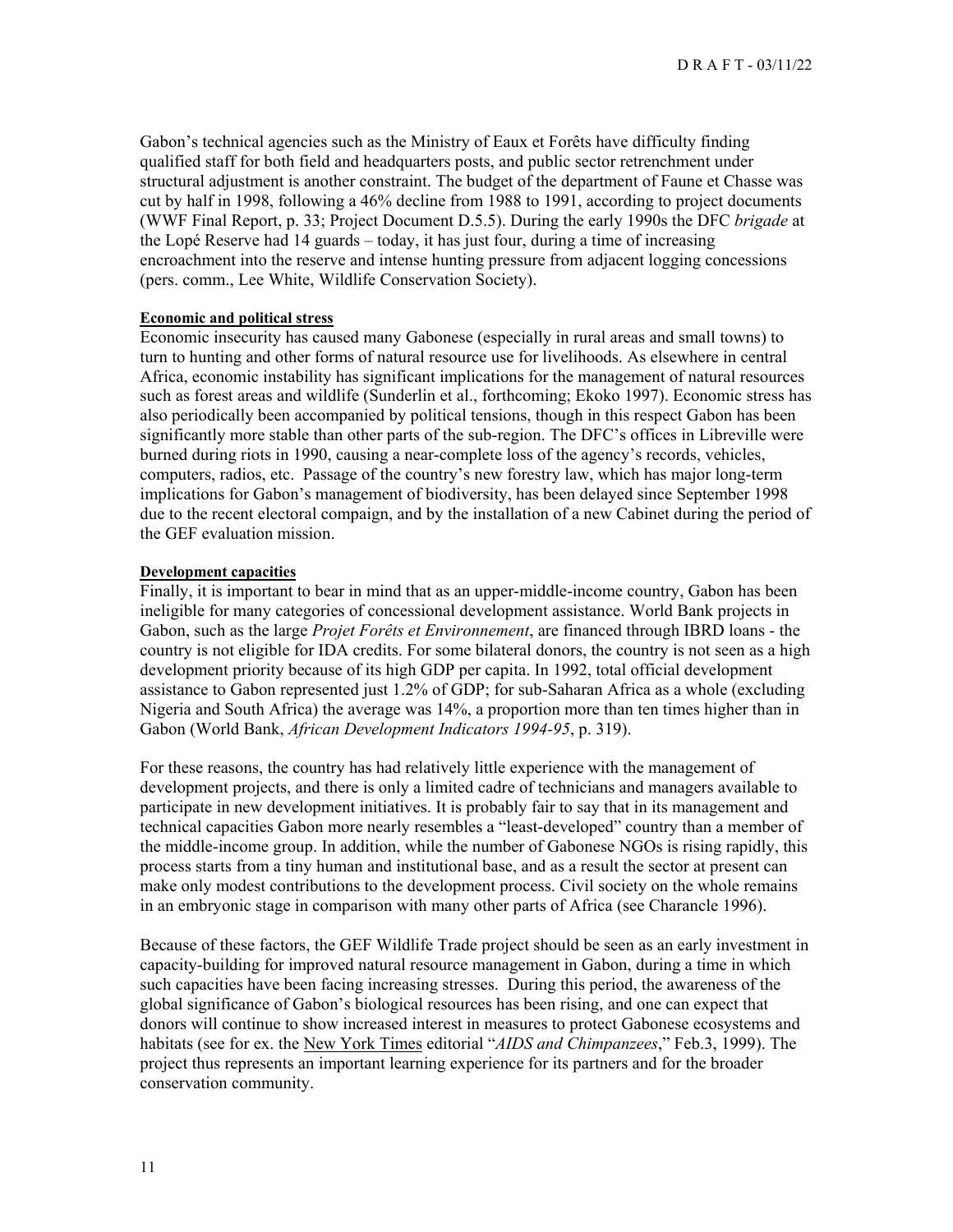#### **THE GABON WILDLIFE TRADE PROJECT**

#### **Project background**

The Gabon Wildlife Trade project entered into the UNDP/GEF work program in May 1991, among the very first GEF projects for Africa. More than three years passed before the project document was signed by UNDP, the Government of Gabon, and UNOPS in July 1994, with another year of delay before the arrival of the project's chief technical advisor (CTA) in late October 1995. When project activities formally began in November 1995, the project had already been in the GEF work program for 4 ½ years (see *WWF Final Report, Annex 1: Chronology of Project Events*). The project ended on 3[1](#page-11-0)<sup>st</sup> December 1998.<sup>1</sup>

The GEF project document is based upon a proposal submitted to UNDP by WWF (McShane and D'Huart, 1992) during the GEF's pilot phase (see *GEF Technical Assistance Projects – First Tranche; Project Briefs,* p. 27). The WWF concept called for a sub-regional initiative covering West and Central Africa, to establish an office linking this area with the worldwide TRAFFIC (*Trade Record Analysis of Flora and Fauna in Commerce*) network monitoring the international movements of endangered species and related products (ivory, skins, trophies, etc. as well as live animals such as the African Grey Parrot). The objective of the regional initiative was "*to conserve the globally significant biological diversity found in the region by curtailing illegal trade in wildlife species, and by closely monitoring trade and basing this trade on sustainable harvest levels. A secondary objective is to assist governments to realize the benefits of sustainable wildlife trade*" (GEF Pilot Phase, First Tranche Report, p. 27).

In the course of GEF project design, several modifications to the original concept took place. The proposed location for the regional office shifted from Bangui (Central African Republic) to Kinshasa, Zaire, but following unrest in the latter country during 1991, the concept of a regional effort was abandoned in order to focus on controlling wildlife trade within Gabon. The nature and consequences of this restructuring, for which few changes were made to the substantive portions of the project document, are discussed in more detail in "Findings and Conclusions: Project Design," in the next chapter.

#### **Project objective and results expected**

In its final form, the project's objective was to "*develop indigenous capacity to effectively monitor wildlife populations and trade, to improve knowledge of the impact of trade on wildlife populations and on biological diversity, and to assist in developing and implementing sustainable trade strategies to ensure the long-term survival of wildlife species and the ecosystems they are part of*" (Project Document GAB/92/G31). The project document indicates that conservation of biodiversity in Gabon would be improved through:

- improved knowledge of major wildlife resources impacted in trade;
- review and development of conservation and trade legislation adapted to reality;
- better knowledge of the conservation status of major species in trade through field surveys;
- greater appreciation by the authorities of the value of specific species in trade;
- development of management plans for specific species of value (i.e. grey parrots);
- improved institutional capacity by the DFC to manage wildlife resource trade;
- development of a framework for long-term monitoring of local and regional wildlife trade; and
- training of management and control personnel. (Project Document B.2.)

<span id="page-11-0"></span> $<sup>1</sup>$  It may be relevant to note that recent studies by the World Bank have shown that major delays in project</sup> start-up tend to be strongly correlated with subsequent implementation difficulties (pers. comm., Daniel Ritchie, Quality Assurance Group, World Bank).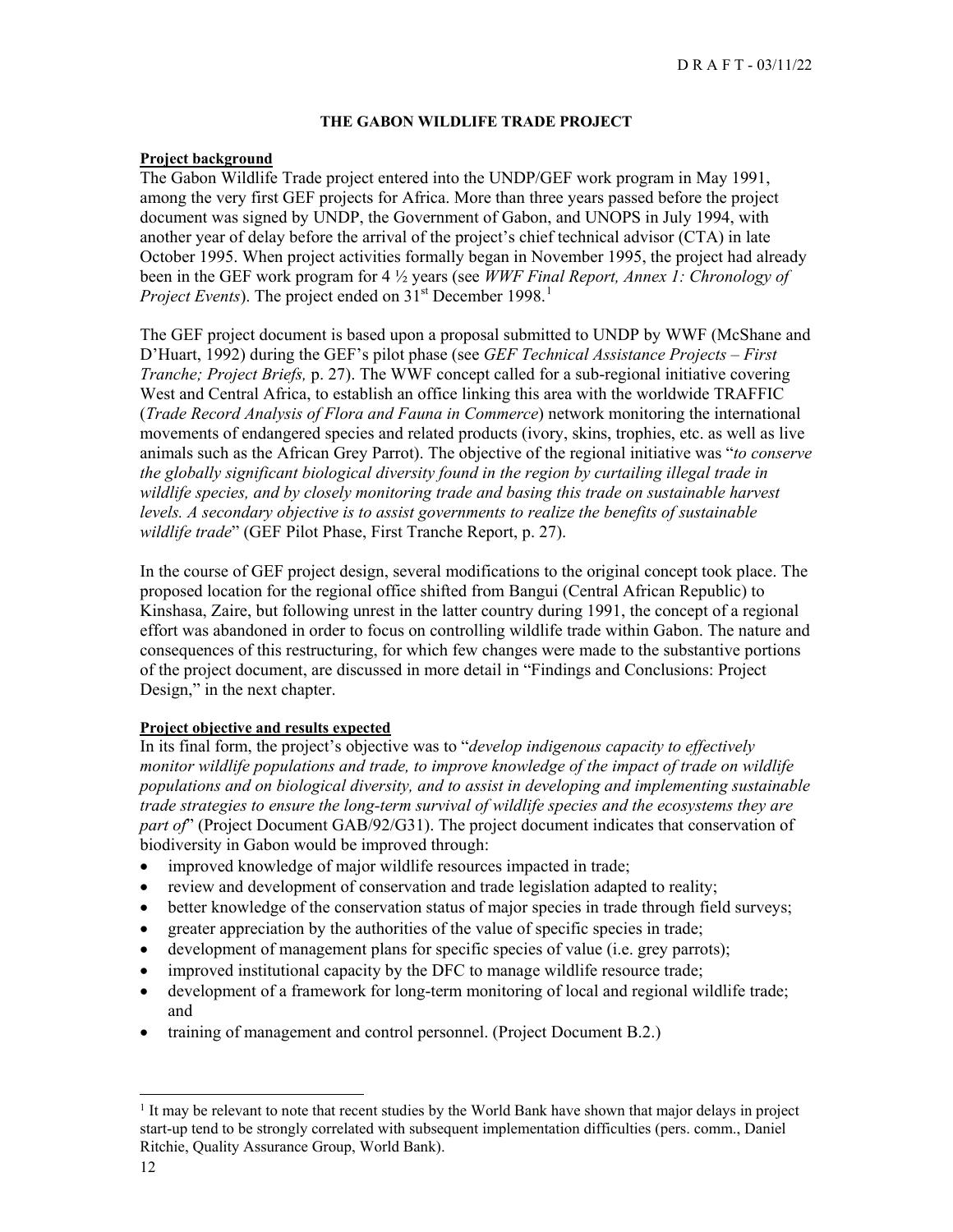The GEF Gabon Wildlife Trade Management project included five major outputs, all aimed at a common underlying objective: "*To create a mechanism to sustainably manage wildlife trade in Gabon and to reinforce government and local community capacity to ensure long-tem sustainable management and conservation of biodiversity*"(Project document, Section D "*Immediatiate Objectives, Outputs and Activities*"). The anticipated results ("outputs") comprised the following:

- 1. Improved knowledge and implementation of national legislation and international treaties through training of personnel;
- 2. National legislation on management and trade of wildlife adapted to the socio-economic reality in Gabon and to CITES requirements;
- 3. Development of a framework for long-term monitoring of wildlife use and trade, and its impact on biological diversity;
- 4. Development of strategies to implement legislation and management policies on wildlife trade, and links with biological diversity conservation; and
- 5. Long-term maintenance of the directorates charged with wildlife conservation and management and continuation of monitoring activities. (Project Document, D.1-D.5)

## **Project approach and criteria of success**

The project approach was to strengthen Gabon's technical and institutional capacity to monitor and rationally manage the trade in wild species, to revise the legal framework within which such management takes place, and to begin providing local communities with greater incentives and motivation for more sustainable use of wildlife. To achieve this, the project would carry out a wide range of analytic and capacity-building activities within the five major categories of results (strictly speaking, these were defined as "outputs" rather than results in the project document), which are listed above. Taken together, these activities would help to lay the foundation for a long-term effort to better manage the consumptive use of wild species in Gabon, and in turn the Gabon experience could become the basis for an eventual sub-regional effort (this point is discussed within the section on recommendations of this evaluation).

The GEF project activities, nearly identical to those listed in the original WWF sub-regional proposal, included analysis of legislation pertaining to wildlife management, training of customs agents in CITES procedures, pilot tests on domestication of selected wildlife species which could eventually provide a substitute for bushmeat hunted in the wild, comparative studies of wildlife management approaches in other countries (Botswana, Zimbabwe, Cameroon), training of field agents in wildlife inventory techniques, and so forth. The project also purchased equipment in support of the DFC office in Libreville, and co-funded a number of related activities with other projects and agencies operating in Gabon (see WWF *Final Report*, Dec. 1998).

The project was organized around technical assistance to the department of wildlife and hunting (*Direction de la Faune et de la Chasse* - DFC) under the ministry of Eaux et Forêts. This technical assistance was provided by WWF-US, through a sub-contract awarded by UNOPS. The primary technical assistance input was an internationally-recruited chief technical advisor (CTA), representing the single largest line item in the project budget (see "Implementation and Management Arrangements," below), roughly 24% of the project total and nearly one-third of the WWF sub-contract. Consultant sub-contracts, through locally-based specialists or through international agencies such as IUCN, supported a series of studies and reports to begin defining the legal and institutional framework for moving toward more rational management of wildlife species.

In addition, sub-contracts supported a technical feasibility study and a pilot experiment on captive breeding, to establish the technical basis for potential game ranching to substitute for bushmeat hunting. A series of training activities was funded, as well as two workshops at the end of the project, which established the Wildlife Trade Working Group (*Groupe de Travail sur la*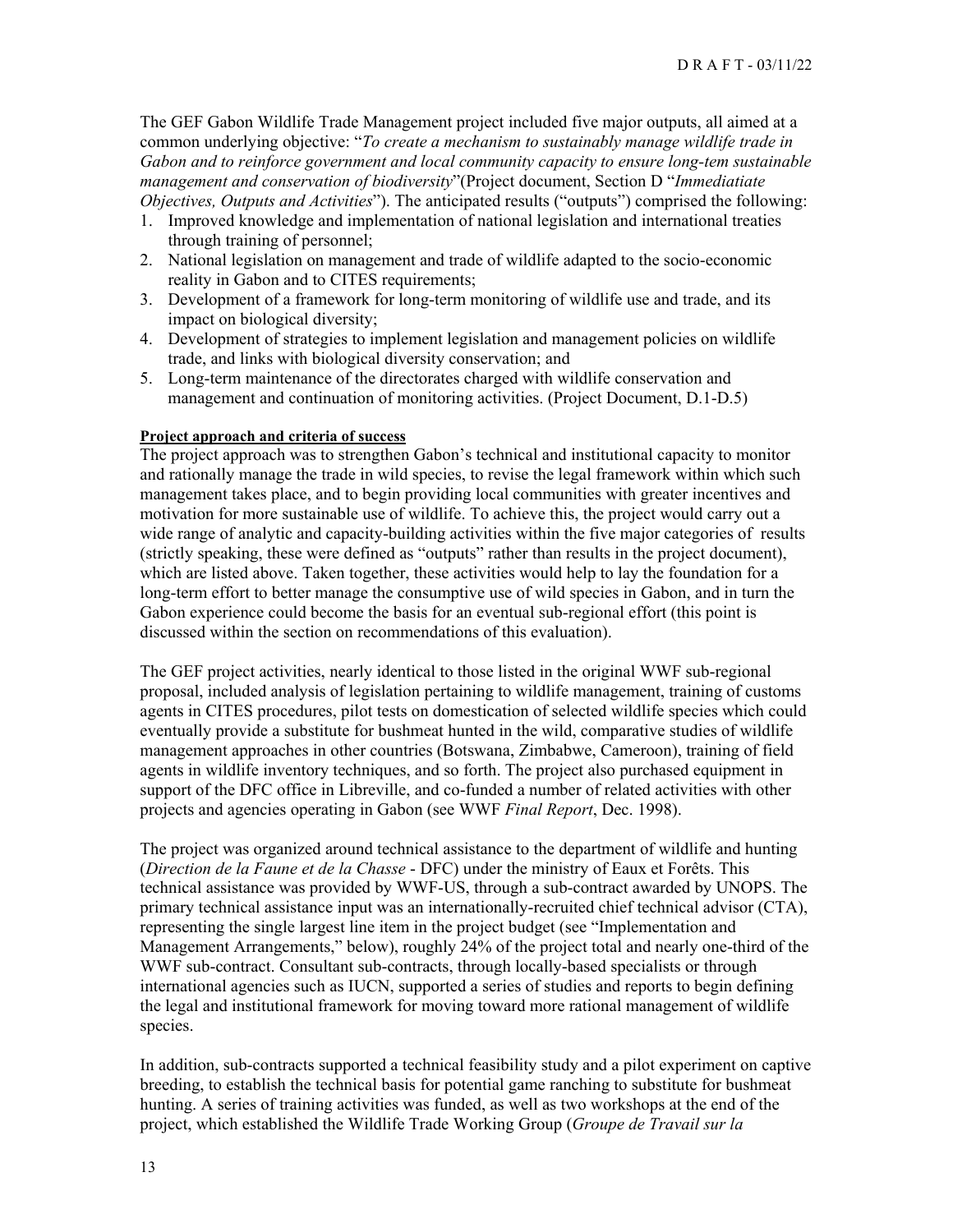Commerce des Espèces Sauvages  $-$  GTCES).<sup>[2](#page-13-0)</sup> UNOPS directly managed the procurement and shipping of capital equipment (computers, audio-visual equipment, etc.) to support the DFC, and WWF procured items such as tents, sleeping bags, and compasses for use by DFC agents and others receiving field training in inventory techniques.

The project document identifies two criteria for assessing the project's success in achieving the objective of creating a mechanism for sustainable management of wildlife trade in Gabon:

- "*The placement of an efficient mechanism to promote institutional strengthening…to allow the country to work towards sustainable management of wildlife trade and…fulfill its obligation [under] CITES*;" and
- "*Rural community involvement in the development, management and monitoring of local systems to sustainably use forest resources, most notably meat as a source of protein*." (Project Document, section D.)

#### **Project stakeholders**

The second criterion for success, which did not appear in the original WWF proposal, reflects a significant element of the GEF project approach, and substantially expands the set of stakeholders. Although the original WWF proposal made brief mention of reinforcing local capacities to monitor and manage wildlife, a careful reading of the document suggests that was not a central element of the plan, and that efforts toward introducing community-based wildlife management would perhaps be taken up in subsequent project phases. In fact, the 1992 proposal emphasizes the need to ensure project support well beyond the initial pilot phase (this reference does not appear in the final GEF project document, however):

Without the second phase, envisaged as an extension of 3 to 4 years with a budget of \$4.5 million, the project will fail. It is recommended…that if this cannot be guaranteed the project should not be implemented. (McShane & D'Huart 1992, p. 31)

In the final form, the GEF project document identifies two major categories of stakeholders: (a) the DFC and other official agencies which have a role in trade control, i.e. customs officials, the gendarmerie etc., and (b) the rural communities "*who rely on wildlife as part of their livelihood*" (Project Document B.3.1). The document also identifies as indirect beneficiaries the country's citizens, who would, in the long-term, "*benefit from legal, sustainable exploitation of bushmeat, as well as access to legal and sustainable sources of income from national and international wildlife trade*" (B.3.2.). Considering the complexity of the subject, the project document treats the issue of stakeholder participation and community-based approaches very briefly and rather superficially:

The project will work with these communities to develop systems whereby they become directly responsible for management of wildlife resources and will receive benefits directly. The project will train rural communities in monitoring wildlife populations important for consumption and trade. (Project Document, B.3.1)

With the assistance of the implementing agent and DFC, members of selected rural communities will be trained to implement such a monitoring programme. This scientific approach should be seconded by native approaches (knowledge) used for wildlife monitoring. Traditional structure of society or local NGOs could

<span id="page-13-0"></span><sup>2</sup> Following the end of the GEF project, the DFC has applied to the World Bank-funded *Projet Forêts et Environnement* for funds to continue the work of the GTCES; as of the date of the evaluation mission no decision had been announced by the PFE.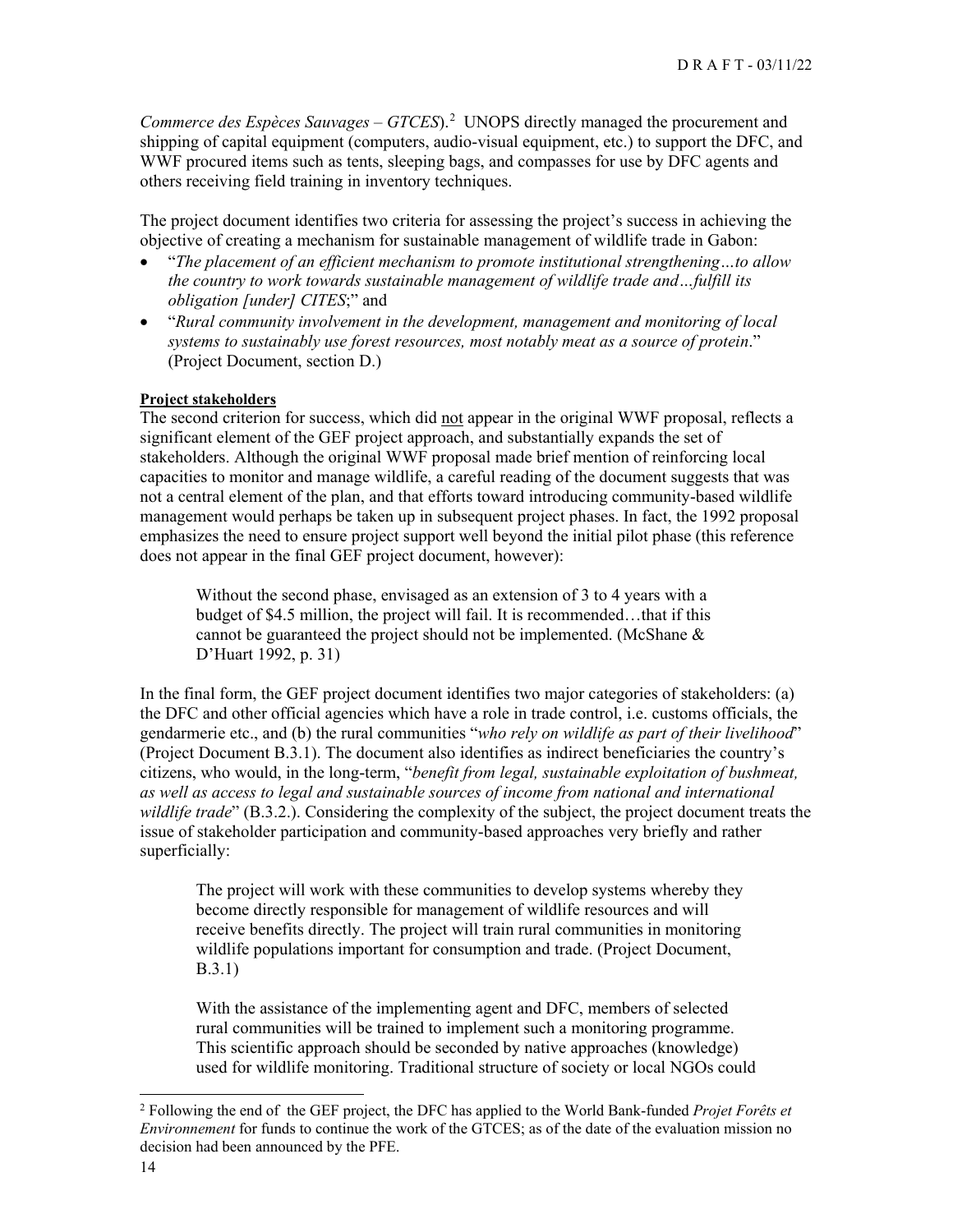play major role in the motivation of people. The programme will be implemented in rural areas to aid communities in better management of their wildlife resources. (Project Document, D.3.1)

UNDP and UNOPS expected community management to play a central role in the GEF project, and the divergence of views with WWF on this point continued through most of the life of the project, straining relationships between the project partners. Early examples of this divergence of views are seen in a letter from UNOPS to WWF which states:

"…*the aim is to empower local communities throughout the region, rather than just those communities living within the limits of a wildlife protected area.*"[3](#page-14-0)

This was followed by a letter from the CTA to UNDP, which responds:

"…*I believe we have to ask ourselves whether the overall objective is capacity building or collecting reliable wildlife population data which could then be used for management purposes.*" [4](#page-14-1)

Only within the last year of the project, with the establishment of the Project Steering Committee, was there an effective mechanism for thorough and transparent discussion of such issues to support strategic decisions on the project's direction. This point is also discussed in more detail in the last chapter of this report.

#### **Implementation and management arrangements**

The project was funded under the UNDP-managed capacity-building component of the GEF program. Gabon's Ministry of Eaux et Forêts, which signed the project document for the government, was officially the project recipient, while the UN Office for Project Services (UNOPS) was the executing agency.

WWF-International, which had developed the original project concept, transferred responsibility for the Gabon country programme to WWF-US shortly before the GEF contract was signed, thus the Washington office was given responsibility for day-to-day activities of the project, through a technical assistance sub-contract issued by UNOPS<sup>[5](#page-14-2)</sup>. WWF-US' role included recruitment and posting of a CTA, managing a series of technical consultancies, producing technical reports, workshops, training courses, and so on. The WWF sub-contract in the amount of \$779,203 is detailed in Box 1.

In addition to the WWF-US sub-contract, funds were set aside for UNOPS support costs (\$74,073), UNDP and UNOPS supervision missions (\$39,840), capital equipment purchased for the DFC by UNOPS (\$105,285), and miscellaneous expenses (\$1,596). As the executing agency, UNOPS was officially responsible for management of the project, though working closely with UNDP, which has a field office in Libreville. During the course of the GEF project UNDP created a new position of regional GEF coordinator in Libreville, though New York-based staff continued to play a major role in supervision and management.

From the WWF side, legal responsibility for the project was held by WWF-US, through its Director for Africa and Madagascar. During the life of the GEF project, however, WWF decentralized its field operations, upgrading the Libreville office to the status of a regional headquarters - the Central Africa Regional Program Office (CARPO). The Washington WWF

<span id="page-14-0"></span><sup>&</sup>lt;sup>3</sup> I. Schuetz-Mueller to R. Carroll, 24 July 1996

<span id="page-14-1"></span><sup>4</sup> T. Hammond to J. Hough, 2 Sept. 1996

<span id="page-14-2"></span><sup>5</sup> UNOPS contract C-95918, dated 15 August 1995.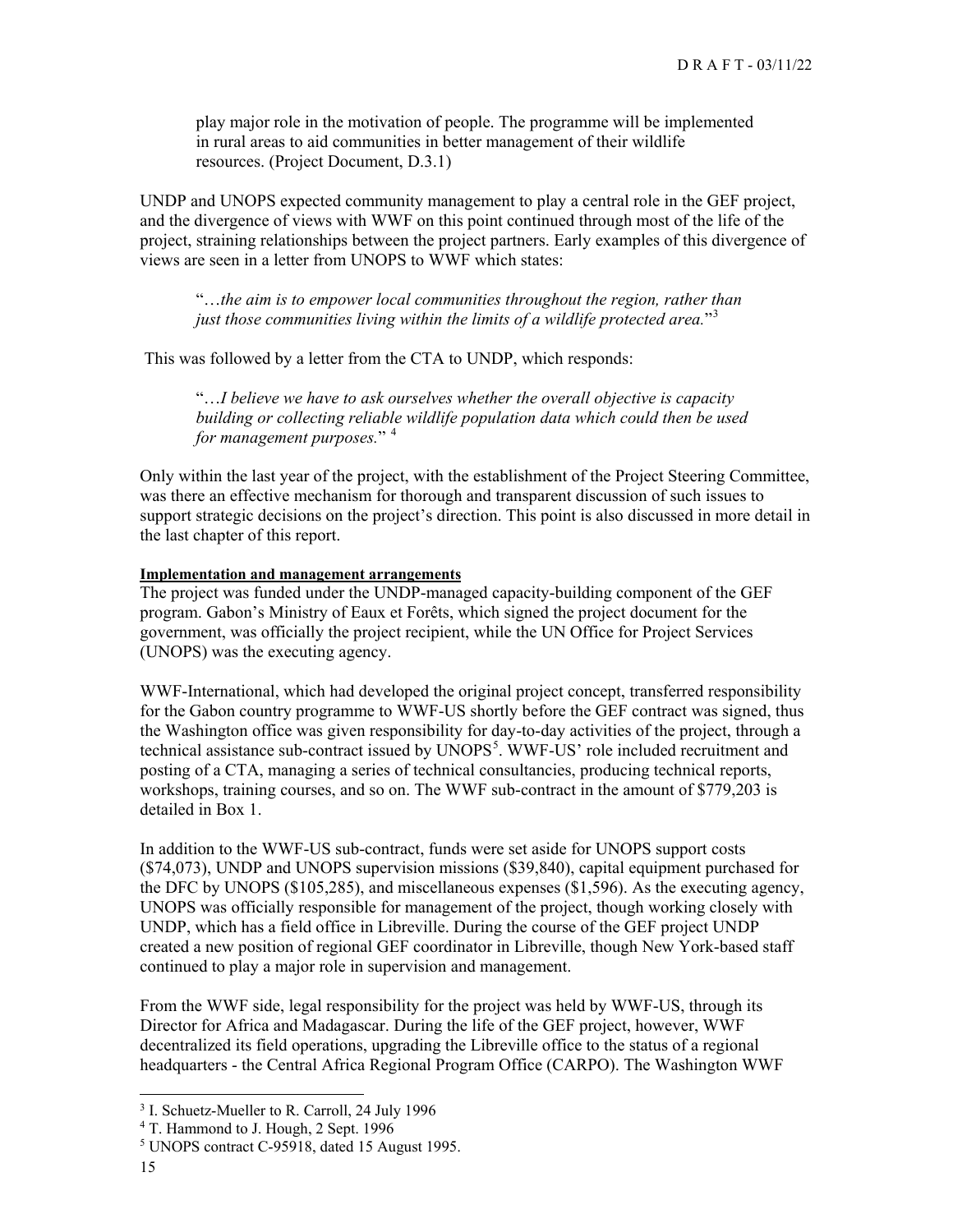office retained formal authority and responsibility for the GEF project, but under current WWF policy such a project, if negotiated today, would probably come under the direct management of the Libreville office (pers. commun., Olivier Langrand, WWF-CARPO).

According to the GEF project document, counterpart funding from the Government of Gabon was expected to represent a substantial share of the total project resources: 34.2 million CFA Francs in in-kind expenses, in the form of 210 person-months (17.5 person-years) of staff inputs. Staff to be provided included a counterpart National Project Director, and a series of national counterparts to work with the consultants who would be sub-contracted by WWF for the analytic studies and reports described above. The government would also provide housing for the CTA and office facilities for the project from its counterpart contribution (Project document, E.2 and Annex 4).

| Box 1. WWF Sub-contract                                                                                           |         |  |
|-------------------------------------------------------------------------------------------------------------------|---------|--|
| Chief technical advisor (CTA)                                                                                     | 240,102 |  |
| Support personnel                                                                                                 | 46,284  |  |
| WWF HQ costs incl. travel                                                                                         | 86,400  |  |
| Studies:                                                                                                          |         |  |
| Wildlife legislation                                                                                              | 26,000  |  |
| Wildlife trade                                                                                                    | 27,000  |  |
| Game ranching                                                                                                     | 46,600  |  |
| Sub-contracts:                                                                                                    |         |  |
| Vehicle maintenance                                                                                               | 8,519   |  |
| <b>CITES</b> training                                                                                             | 15,000  |  |
| CITES manual*                                                                                                     | 20,000  |  |
| NGO sub-contract                                                                                                  | 10,000  |  |
| Training                                                                                                          |         |  |
| Wildlife inventory training                                                                                       | 36,000  |  |
| Training of trainers                                                                                              | 20,000  |  |
| Training of DFC staff                                                                                             | 26,500  |  |
| Rural community training                                                                                          | 10,000  |  |
| Operating costs                                                                                                   | 160,798 |  |
| <b>TOTAL WWF Sub-contract</b>                                                                                     | 779,203 |  |
| * note: this sub-contract was cancelled as the CITES<br>Secretariat was unable to complete the manual as planned. |         |  |
|                                                                                                                   |         |  |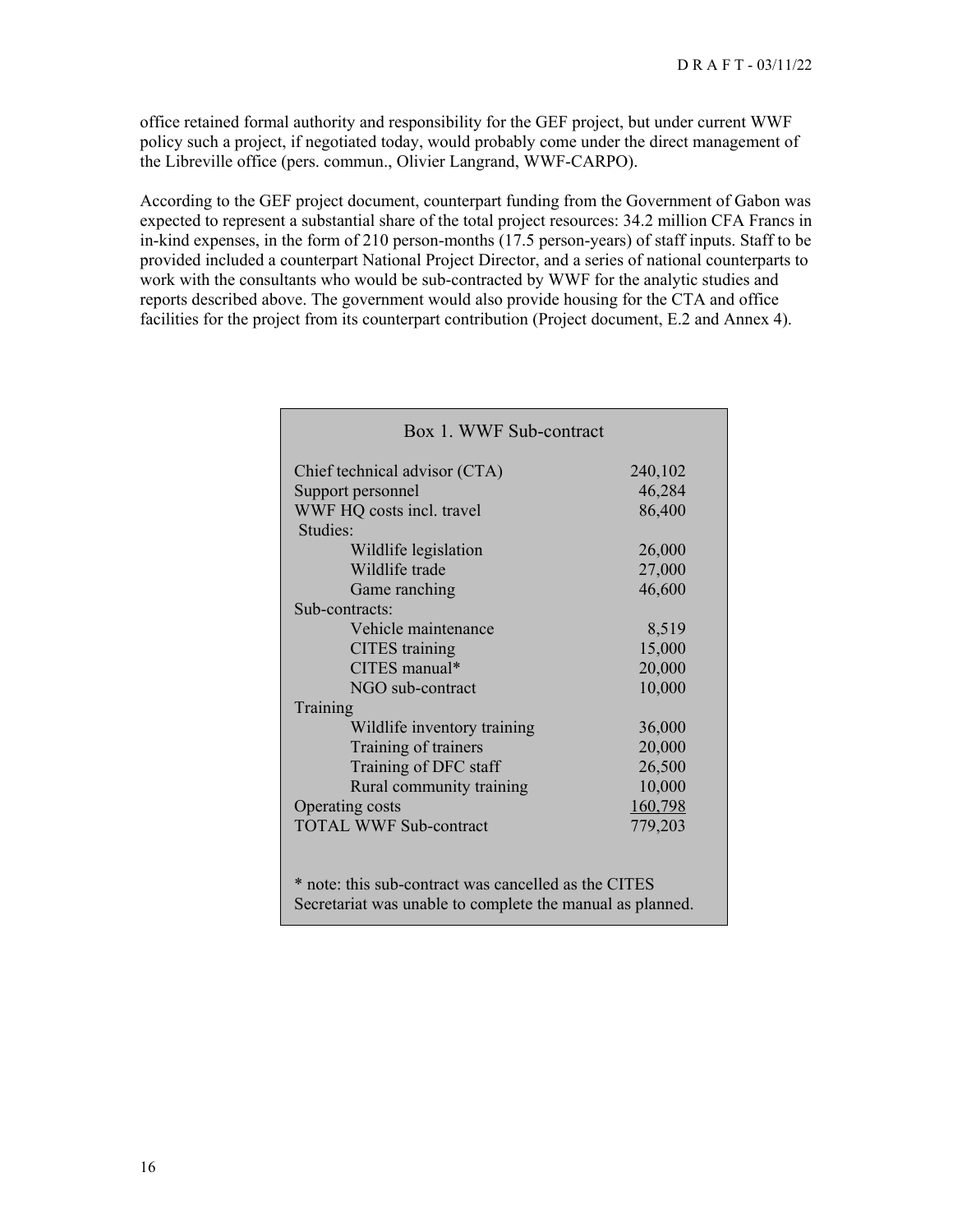#### **FINDINGS AND CONCLUSIONS**

#### **Project relevance**

The final evaluation finds that the relevance of the project has been amply confirmed by the activities carried out. These have effectively demonstrated the presence within Gabon of an understanding of the importance of managing wildlife trade in the context of biodiversity conservation. To its credit, the project has taken on an impressive range of initiatives with important long-term potential for conservation. What remains to be achieved, as illustrated by this evaluation, is to bring these various initiatives into greater coherence, and to more clearly focus on the essential objective: the creation of a management mechanism for wildlife trade and for strengthening the capacity for biodiversity conservation.

The project's activities clearly are relevant to these objectives, but at present there is significant risk that some of these activities will not be followed-up. For this reason, they can be considered as results which still remain to be achieved. It is therefore important that the various project partners undertake to bring about the conditions necessary for their consolidation, which requires first and foremost a more coherent base.

With respect to the legislative framework, the reforms to the law 1/82 on waters and forests and to the numerous decrees and administration application texts are very hopeful signs. However, these reforms remain to be promulgated. In effect, the application of these legal texts on the management of fauna will be largely subsidiary to the promulgation and application of the new law on waters and forests. This latter represents the essential legislative basis for application not only of Gabonese law concerning management of fauna, but above all for compliance with the relevant international conventions, notably CITES and the Convention on Biodiversity. Therefore, until the broader legislative framework has been reformed and put into practice, one cannot yet speak of the establishment of a sustainable mechanism.

#### **Project concept and design**

In its original form, the project proposal called for a sub-regional initiative, beginning with activities in Cameroon, the Central African Republic and Gabon, and later expanding to the rest of central Africa. As eventually approved, however, the sub-regional element was dropped and the project focused on just one country. Gabon was selected for various reasons, including an apparent acceleration in the process of loss of biodiversity in a country known for an abundance of natural resources; economic reversals in a context of high urbanization as well as relative hardship in rural areas, bringing serious pressures on natural resource exploitation; and an increasing level of unregulated trade in wildlife species as well as significant gaps in the legal and institutional framework. In this context, a number of conservation activities were initiated by the government of Gabon together with agencies such as the United Nations system, international NGOs, and bilateral or multilateral donors.

A question needs to be raised about the transition from a regional project concept to one at the national level. As noted previously, the original proposal focused on establishing a TRAFFIC<sup>[6](#page-16-0)</sup> network for the West and Central Africa region, yet few substantive changes were made to the text of the original WWF-International funding proposal when the GEF Gabon Wildlife Trade project was eventually approved, though their scope is quite different. Indeed, most of the text of the GEF project document repeats verbatim the text from the 1992 proposal, though without the regional aspects and also lacking some other useful elements of that document, such as the project organigram and an analysis of the structure of the wildlife department. Another significant omission in the final GEF document was a part of the risk assessment, noted earlier, which had

<span id="page-16-0"></span><sup>6</sup> **T**rade **R**ecords **A**nalysis of **F**lora and **F**auna **I**n **C**ommerce.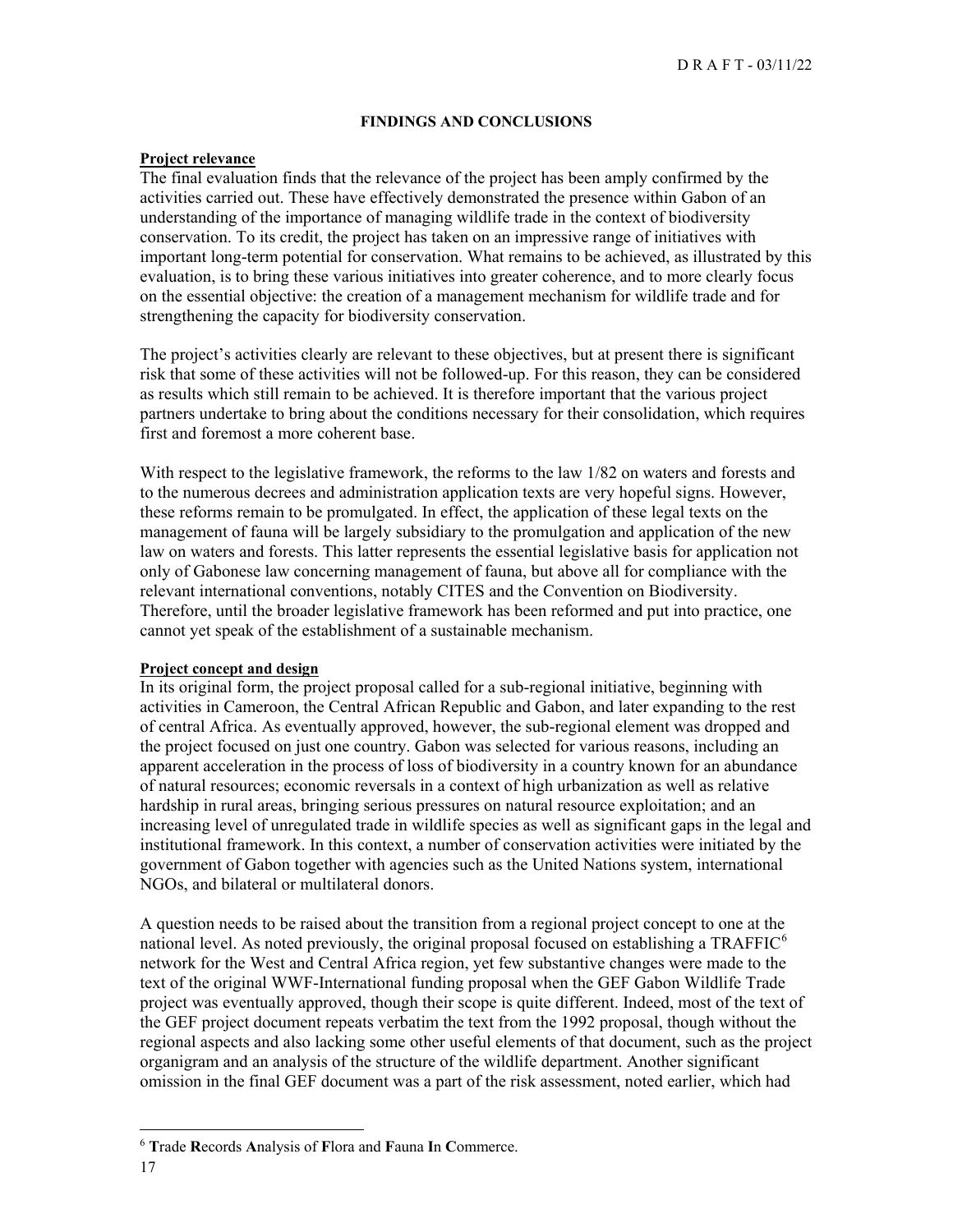clearly identified the need for the initiative to be seen as the first phase of a larger commitment.<sup>[7](#page-17-0)</sup> Finally, several brief sections of text were added, calling for the development of communitybased wildlife management approaches, but without providing analysis of how this was to be accomplished or on what basis progress would be assessed.

#### **Scope of activities and budget level**

The activities and outputs identified in the original proposal try to cover too many topics in too short a time, and the proposed budget (\$1 million total) is inadequate for a project whose scope included livestock domestication experiments, revision of wildlife legislation, monitoring of bushmeat markets, training in ecological inventory techniques, introduction of community wildlife management concepts, CITES training for customs officials, and other topics. The original proposal clearly signaled that this was the beginning phase in a longer-term process of capacity-building, information base-strengthening, and institutional support within a very complex and dynamic sector, in a region with few environmental NGOs and limited technical and management capacities.

The indicative list of activities and outputs drafted in the 1992 regional funding proposal (in which it is labelled "Provisional Work Plan") became incorporated into a GEF management subcontract as a set of "deliverables." Missing was a unifying principle to tie these components together, and to ensure the overall strategic vision of the effort. The regional proposal had called for technical assistance from an international body – TRAFFIC – to help the countries of central Africa to focus on common issues and problems related to regulation, monitoring and enforcement of wildlife policies, with national obligations under CITES as the overarching framework.

The eventual GEF project document deleted the TRAFFIC role along with the regional elements, and substituted a vaguely-defined set of community-based wildlife management activities in Gabon (a country which at the time had no policy framework supporting such approaches). This changed the project's essential orientation from an outward-looking process of strengthening regional efforts under CITES, to a more inward-looking focus on domestic issues such as bushmeat, thereby losing much of the conceptual framework of the original proposal.

From the standpoint of project design, it is probably fair to say that the project document, and therefore the UNOPS sub-contract awarded to WWF, did not provide a fully-sufficient basis for beginning field activities by the time work began in late 1995. At the least, a project launch workshop should have been held with close collaboration of the project partners (UNDP, UNOPS, DFC, and WWF) to review assumptions, verify the feasibility of proposed activities, and develop mechanisms for communication and coordination.

Another area of concern is the counterpart contribution. In the 1992 WWF-International proposal, the three central African countries participating in the preliminary phase of the program (Gabon, Cameroon and Central African Republic) were slated to provide a combined contribution of 120 person/months (10 person/years) over two years, in the form of counterparts to participate in project studies on legislation, public awareness, the parrot trade, and bushmeat markets (McShane  $\&$  D'Huart, p. 31, p. 35). Assuming the contribution were evenly divided between the countries and over the life of the project, this implies a commitment of slightly more than one person-year of professional staff effort per country per year of project operation – a reasonable expectation.

Yet the GEF Project Document, which reduced the project scope to one country (Gabon) at the same time increased the budget category for counterpart contribution to a total of 210 person-

<span id="page-17-0"></span><sup>&</sup>lt;sup>7</sup> Strictly speaking, this issue should not have appeared in the very brief 'Risks' section of the 1992 proposal (Section F), as it was a crucial aspect of the overall justification and feasibility analysis.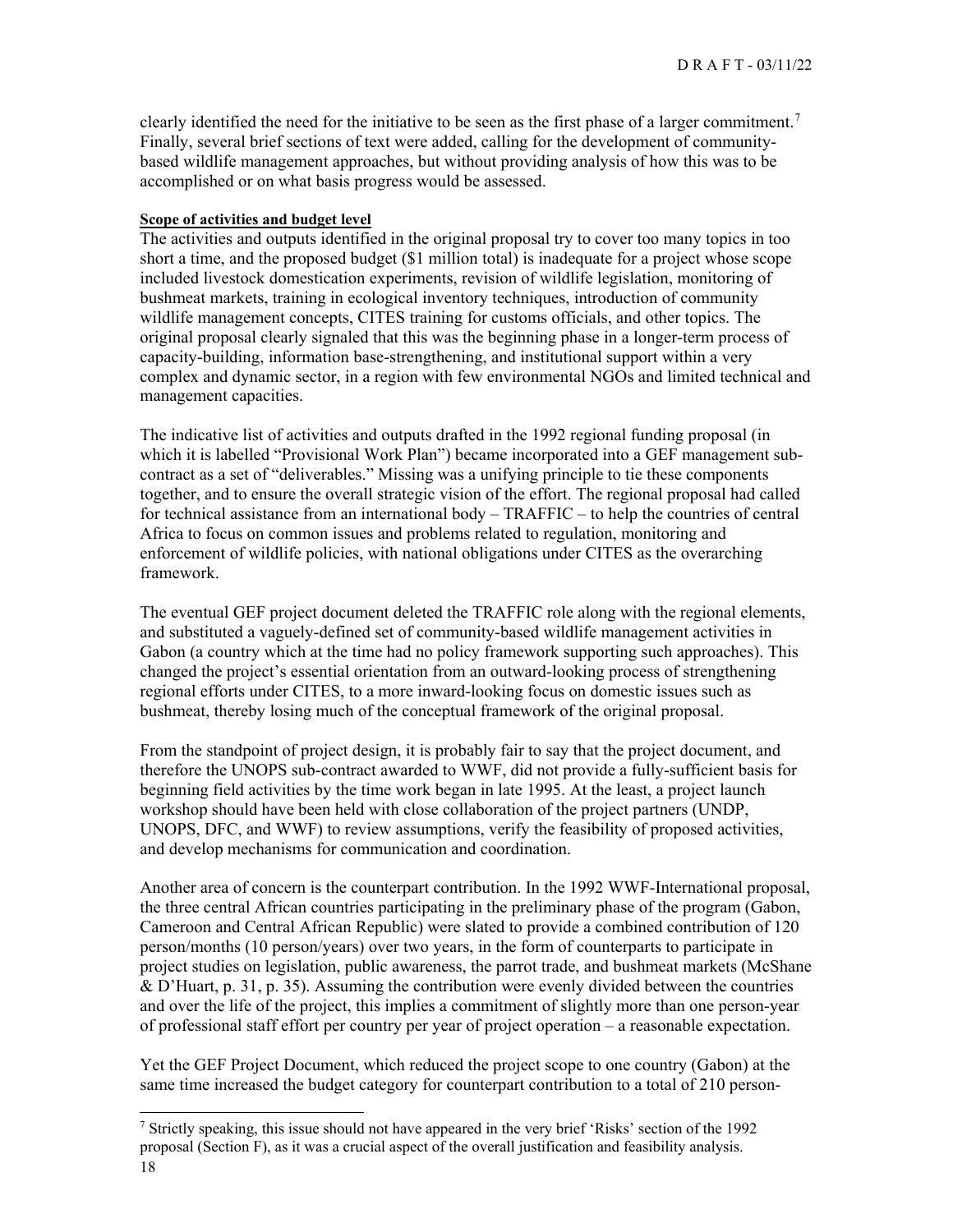months (17.5 person-years) over three years, adding an entirely new budget line for participatory wildlife resource management (81 person/months, or 6.75 person/years), and raising Gabon's counterpart contribution to a level 75% higher that proposed for all three countries in the WWF proposal (Project Document, E.2). Even adjusting for the third year added to the approved GEF project,<sup>[8](#page-18-0)</sup> this implies a level-of-effort for Gabon's ministry of Eaux et Forêts of nearly six professional staff members on a full-time basis – an unrealistic expectation given the agency's human resource constraints.<sup>[9](#page-18-1)</sup> The project document elsewhere notes the "limited number of trained staff available" as a critical risk factor in the project (F.2).

Finally, because of the analytic content and policy implications of this project, a key question for project design revolves around the responsibility for intellectual leadership. The intellectual leadership of the regional proposal would have been focused within the regional project office, which was to work closely with TRAFFIC and the CITES secretariat as it developed local "antennas" within each country and evolved an agenda responsive to national needs and priorities. As a new office, this project hub would have needed time to establish relationships, define working arrangements, negotiate agreements, and so on, but it would have been relatively unhindered by existing bureaucratic habits and relationships, and would have worked closely, on a day-to-day basis, with a valuable international peer group in the form of the TRAFFIC and CITES networks. Over time, lessons learned from the analytic and policy work could have spread outward through the national antennas and their respective networks, significantly expanding the potential long-term impact.

No equivalent role was provided in the Gabon Wildlife Trade project design, however. Some of the GEF activities retained the idea of building connections with other services which play a role in wildlife trade, i.e., the customs service, gendarmerie, etc., but it was probably unrealistic to achieve this expectation by simply "slotting" the project into the existing DFC structure, without an accompanying high-level donor dialogue to identify and address organizational and policy bottlenecks. The project design was in effect gambling that the presence of a single CTA, plus some modest capital expenditures, could substantially overhaul the role and institutional identity of the DFC and stimulate new forms of collaboration with other agencies and stakeholders. In retrospect, it is probably not surprising that some observers today criticize the GEF Wildlife Trade Project for having become "primarily an anti-poaching activity"<sup>[10](#page-18-2)</sup> – this is the fundamental role of the DFC, a point which was not adequately recognized in the project design. Some of the intellectual leadership might have been expected to be provided by WWF, but as discussed under "Implementation arrangements," this also did not materialize.

## **Data-collection and monitoring**

The project document provided for both a mid-term and a final evaluation, though no specific provision was made for project monitoring. An innovative and important element of the project's approach to wildlife management is the plan to develop wildlife population indices, to measure relative population changes as a function of management decisions such as hunting quotas:

"*Relative changes in these indices, up or down, would serve as indicators of impacts on various species of wildlife…The advantage of such an approach is that it is possible to begin almost immediately, it is easy to train people in its* 

<span id="page-18-0"></span><sup>&</sup>lt;sup>8</sup> the WWF-Int'l proposal had covered only two years for a preliminary phase.

<span id="page-18-1"></span><sup>&</sup>lt;sup>9</sup> In practice the DFC attributes a portion of its office staff time (director, secretaries, drivers, etc.) to the national commitment to the project.

<span id="page-18-2"></span> $10$  comments of this type were made by several individuals interviewed by the evaluation mission.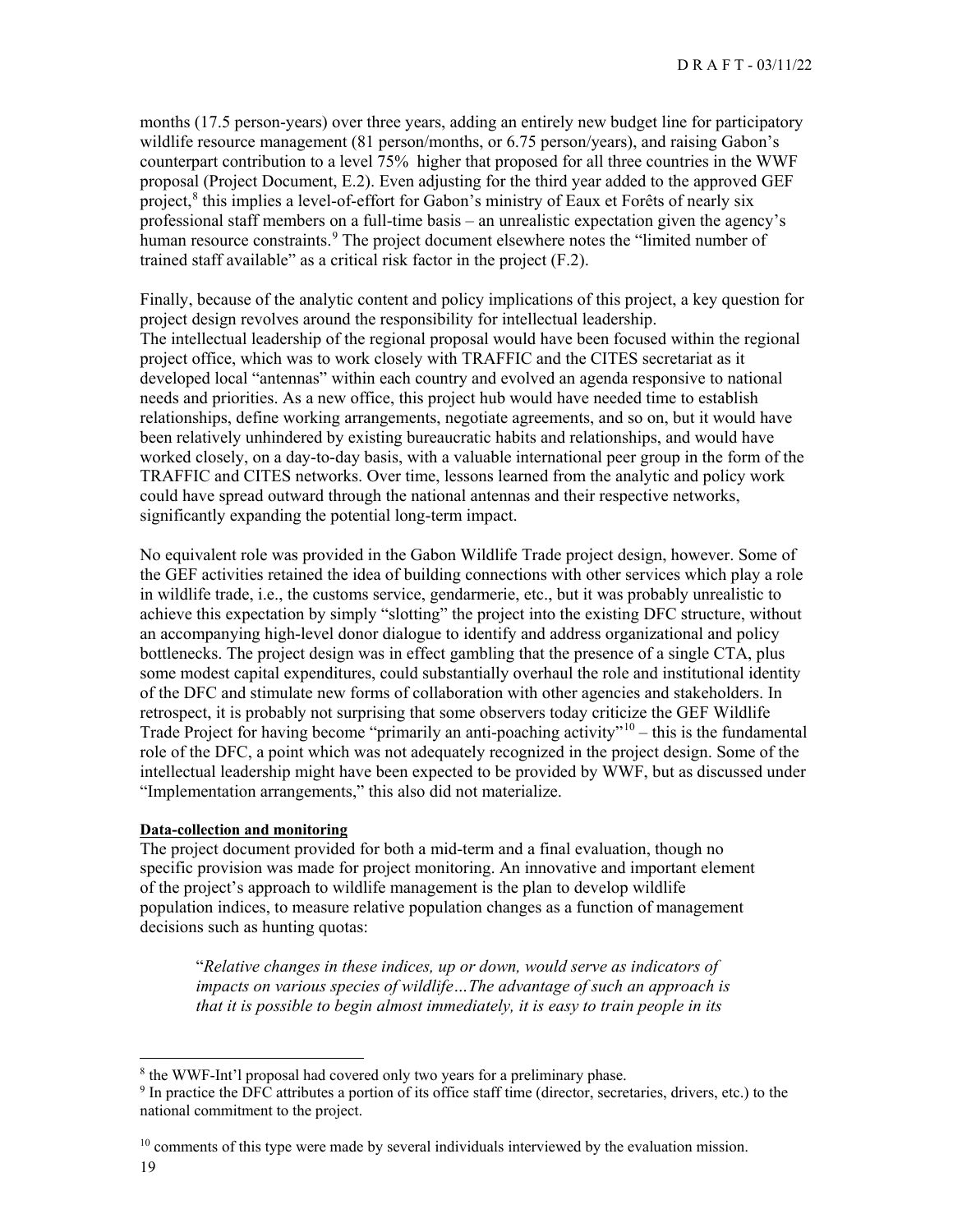*methods, and it gives relatively reliable rates of change over time*" (McShane and D'Huart 1992, p. 26 and GEF Project Document D.3.1).

This concept is potentially among the project's most important elements, and probably should have had significantly more attention. The technical feasibility of the system of indices, the level of resources and time-frame required to establish and verify baseline data for such a monitoring system, and the long-term recurrent costs of data collection, appear to have had little attention, however. But accepting the technical feasibility and practicality of the approach, it should be evident that a pilot test of this concept would entail significant investments of time and effort: the project document mentions predefined transects to be monitored every month, located "*in protected areas, remote unprotected areas, near villages etc*.," and "*the monitoring of trade movements both legal and illegal*" as well as changes in market prices for bushmeat "*over time and by area*" (McShane & D'Huart p. 26, Project Document D.3.1). These costs might very well be worthwhile incurring if the technical feasibility of the methodology could be established; but this would be hard to do as a single component within a very broad initiative whose total budget was \$1 million over three years. In the event, the budget did not include a line for on-going data collection and market surveys, illustrating a gap between the intentions expressed in the project design and the specific activities funded under the GEF sub-contract.

During the years since the original proposal was written, hunting pressures in Gabon (as elsewhere in central Africa) have become ever more severe, and the potential benefits of a costeffective and reliable system of population indicators would be enormous. However, the ecological inventory work being conducted by WWF in the Gamba Protected Area Complex (which has other purposes) is not yet complete, thus even at the end of the GEF project we do not know whether a system of the type proposed by McShane and D'Huart might be feasible, nor is there a basis for extrapolating Gamba data to other parts of the country. From a technical standpoint this is among the most disappointing results of the GEF project, for even though the original proposal may well have been overly optimistic, the concept should have received a more adequate test. (This is not to detract from the inventory work taking place in Gamba, which in its own right is quite innovative and represents an excellent example of WWF – DFC field-level collaboration.)

There has also been only sporadic monitoring of bushmeat markets, mostly through occasional visits, seizures, etc. during the first years of the project, followed by a more cooperative approach during the organization of the GTCES (with *femmes commerçantes* who sell bushmeat invited to participate in the workshops). DFC agents appear to be well-informed about the bushmeat market (sources, times of arrival, species, etc.), but there has been no systematic recording of prices or other data, thus at present there is little basis for assessing changes in the market since the major bushmeat market study by Lisa Steel in 1994. According to some observers, the Ebola outbreak of 1997 caused a major disruption in demand for monkey meat, but the project was not collecting market data during this period, and thus an opportunity was missed to test the idea that bushmeat demand could be influenced through "social marketing" efforts to link consumption of bushmeat with health threats.

It is significant that the mid-term evaluation – effectively the first opportunity to formally review the project's approach and the assumptions underlying it - took place in September 1997, more than six years after the project had entered into the GEF work program. The mid-term evaluation proposed an ambitious new set of monitoring indicators, calling for the project to track 41 separate indicators spread across seven major categories of activity (see Table 1). Although this is an unrealistic and excessive number, it would have been useful for the project to have initiated at least a subset of the proposed monitoring system.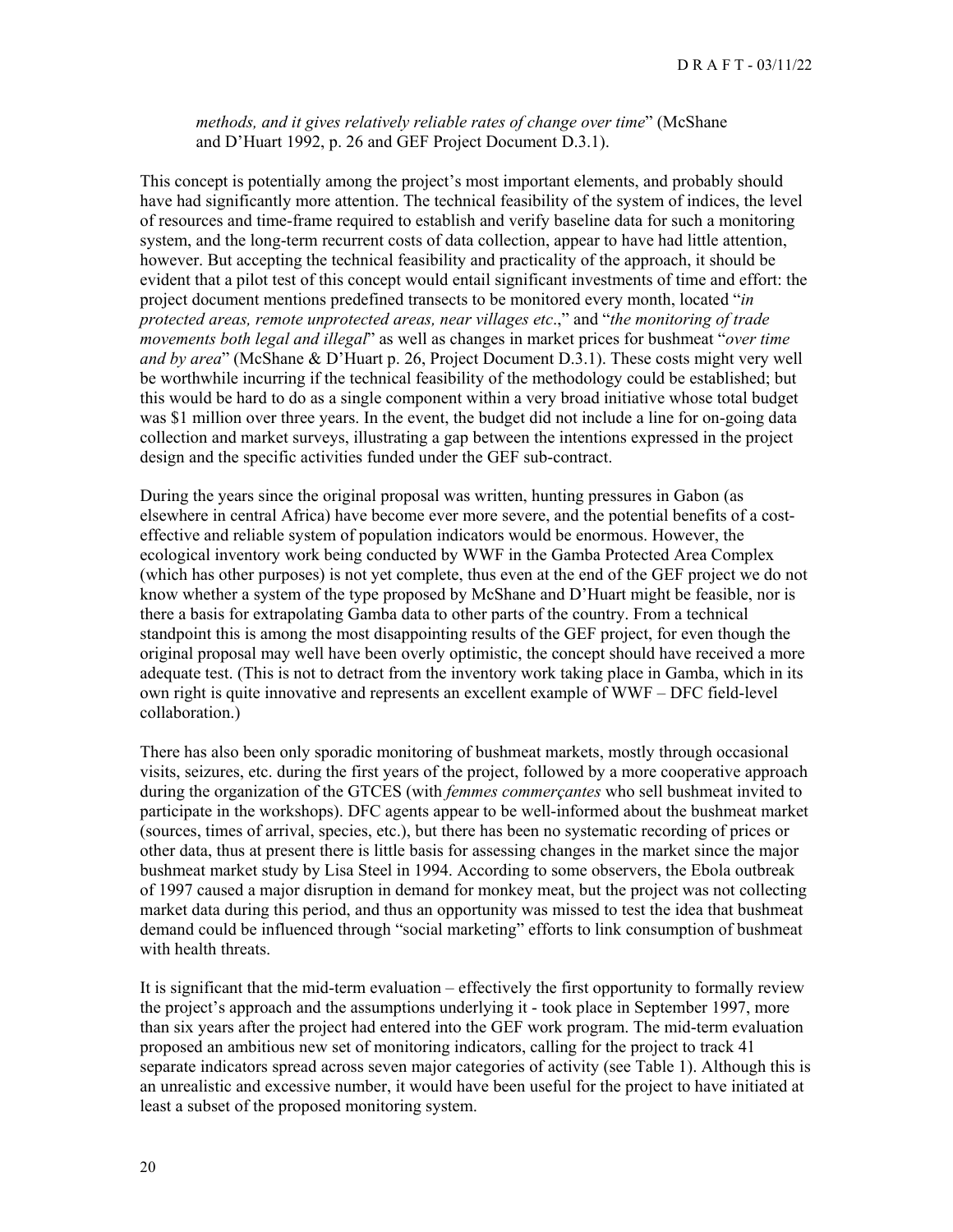#### **Table 1. Proposed Monitoring Framework from Mid-term Evaluation**

#### **CITES Workshops**

Number of participants Number of manuals and posters distributed Surveys of popular reactions Impact on international trade (number of confiscations at airport)

#### **Legislation adjusted**

Projects for changes in laws in place Qualitative data on hunted animals Data on animals sold at markets Quantity of meat sold Number of game bred in captivity Analysis of comments by media and affected population

#### **International trade**

Consultants' reports Police statistics for border and customs crossings Prices of sold species Number of participants at workshops

#### **Game ranching**

Consultants' reports VSF (Owando) Pilot-project performance Number of game bred in captivity Economic profitability of game ranching Number of people trained Impact on hunting Comparison of number of animals sold on markets from captivity vs. hunted

#### **Inventories**

Number of participants at training workshops Periodic data gathering of results Geographic position of inventories Measures of local participation (number, type, availability…) Impact on wildlife trade

#### **National strategy**

Number of participants at workshops Number of strategy meetings Management plans in place (DFC) Plan for a national strategy in place Media reaction Stakeholder-beneficiaries (number, type, origin…) Number and type of alternative activities in place International reaction Impact on biodiversity (conservation measures, confiscations, sustainable use), as determined through periodic surveys Database in place and being maintained

#### **Logistical support to DFC**

Report on logistical support provided by the project Periodic survey of its utilization Institutional changes made Unresolved problems (reasons, solutions) Analysis of the extent of partnership between DFC and local population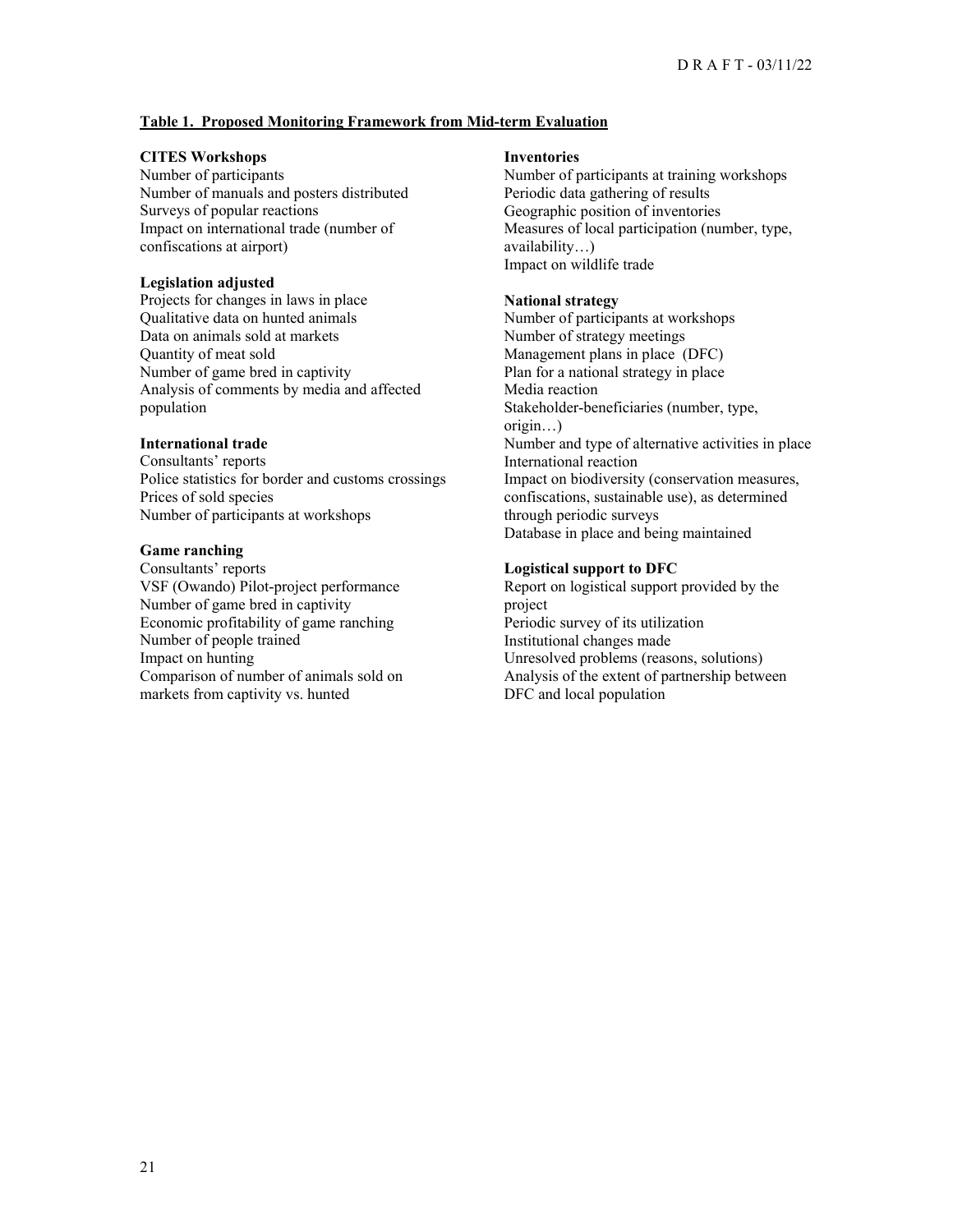In the event, the second international consultant only arrived a few months before the closing of the project, and the DFC did not take its own action to select relevant indicators. Thus the primary indicator of project success remains the completion of a series of studies, consultant reports, and workshop proceedings (Annex 1) but this provides little sense of the degree to which the project has been able to implant at least the initial components of a longer-term mechanism for sustainable management of wildlife trade. This issue is discussed further in the next chapter.

#### **Government commitment**

The DFC appears to have played a fairly passive role until the final year of the project, finally taking a more active role at the time of establishment of the Steering Committee, appointing a national counterpart to the international consultant. Another key DFC staff member is the *chef de brigade* at the Sette-Cama site, which forms part of the Gamba protected area complex. This individual also serves as national counterpart to the WWF chief technical advisor at Gamba, and through these relationships it appears that the DFC has evolved a close working relationship with the WWF Gamba activity. Together with the Gamba CTA, the counterpart is scheduled to participate in a meeting on Congo Basin protected areas management in Washington D.C. sponsored by the USAID CARPE project. Professional networking of this kind represents an important opportunity for national staff and raises the profile of DFC staff during a time of budget cuts and retrenchment, and thus can be an effective tool for boosting morale as well as strengthening technical skills. The GEF Wildlife Trade project had few occasions of this type, which probably hampered the development of strong ties between DFC staff and the project.

#### **Capacity-building**

It should also be noted that the government did not provide a substantial portion of the in-kind resources committed in the project document. Of the 210 person-months of professional staff time identified in the budget, only the two counterpart staff noted above appear to have been made available (although office space was provided within the DFC headquarters in Libreville). According to the plan, national staff members were to work side-by-side with the consultants subcontracted to carry out specific studies on topics such as legislation, game ranching, etc. This would have given a significant number of mid-level DFC staff some very useful analytic and problem-solving experience. By managing these studies as contract deliverables rather than as training opportunities, another opportunity was missed for capacity-development within DFC. At present, copies of the studies "bought" by the GEF project are available in Libreville, but it is not clear to what extent they have been internalized within DFC or the ministry of Eaux et Forêts. The information base concerning wildlife management in Gabon has been strengthened as a result of the GEF project, but the institutional capacity to use this information remains uncertain.

#### **Stakeholder ownership**

The formation of the GTCES has been another very encouraging development, bringing a wider range of stakeholders into the project. GTCES participants interviewed by the evaluation mission were eager to see the DFC follow-up the first two workshops (September and November 1998), but this depends in part on a positive response for supplemental funding from the World Bank PFE project. The idea of licensed bushmeat vending has been very attractive to at least some of the market women, who are hoping this will legalize their livelihood and stabilize supply. However, the end of the project has left the GTCES with an uncertain status, though DFC management appears to be realizing that it may have opportunities to maintain at least some activities even in the absence of additional donor funding. The DFC's near-term actions in this area will provide a measure of their ownership in the ideas launched by the GEF project, and of their responsiveness to the other stakeholders brought together within the GTCES.

#### **Mechanisms for sustainability of results**

With one exception, PFE funding appears at present to represent the only chance for project activities such as the GTCES to continue barring the appearance of a new project. The exception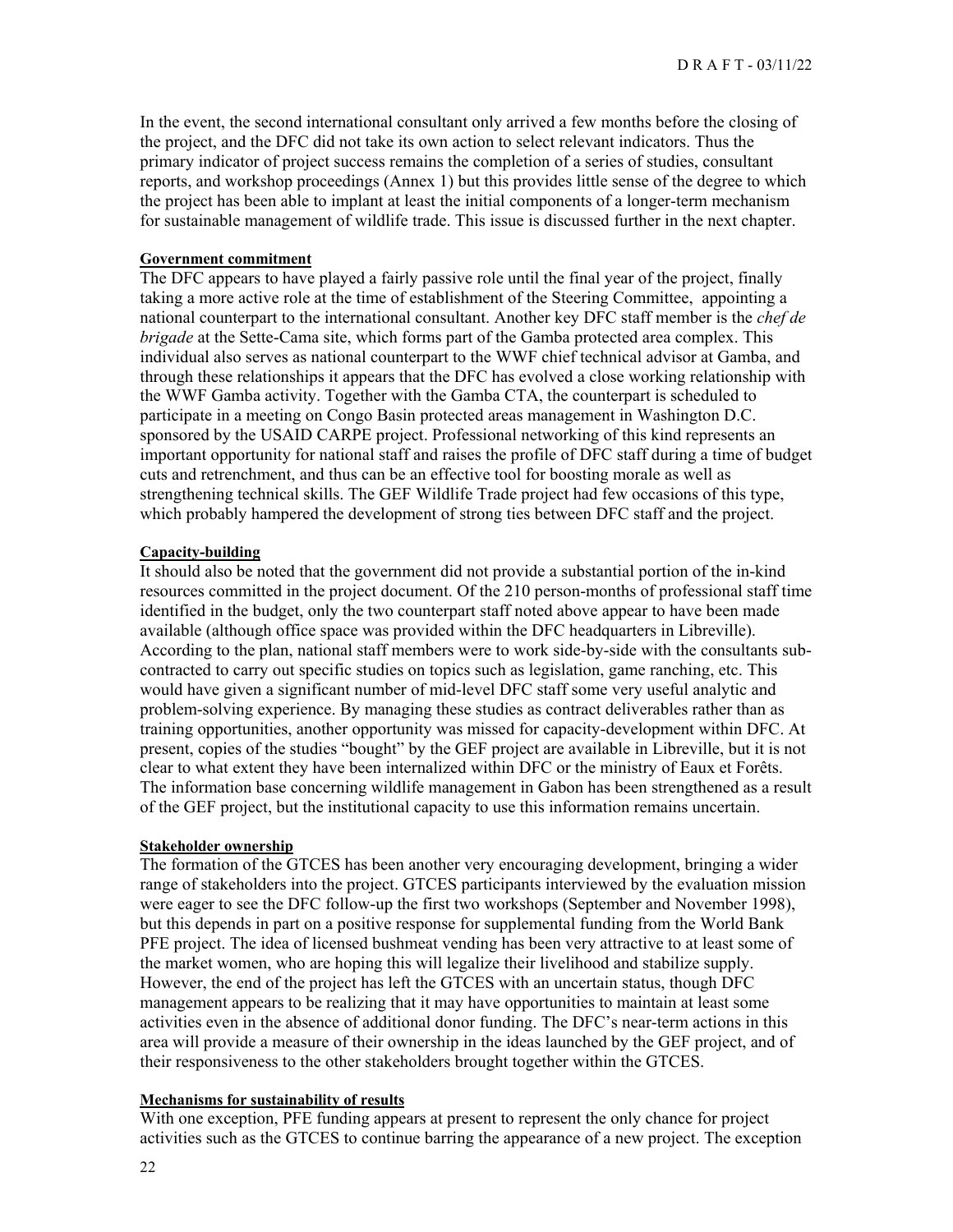lies in the fact that the WWF country program in Gabon has close linkages with the DFC, and through its field activities WWF is able to provide an opportunity for DFC to engage in field operations such as wildlife inventories. (A similar relationship exists with the joint ECOFAC – WCS program at the Lopé reserve.) Beyond these protected areas operations, however, the DFC has yet to articulate how it will to carry forward the work begun by the GEF Wildlife Trade project.

#### **Factors affecting implementation**

In addition to modification of the original project concept, the project experienced a number of institutional developments which had far-reaching consequences for its implementation and the achievement of the anticipated results, including the transfer of the Gabon country program from WWF-International (Gland, Switzerland) to WWF-US (Washington DC), a long delay in recruitment of the CTA, and a long management gap in the Libreville office following the departure of the WWF representative. Due in large part to the conflicting demands on the CTA's time following the departure of the WWF representative, together with the lack of a steering committee as well as a national project counterpart (until the last six months), this left the project in a very difficult situation. In sum, the project's implementation was characterized by:

- a work plan which was interrupted at numerous points and which was carried out with little discipline;
- long delays in the establishment of mechanisms or precedures for effective collaboration between the project partners, thus undermining the contribution of the necessary institutional and technical support to the initiative; and
- by the absence, until late in the project, of a Steering Committee or a National Project Director.

Particularly significant is the evident confusion surrounding the changes to the technical scope of the project. Originally conceived as an initiative to conserve biodiversity by better managing the trade in a wide range of species, the project quickly (though rather informally) came to focus upon the management of fauna, and more specifically, to the problem of domestic consumption of bushmeat. These changes entailed significant implications for the overall project approach as well as for project monitoring, follow-up, and long-term achievement of results.

The first major changes were proposed by the CTA in February 1996, three months after project start-up. The requested amendment – modifying the third of the project's five objectives - was approved by UNOPS more than a year later, in April 1997 (just five months before the mid-term review). In the meantime, in September 1996, a tripartite meeting was held of DFC / UNOPS-UNDP / WWF which was to consider the needs expressed by the DFC. The project amendment of April 1997, which incorporated the results of this tripartite meeting, brought the project activities from five to seven, raising the number of project activities from 15 to 22.

Finally, the project framework was substantially overhauled in a tripartite meeting of 23 January 1998, notably through the establishment of a project steering committee as well as various recommendations arising from the mid-term evaluation. (It must be noted, however, that these revisions to the project did not fully succeed in making the project activities more coherent from a strategic point of view). A new international consultant for the project arrived in June 1998, after the departure of the CTA in February 1998, and some activities were cancelled or suspended, while others remain to be achieved. Once they were in place, the new consultant and the Steering Committee stepped-up the pace of project activities, and the evaluation team was told by numerous stakeholders that, had such conditions been in place sooner, the project would have far greater accomplishments.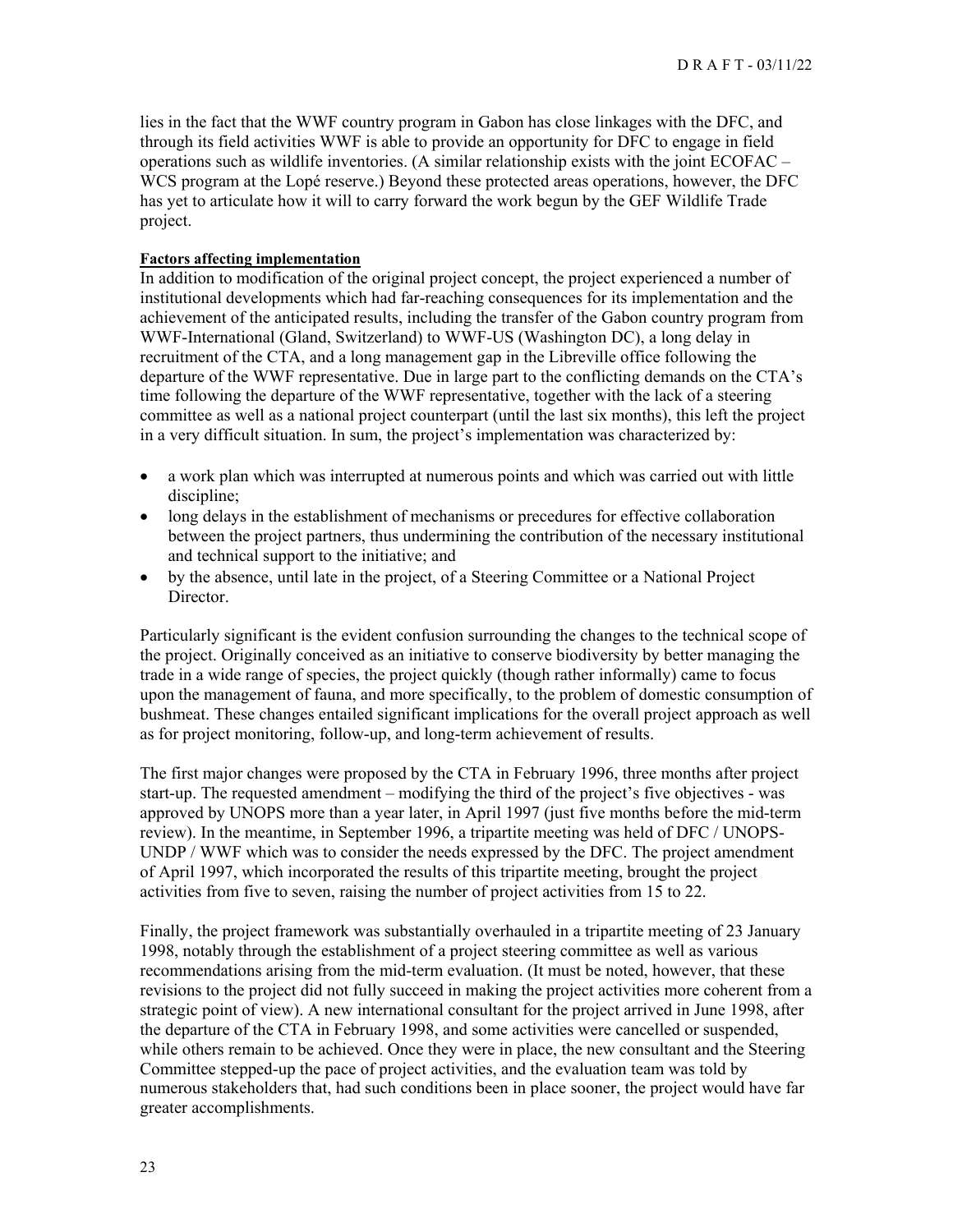#### **Institutional arrangements and project identity**

These points raise fundamental issues of the project modalities and their effect on the project's direction. The ambiguities already noted handicapped project implementation and the achievement of its objectives. Perhaps the most vexing problem concerned confusion over the role of WWF vis-à-vis the other project partners, notably UNDP and UNOPS. The project files contain numerous letters and memos querying various aspects of project authority and responsibility. At various times, WWF's role is described as "executing agency," "implementing agency," "counseling agency," "technical assistance agency," and "sub-contractor."

The evaluation mission has noted the issue of WWF staff continuity following the transfer of the Gabon office from WWF-International to WWF-US: Washington-based staff were not involved in the original design of the GEF concept, and were perhaps not fully aware of the project's underlying assumptions, nor of changes which had taken place in recent years. The former CTA states that, in his opinion, WWF-US staff had little "buy-in" to the project concept and approach, and were simply executing a contract which had been negotiated by others (pers. commun., Tom Hammond, WWF-International). Other evidence suggests that WWF staff distanced themselves from the project's design; see, for example, an internal WWF memo commenting on UNDP's objections to conducting project field-training activities within existing WWF protected area sites (i.e., the Gamba complex):

"…we were not involved in the development of this program [but] are attempting to strengthen the activities with the proposed modifications." $11$ 

Another contributing factor may have been staff turnover within all the agencies associated with the project, largely as a consequence of the  $4\frac{1}{2}$  year delay between the proposal's entry into the GEF work program (May 1991) and the initiation of project activities (November 1995). In addition to the management gaps already noted, the WWF program in Gabon was undergoing a significant expansion during the period of the Wildlife Trade project, with the establishment of two major new protected areas at Gamba and Minkebe and a substantial fundraising effort related to these initiatives. Whatever the reason, the CTA complained in late 1997 about the lack of institutional support for GEF project activities:

"...the project has not benefitted from the vast experience and 'institutional memory' of [WWF-US]."<sup>[12](#page-23-1)</sup>

Perhaps the most fundamental issue was that of the identity of the project. Originally conceived as a WWF initiative, in its final form the GEF project limited the NGO's role to that of a technical sub-contractor, with overall management responsibility reserved by UNOPS. Yet an observer might have assumed that the project was an integral part of the WWF Gabon country program, rather than an independent activity being implemented - on a contract basis – on behalf of UNDP and UNOPS. The CTA was seen as a member of the WWF Gabon program staff, and took on the responsibilities of interim WWF representative for several months following the departure of the Libreville office director, early in the implementation of the GEF project.

UNDP and UNOPS expected the CTA to function as a technical support contractor within the DFC, with no *a priori* commitments to WWF program responsibilities except those falling purely within the terms of reference of the GEF project. In contrast, within WWF the CTA represented a senior member of the WWF country staff, responsible for a particular component of the WWF program but nevertheless a part of the WWF "family" and responsible to WWF-US management

<sup>&</sup>lt;sup>11</sup> R. Carroll to T. Hammond, 2 May 1996

<span id="page-23-1"></span><span id="page-23-0"></span><sup>&</sup>lt;sup>12</sup> T. Hammond to O. Langrand, 7 Nov. 1997.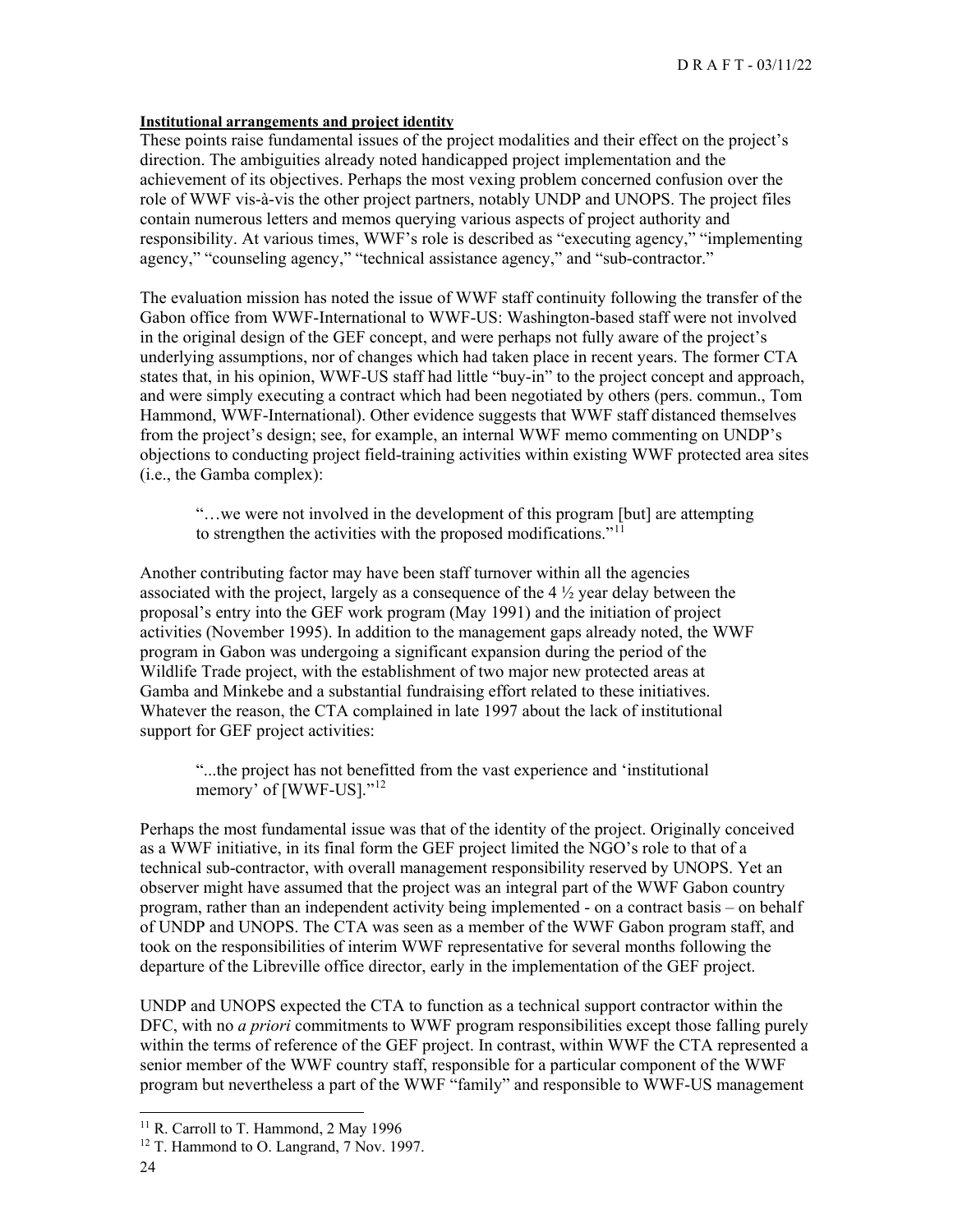on a day-to-day basis. This issue of mixed identities was one of the most problematic aspects of the GEF project until the last six months of the project. The arrival in June 1998 of a temporary consultant, with much more precise terms of reference and based full-time within the DFC, seems to have substantially eased these issues.

Distinctions between the terms "executing agency" and "implementing agency," already subtle enough in English, are almost impossible to disentangle once translated into French, and as a result project documents and correspondence contain numerous and inconsistent references to describe the respective roles of the project partners. These issues of project identity continued well into the life of the project, with disagreements over use of the WWF logo, the lack of stationery specific to the project, and so on.

#### **Project modalities**

With respect to project modalities, UNOPS should better distinguish between NGOs and consulting firms in the execution of its projects; this is a key lesson if UNOPS is to avoid repeating the contractual and institutional ambiguities which were evident in the Gabon project. This relates to inappropriate use of sub-contracting mechanisms with serious consequences for the identification and inter-relationship of the various project partners. The GEF medium-scale grants mechanism, which did not exist at the time the Wildlife Trade project was designed, may be a more appropriate vehicle for this type of operation. Regardless of the funding vehicle, it is also necessary to pay greater attention to the role of the government, to ensure active participation and internalization of experiences and lessons learned.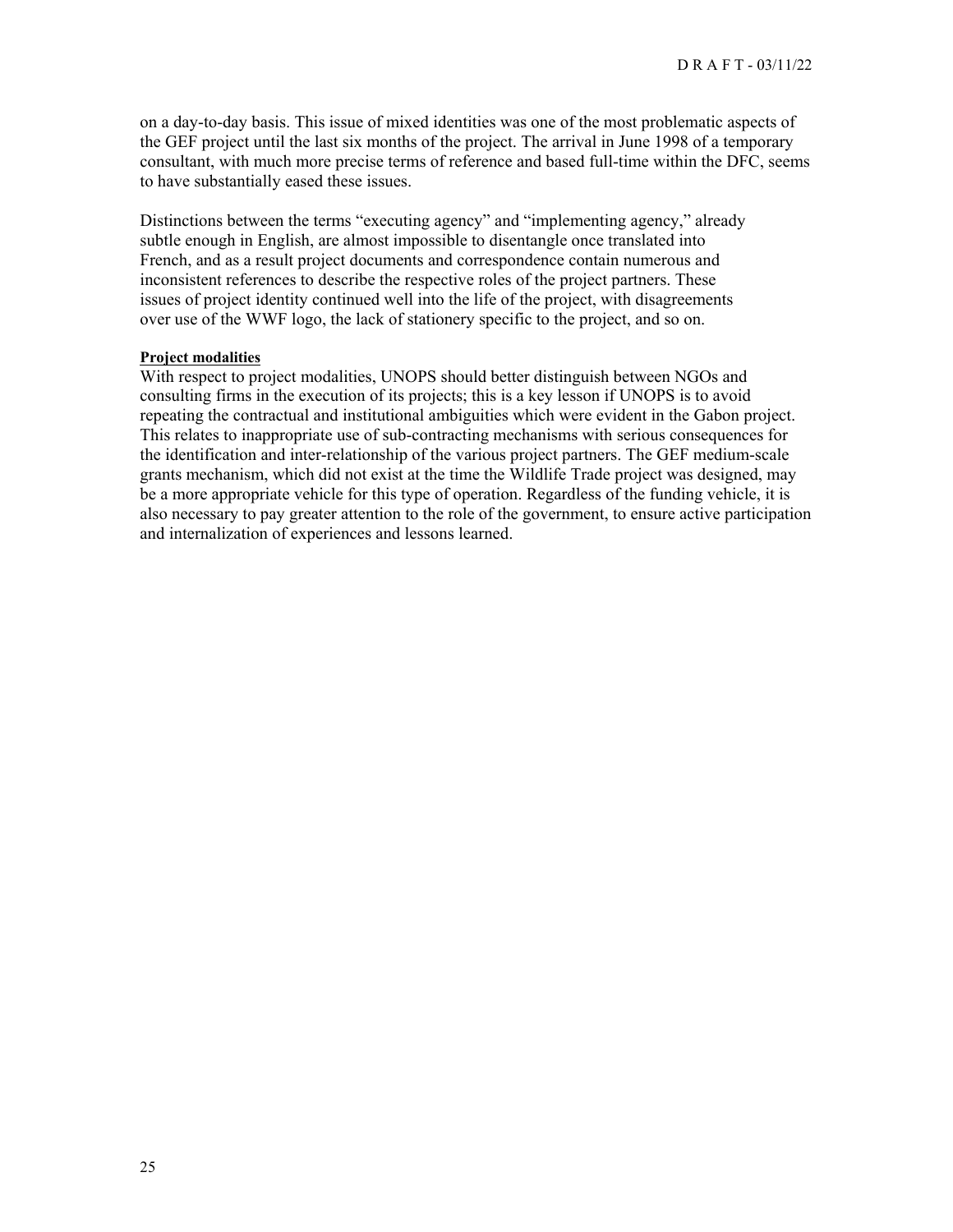#### **RECOMMENDATIONS: Actions to reinforce initial benefits from the project**

#### **Sub-regional GEF Program on Wildlife Trade**

During the evaluation mission, considerable interest was expressed in the idea of a follow-on project for the sub-region. Any efforts in this direction would necessarily underscore the need for harmonization of the legal and institutional framework beyond the borders of Gabon. Nevertheless, the prerequisite conditions for such harmonization need to be defined. There is an excellent case to be made for the development of a GEF initiative on the sub-regional scale, based upon the Gabonese experience, but this would need to meet certain conditions precedent:

- to conduct with the states of the sub-region a number of preliminary feasibility studies, which would be needed for effective identification of the project;
- to assure that contributions committed from the side of the project partners, notably the Government of Gabon, are delivered to a reasonable degree, as foreseen in the project instrument; and
- to achieve the establishment of an operational and sustainable mechanism for monitoring and management of wildlife species in Gabon.

#### **National Parks Authority**

With respect to the institutional framework, to bring to fruition the broader vision of conservation of biodiversity, the DFC should be transformed into a service for wildlife and national parks management (Direction de la Faune et des Parcs Nationaux). The conditions for such a transformation should be specified by the Gabonese authorities. For their part, the donor agencies active in biodiversity conservation should provide financial support carefully linked with the further development of protected areas (including national parks and/or reserves yet to be instituted). In effect, the increase in recent years in the number of protected area sites in Gabon reflects a high level of interest and a significant comparative advantage.

#### **Biodiversity priorities**

With respect to biodiversity, several key findings need to be highlighted:

#### **Captive breeding and game ranching**

The activity of game ranching (particularly for potamochere) should be continued. However, this should only take place with much greater analysis of market and commercial factors (supply and demand), and specifically of a far better understanding of presumed substitution effects between animals raised in captivity or ranched, vis-à-vis those harvested in the wild; among other sources of information, the existing experience of game ranching elsewhere (i.e. various antilope species in Kenya, Zimbabwe etc.) could prove useful, as well as greater attention to the potential advantages of exploiting savanna species (in suitable ecosystems, to be sure) which are already well-understood rather than attempting original (and highly uncertain) research toward the domestication of forest species;

#### **Hunting concessions**

Feasibility studies on zoning and management of hunting concessions based on ecological potential should be carried out: the initial work conducted under the GEF project in the WWF site in the Gamba protected area complex, which is said to be unique in Africa, appears to be a significant step in this direction;

#### **Land and resource tenure**

There are potential benefits to adopting a comparative assessment of experience from certain Sahelian countries with respect to land and resource tenure, which could be highly useful applied to the central African situation. This experience is little-known in central Africa, but in some respects is far more relevant than the more publicized experience from the Amazon Basin or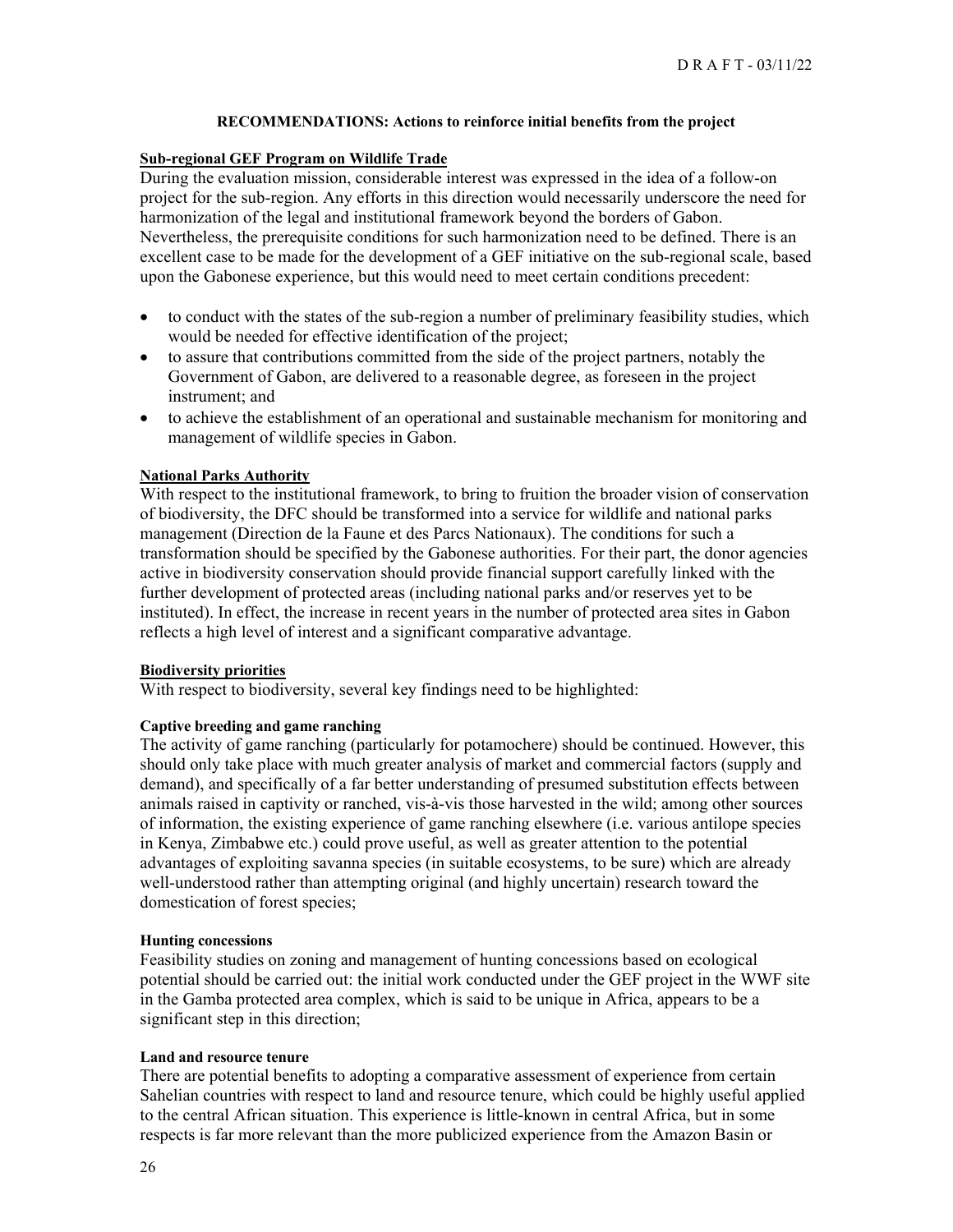Southeast Asia.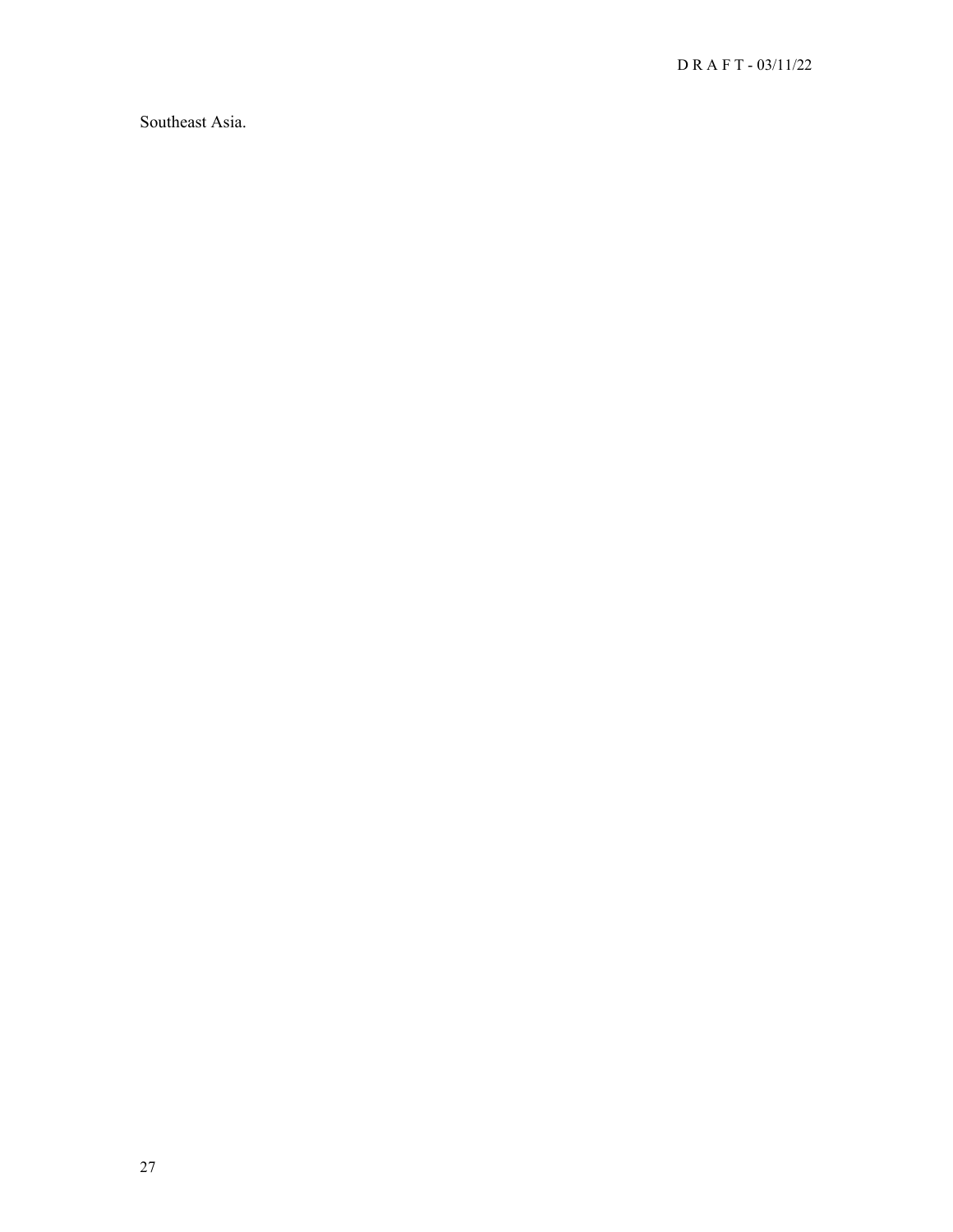#### **LESSONS LEARNED**

- 1. Weaknesses of the GEF pilot phase with respect to project design, technical review, and work-planning are gradually being addressed through logframes, independent technical review, and closer supervision of field activities.
- 2. A "foot-in-the-door" approach to securing funding can backfire if the level of resources available is inadequate to ensure a solid base is being laid for follow-on activities.
- 3. Use of NGOs as international technical assistance / consulting-service providers is fraught with risks, and should only be used in rare situations, and only when all parties explicitly agree to specific procedures and costs required to ensure aequate supervision and monitoring.
- 4. Government commitments through "in-kind" contributions are often honored "in the breach," but can significantly affect the level of ownership, internalization of lessons learned, and enthusiasm for interventions proposed by the project.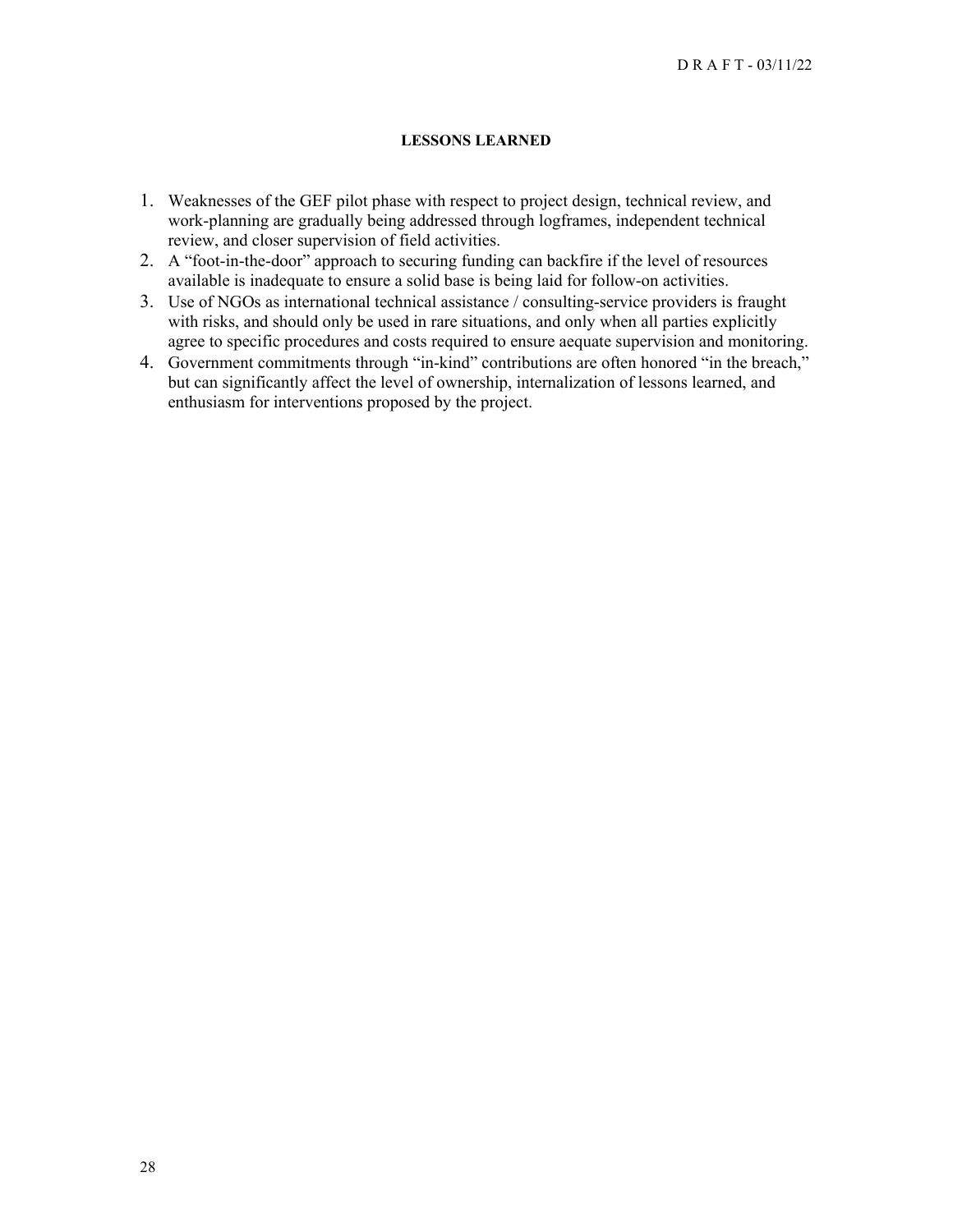## **ANNEX 1. Calendar of Project Activities, Studies and Reports**

1991

May

• Project entered into GEF Work Program

## 1994

July

• Project document signed by Ministère des Eaux et Forets, UNOPS, and UNDP

## 1995

October - November

• CTA arrives and project activities initiated

## 1996

September

- Legal analysis of wildlife management legislation in Cameroon, Botswana and Zimbabwe.
- *Etude critique de la législation relative à la gestion de la faune sauvage au Gabon: Rapport National Botswana, Volume IV* by Batlalefhi Moeletsi, Consultant IUCN.
- *Etude critique de la législation relative à la gestion de la faune sauvage au Gabon: Rapport National Zimbabwe, Volume V* by Jennifer Clare Mohamed, Consultant IUCN

## October

- CITES regional training seminar and training-of-trainers
- *Etude critique de la législation relative à la gestion de la faune sauvage au Gabon: Rapport National Cameroun, Volume III* by Stéphane Doumbe-Bille, Consultant IUCN

## 1997

February

- *Etude critique de la législation relative à la gestion de la faune sauvage au Gabon: Rapport Finale, Volume I* by Patrice Christy, Consultant national WWF
- *Etude sur la faisabilité de l'élevage commercial d'espèces sauvages au Gabon* by Ferran Jori, Consultant WWF

April-June

- Training in wildlife and botanical inventory methodology, Gamba Protected Area Complex September
- Mid-term evaluation by J. C. Heymans and G. Rossatonga-Rignault, Consultants UNOPS

## 1998

June

• *Etat du commerce international des espèces animales et végétales couvertes par la CITES au Gabon* by Patrice Christy, Consultant WWF and Anne Vanden Bloock, TRAFFIC

July

- Creation of Project Steering Committee and designation of National Project Counterpart to CTA
- *Rapport final concernant l'étude sur l'élevage de gibier financée par le projet GEF* by Vétérinaires Sans Frontière

August

• Drafting of implementation decrees for new forestry law

September

• First wildlife trade working group meeting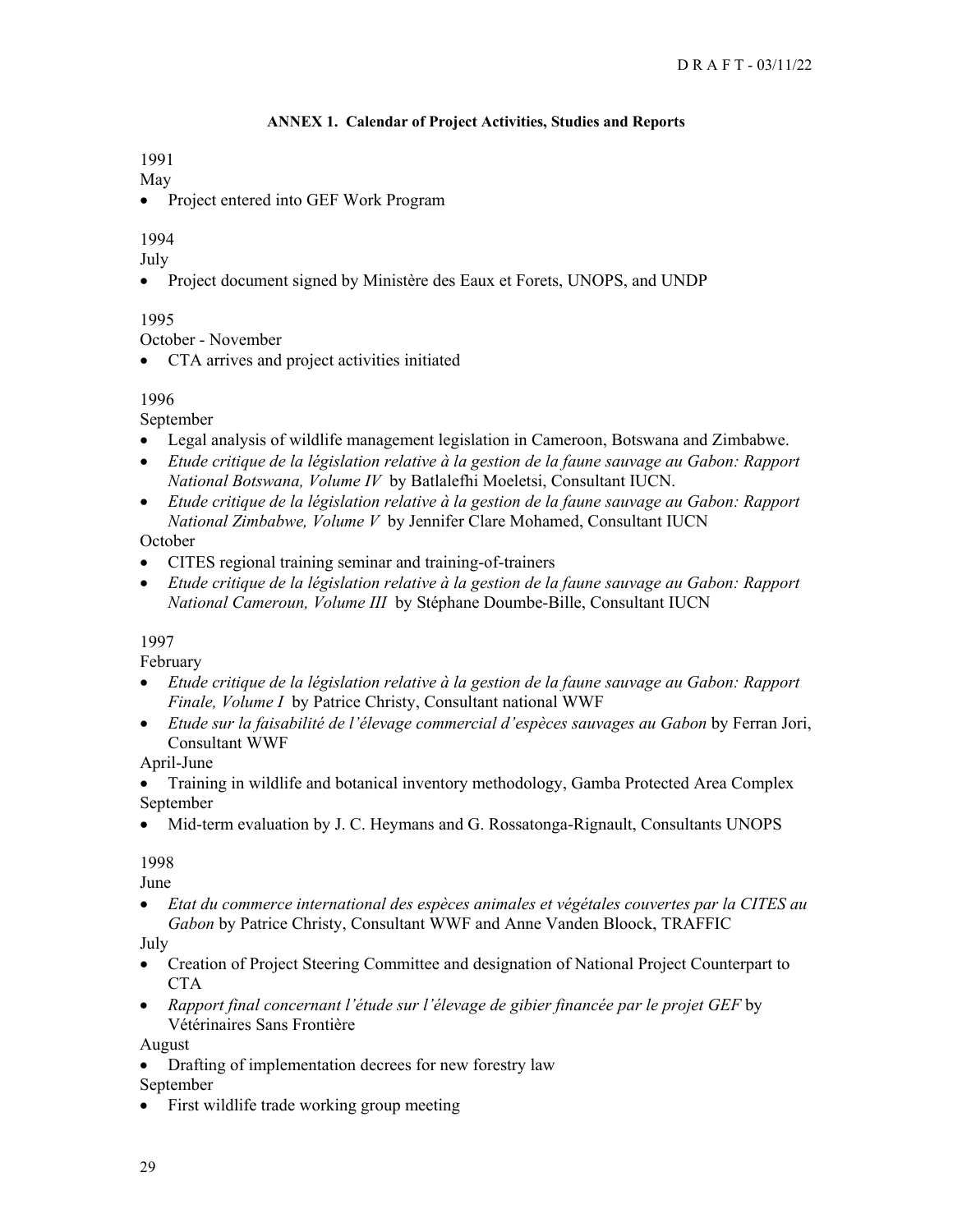- *Proposition sur un mécanisme de gestion du commerce national de la faune au Gabon Synthèse du premier atelier du Groupe de Travail sur le Commerce des Espèces Sauvages (GCTES)* by Lisa Steel, Consultant WWF and Joseph Maroga Mbina, DFC November
- Second wildlife trade working group meeting
- Analyse des ébauches de décrets d'application  *Synthèse du deuxième atelier du Groupe de Travail sur le Commerce des Espèces Sauvages* (GCTES) by Lisa Steel, Consultant WWF and Joseph Maroga Mbina, DFC

December

- Draft implementation decrees for new legislation submitted to Ministry
- *Final Project Report*, WWF

## 1999

January – February

• Final project evaluation, J. F. Swartzendruber, Ibrahima Ly and Anaclé Biessielo, UNOPS consultants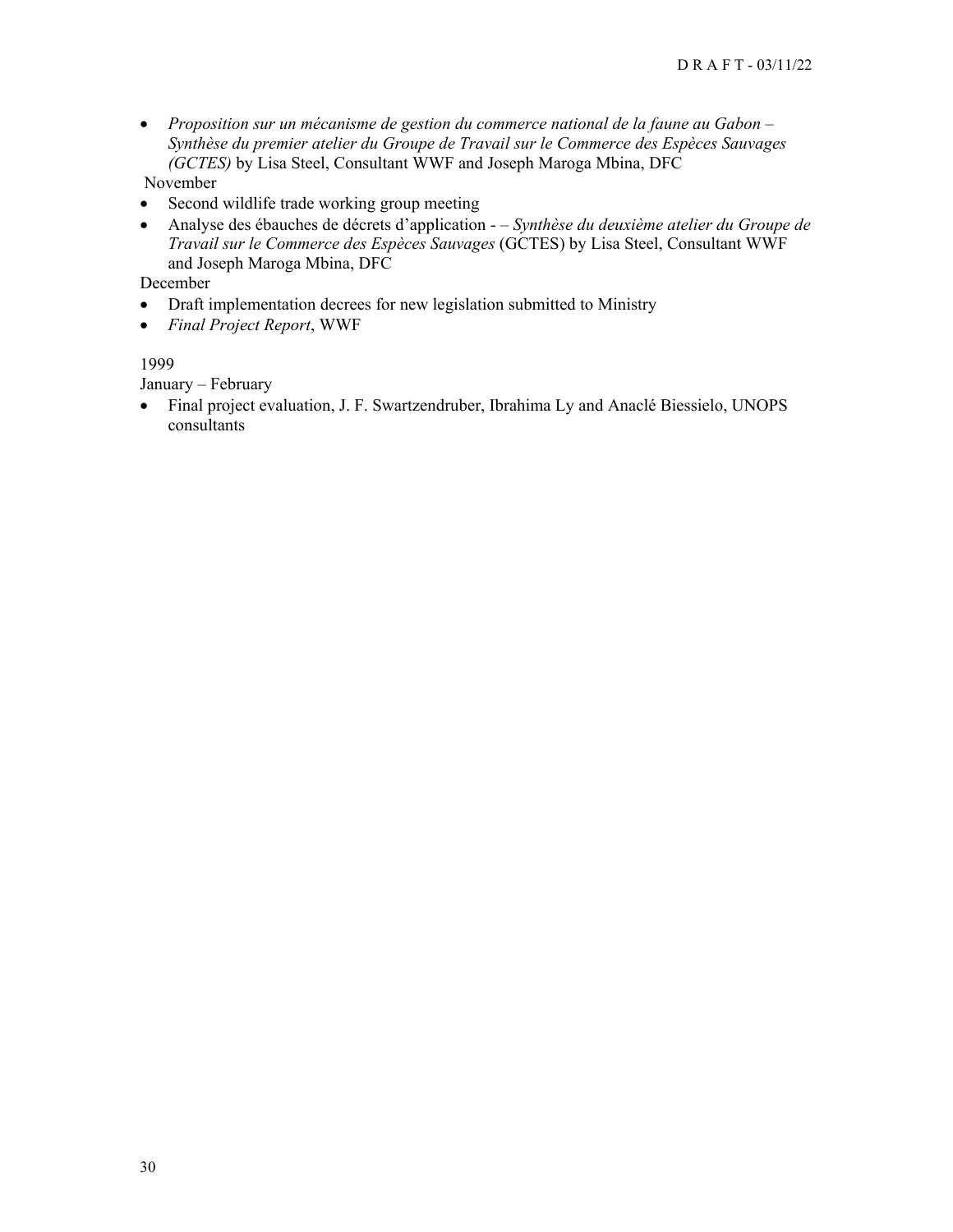#### **ANNEX 2. TERMS OF REFERENCE OF THE FINAL EVALUATION MISSION**

#### GAB/92/G31-Gabon Wildlife Trade Management Project

#### I Background

Domestic and international trade in wildlife species plays an important role in national and local economies, and bush-meat constitutes a major source of protein for rural communities in Gabon. At the same time, much of the trade in wildlife in the region is unregulated and almost nothing is known about the impact of trade on biodiversity. Improved knowledge and management of wildlife and its trade is urgently needed to protect biodiversity in the region, and to ensure sustainable use of the resource and its continued contribution to economic development. Protection of wildlife resources requires improved capacity of government agencies in wildlife management and conservation and empowerment of rural communities to monitor, manage and derive benefits from wildlife utilization. The project aims to develop indigenous capacity to effectively monitor wildlife populations and trade, to improve knowledge of the impact of trade on wildlife populations and on biological diversity, and to assist in developing and implementing sustainable trade strategies to ensure the long-term survival of wildlife species and the ecosystems they are part of.

The project is funded by the Global Environment Facility (GEF) for US\$1,000,000. The United Nations Office for Project Services (UNOPS) is the executing agency for the project, with actual implementation subcontracted in its entirety to World Wildlife Fund-US (WWF-US), which was a pre-selected contractor (selected by UNDP). Procurement of equipment and monitoring and evaluation functions are retained by UNOPS.

The project was due to start on 1 July 1995 for 36 months. The project effectively began field operations in November 1995 after the signature (end August 1995) of the contractual arrangements between WWF-US (World Wildlife Fund), and UNOPS. Completion date, following an extension from the target date by six months, is 31 December 1998.

The project document calls for two evaluations: (a) a mid-term evaluation after 18 months from the start; and (b) a final evaluation at the end of the project. The mid-term evaluation took place from 6 to 28 September 1997. The mid-term evaluation exercise was intended, on the one hand, to examine how well the project has performed to date; and on the other hand, to recommend corrective measures to improve project implementation and intended outcomes to ensure success by meeting objectives. In so doing the mid-term evaluation provided further guidance concerning project activities by devising clear indicators for the final evaluation of the project. The mid-term evaluation also provided further success criteria to be taken into consideration during the final evaluation.

Activities of the project are thoroughly described in the project document, which constitutes the binding legal instrument signed by the major partners in the project; that is, the Government of Gabon (represented by the Ministry of Forestry and the Environment, particularly in assisting the *Direction de la Faune et de la Chasse (DFC)*, the United Nations Development Programme (Represented by the Resident Representative in Gabon), and UNOPS (in New York, represented by the Project Management Officer).

Project Objectives, Outputs, and Success Criteria

The project's immediate objective was:

To create a mechanism to sustainably manage wildlife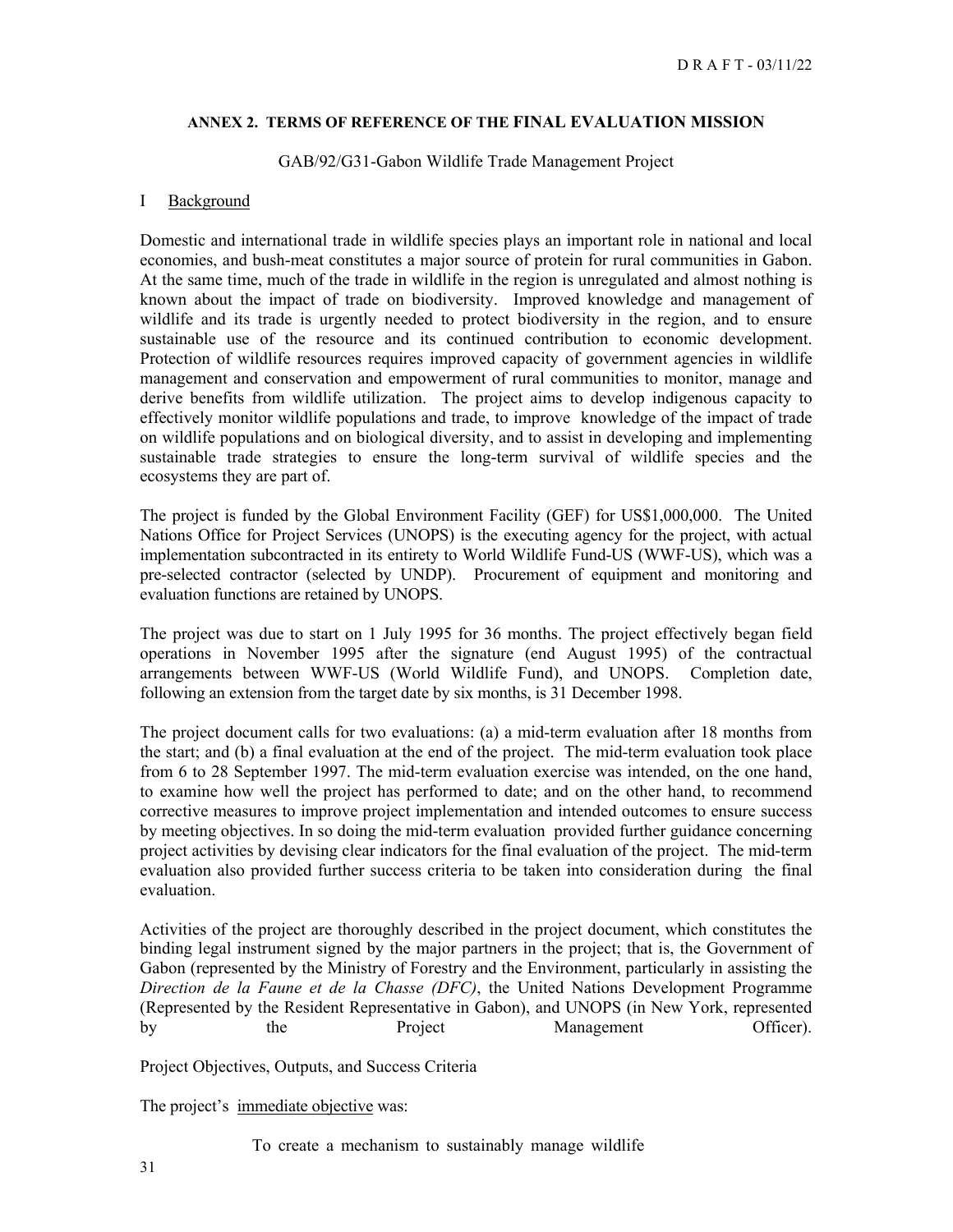trade in Gabon and to reinforce government and local community capacity to ensure long-term sustainable management and conservation of biodiversity.

The specific objectives were sub-divided threefold:

- to develop indigenous capacity to effectively monitor wildlife populations and trade;
- to better understand the impact of trade on wildlife populations and on biological diversity; and
- to assist in describing and implementing sustainable trade strategies toward the long-term survival of wildlife species and the ecosystems they are part of.

The following specific outputs were planned:

Output 1: Improved knowledge and implementation of national legislation and international treaties through training of personnel.

Output 2: National legislation on management and trade of wildlife adapted to the socioeconomic reality in Gabon and to CITES requirements.

Output 3: Development of a framework for long-term monitoring of wildlife use and trade, and its impact on biological diversity.

Output 4**:** Development of strategies to implement legislation and management policies on wildlife trade, and links with biological diversity conservation.

Output 5: Long-term maintenance of the directorates charged with wildlife conservation and management and continuation of monitoring activities.

For a more detailed description of outputs and activities, refer to the project document.

Criteria of Success (per project document)

- ♦ The placement of an efficient mechanism to promote institutional strengthening in Gabon, to allow the country to work towards sustainable management of wildlife trade and to satisfactorily fulfil its obligation deriving from its adhesion to CITES.
- ♦ Rural community involvement in the development, management, and monitoring of local systems to sustainably use forest resources, most notably meat as a source of protein.
- ♦ Demonstration of the efficacy of this mechanism will be by tangible results (outputs). These outputs will contribute to the reinforcement of components (i.e. institutional, managerial and technical) that make up the capacity of the government to manage wildlife trade.

In addition, the mid-term evaluation mission proposed a number of indicators of success which would allow an evaluation of performance and a measurement of the real impact of the project's activities. These were:

| <b>Related Output</b><br><b>CITES Workshops</b> | Measurable indicators                                                              |
|-------------------------------------------------|------------------------------------------------------------------------------------|
|                                                 | Number of participants                                                             |
|                                                 | Number of manuals and posters distributed                                          |
|                                                 | Surveys of popular reactions<br>$\bullet$                                          |
|                                                 | Impact on international trade (number of confiscations at<br>$\bullet$<br>airport) |
| Legislation adjusted                            |                                                                                    |
|                                                 | Projects for changes in laws in place                                              |
|                                                 | Qualitative data on hunted animals<br>$\bullet$                                    |
|                                                 | Data on animals sold at markets                                                    |
|                                                 | Quantity of meat sold                                                              |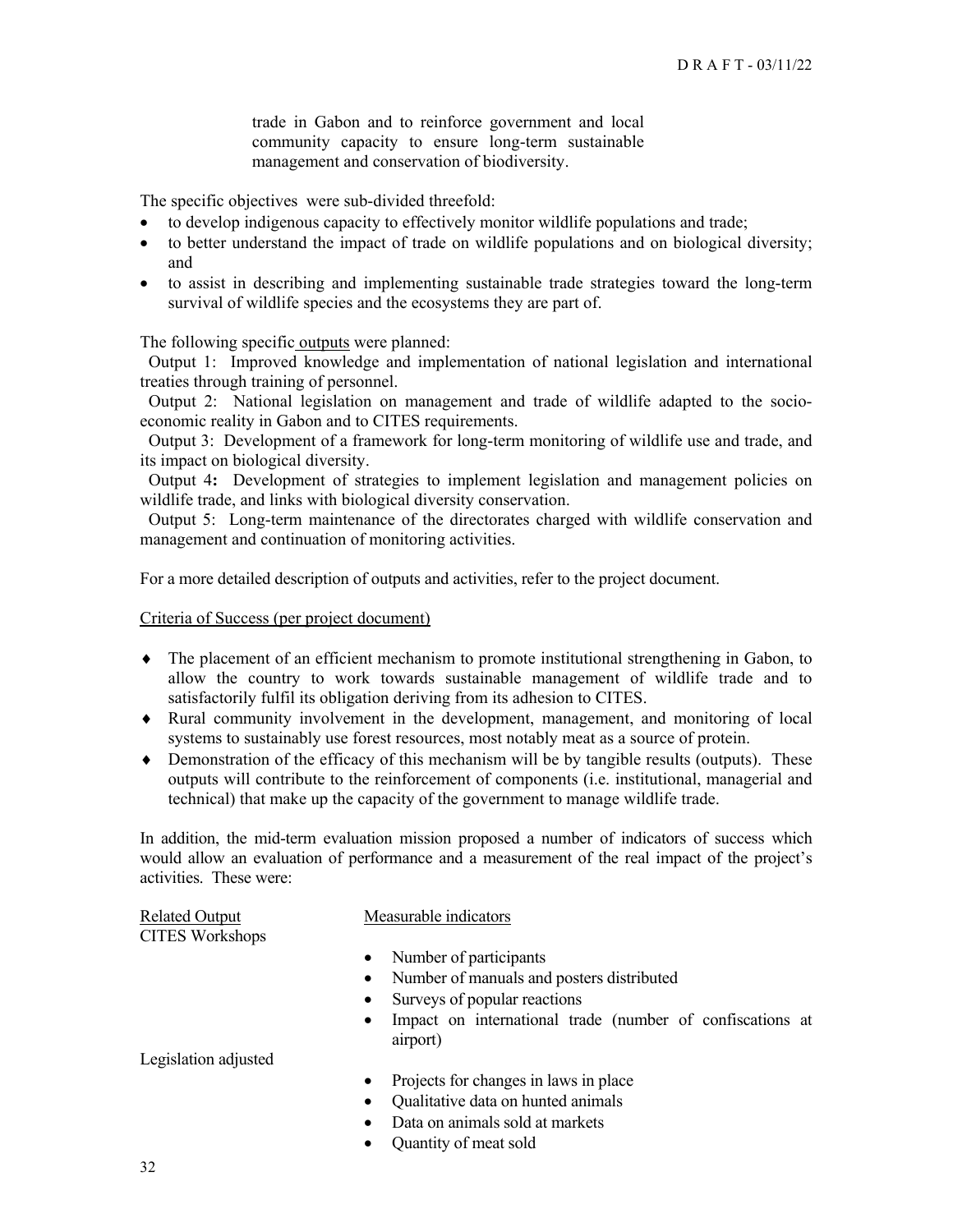| ٠                         | Number of game bred in captivity                                                         |
|---------------------------|------------------------------------------------------------------------------------------|
|                           | Analysis of comments by media and affected population                                    |
| International trade       |                                                                                          |
| ٠                         | Consultants' reports                                                                     |
| $\bullet$                 | Police statistics for border and customs crossings                                       |
| ٠                         | Prices of sold species                                                                   |
| $\bullet$                 | Number of participants at workshops                                                      |
| Game ranching             |                                                                                          |
| $\bullet$                 | Consultants' reports                                                                     |
| $\bullet$                 | VSF (Owando) Pilot-project performance                                                   |
| $\bullet$                 | Number of game bred in captivity                                                         |
| $\bullet$                 | Economic profitability of game ranching                                                  |
| ٠                         | Number of people trained                                                                 |
| ٠                         | Impact on hunting                                                                        |
| $\bullet$                 | Comparison of number of animals sold on markets from                                     |
|                           | captivity vs. hunted                                                                     |
| Inventories               |                                                                                          |
| ٠                         | Number of participants at training workshops                                             |
| $\bullet$                 | Periodic data gathering of results                                                       |
|                           | Geographic position of inventories                                                       |
| ٠                         | Measures of local participation (number, type, availability)<br>Impact on wildlife trade |
| ٠<br>National strategy    |                                                                                          |
| ٠                         | Number of participants at workshops                                                      |
| $\bullet$                 | Number of strategy meetings                                                              |
| ٠                         | Management plans in place (DFC)                                                          |
| $\bullet$                 | Plan for a national strategy in place                                                    |
| $\bullet$                 | Media reaction                                                                           |
| $\bullet$                 | Stakeholder-beneficiaries (number, type, origin)                                         |
| $\bullet$                 | Number and type of alternative activities in place                                       |
| $\bullet$                 | International reaction                                                                   |
| $\bullet$                 | Impact on biodiversity (conservation measures, confiscations,                            |
|                           | sustainable use), as determined through periodic surveys                                 |
|                           | Database in place and being maintained                                                   |
| Logistical support to DFC |                                                                                          |
| ٠                         | Report on logistical support provided by the project                                     |
|                           | Periodic survey of its utilization                                                       |
|                           | Institutional changes made                                                               |
|                           | Unresolved problems (reasons, solutions)                                                 |
| ٠                         | Analysis of the extent of partnership between DFC and local                              |
|                           | population                                                                               |
|                           |                                                                                          |

# II Objective and Scope of the Final Evaluation Mission

Three interrelated dimensions of programmes and projects must be assessed as the substantive focus of

monitoring and evaluation: relevance, performance and success.

2.1 Relevance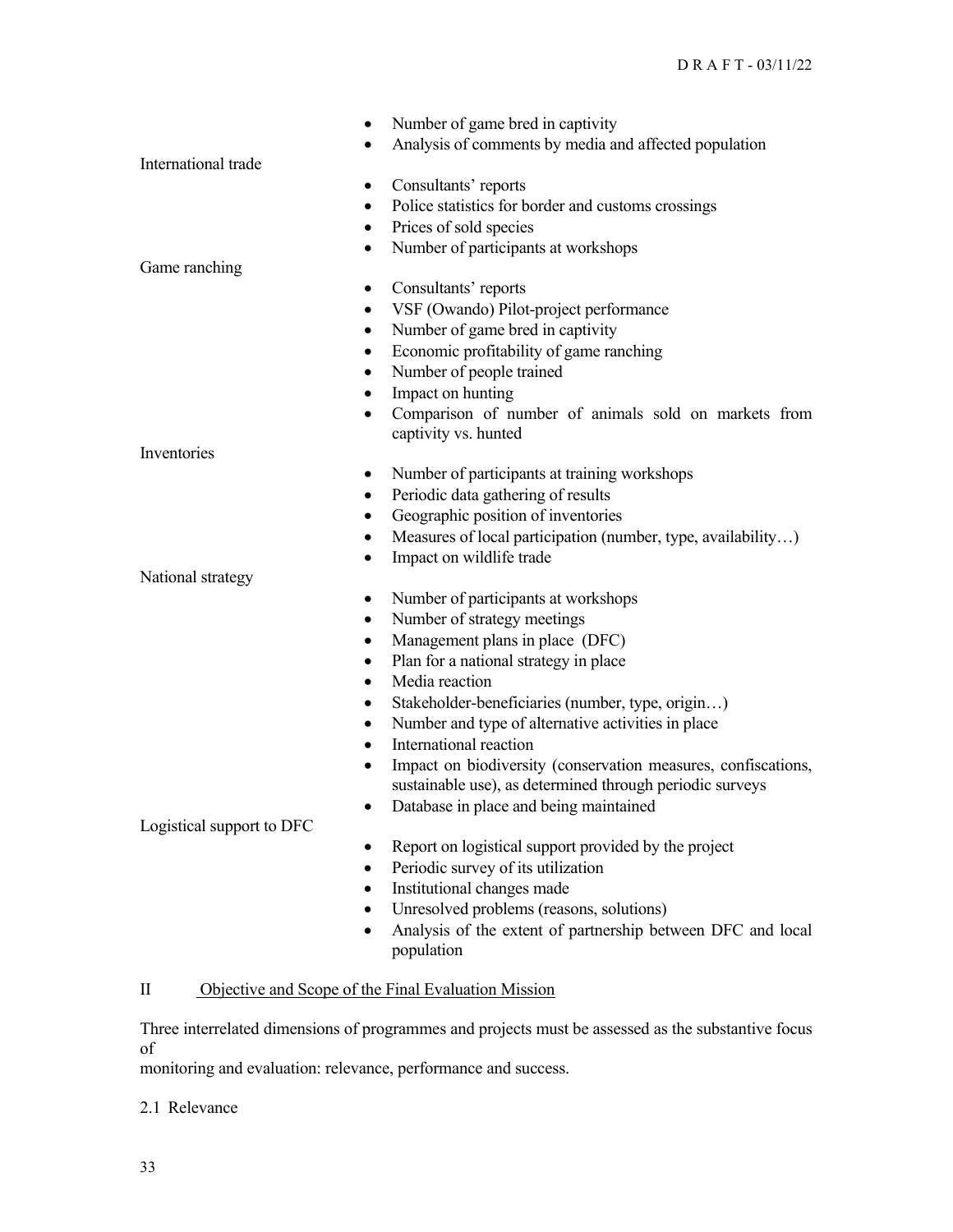Review and assess the appropriateness of the project's concept and design, the relevance of the project's five outputs, and the extent to which they have contributed toward the overall development objective. Relevance means the degree to which the objectives of a programme or project remain valid and pertinent either as originally planned or as subsequently modified owing to changing circumstances within the

immediate context and external environment of that programme or project. Comment on any other conceptual issue which may have impacted on project execution.

#### 2.2 Performance

There are three criteria for performance:

- ♦ effectiveness the extent to which a programme or project achieves its immediate objectives or produces its desired outcomes;
- ♦ efficiency the optimal transformation of inputs into outputs;
- ♦ timeliness of inputs and results.

The evaluation mission shall assess whether the project produced its outputs effectively and efficiently: identify the major factors which have facilitated or impeded the progress of the project in achieving its desired results.

In particular the mission should review the quality and timeliness of inputs and activities by the implementing sub-contractor, WWF, e.g. responsiveness of project management to GEF requirements or changes in the project environment, timeliness of work plans and extent to which they were followed, the extent to which budgets were followed, etc. The main contact persons are the WWF Representative in Gabon, Dr. Olivier Langrand, Libreville, Tel: (241) 73 00 28 Fax: (241) 73 80 56; the UNDP Programme Officer, Bernard Voubou, at UNDP Libreville Fax: (241) 743 499 Email:  $undpgab@inet.ga$  $undpgab@inet.ga$  $undpgab@inet.ga$ , and the UNDP-GEF Regional Network Coordinator for</u> Biodiversity in Central and West Africa, Dr. Trinto Mugangu, Tel (241) 774 928 Fax (241) 743 499 E-mail: trinto@internetgabon.com.

The mission should also review the UNOPS execution modality of the project: evaluate UNOPS involvement in the project (for questions to UNOPS, contact Ms. Karin SvadlenakGomez, Project Management Officer, Email: [karinsg@unops.org](mailto:karinsg@unops.org) Tel. (212) 906 6248 Fax. (212) 906 6903 and/or Mr. Ingolf Schuetz-Mueller, Chief, Division for Environmental Programmes, Email:  $ingolfs m@unops.org$  Tel. (212) 906 6220 Fax (212) 906 6903). The execution modality in terms of effectiveness and impact should be assessed.

 Assess whether Government inputs, at national and local levels, were sufficient and how they should be improved, if necessary.

Review the contribution of the UNDP country office to the project.

♦ Examine whether the institutional set-up enhanced full involvement of the stakeholders and provided a sense of actual ownership by the country (if not, what mechanisms might be used to accomplish this in future projects of a similar nature);

## 2.3 Success

The three criteria of success are impact, sustainability and contribution to capacity development.

#### Impact

Impact refers to the results of a programme or project that are assessed with reference to the development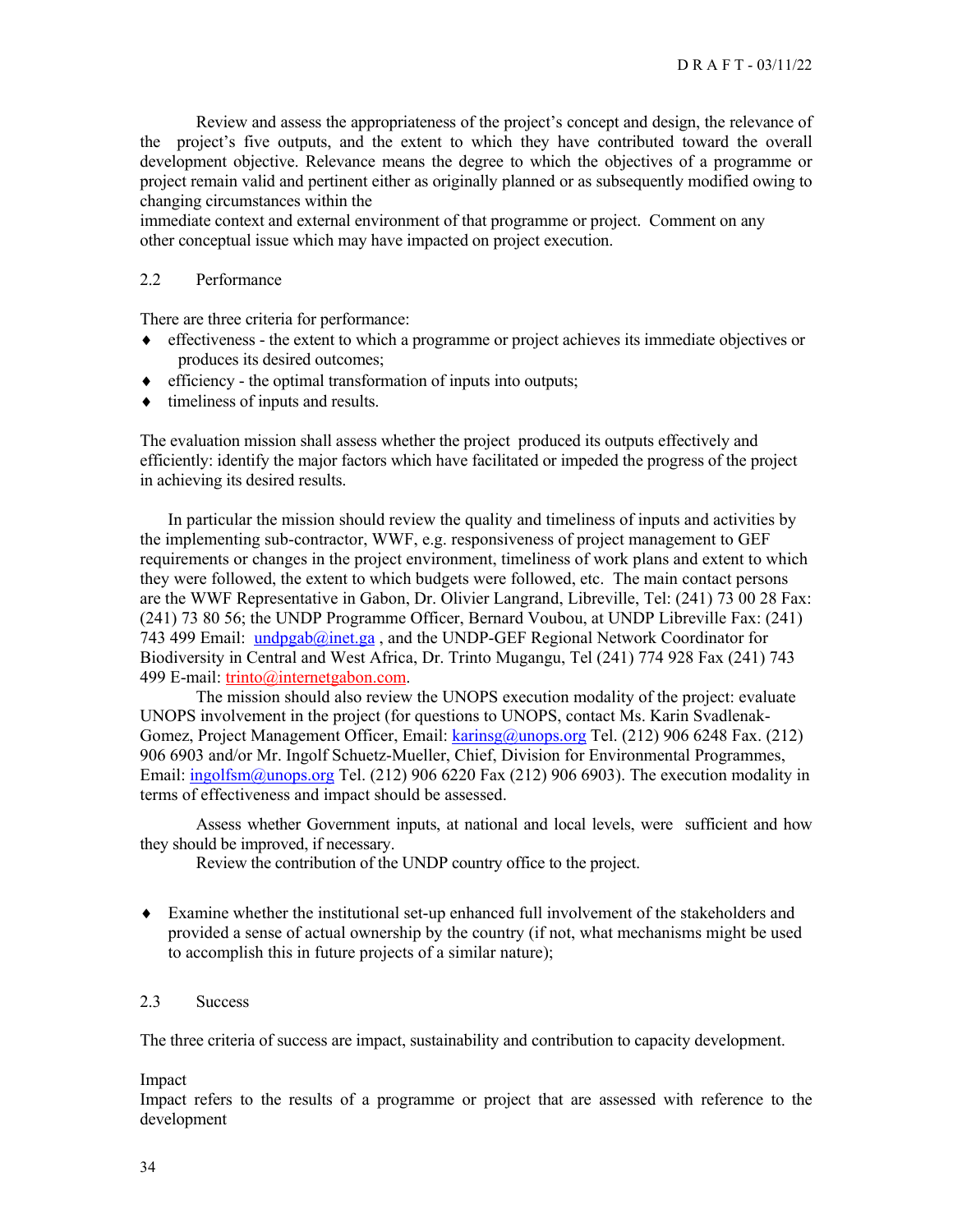objectives or long-term goals of that programme or project. In this sense, impact represents changes in a

situation, whether planned or unplanned, positive or negative, that a programme or project brings about.

Impact can be assessed only once a significant period has elapsed after the completion of a programme or

project. It is thus essential that a programme or project be designed in a way that will lend itself to impact

assessment at a later stage, e.g., through the preparation of baseline data and the setting of indicators for

monitoring and evaluation.

Sustainability

Sustainability is the durability of positive programme or project results after the termination of the technical cooperation channelled through that programme or project. Static sustainability refers to the

continuous flow of the same benefits that were set in motion by the completed programme or project to

the same target groups. Dynamic sustainability refers to the use in, or adaptation of programme or project

results to, a different context or changing environment by the original target groups and/or other groups.

Contribution to Capacity Development

As a criterion of success, the contribution made to capacity development relates to the extent to which a

programme or project enables target groups to be self-reliant and makes it possible for government institutions, the private sector and CSOs to use positive experiences with the programme or project in

addressing broader development issues.

Specifically, therefore, the evaluation mission shall:

List the achievements of the project and assess their effectiveness in solving the perceived problems and limitations;

Assess project impact: Determine the effect of the project on targets groups or institutions: the quality, usefulness and sustainability of the project's achievements and outputs in terms of improving the capacity for a sustainable management of wildlife resources;

Assess the extent of a feeling of actual ownership of the project's results by the country (at various levels);

Determine the degree of support given by the Government to integrating the project objectives and goals into the national development programme, and how well the project fits into national development policy;

2.4 Review the effectiveness of the indicators put in place by the project, vis-à-vis of the objectives, the outputs and activities, including objectivity, measurability, methodology of analysis to determine the effect and the impact of the project, etc.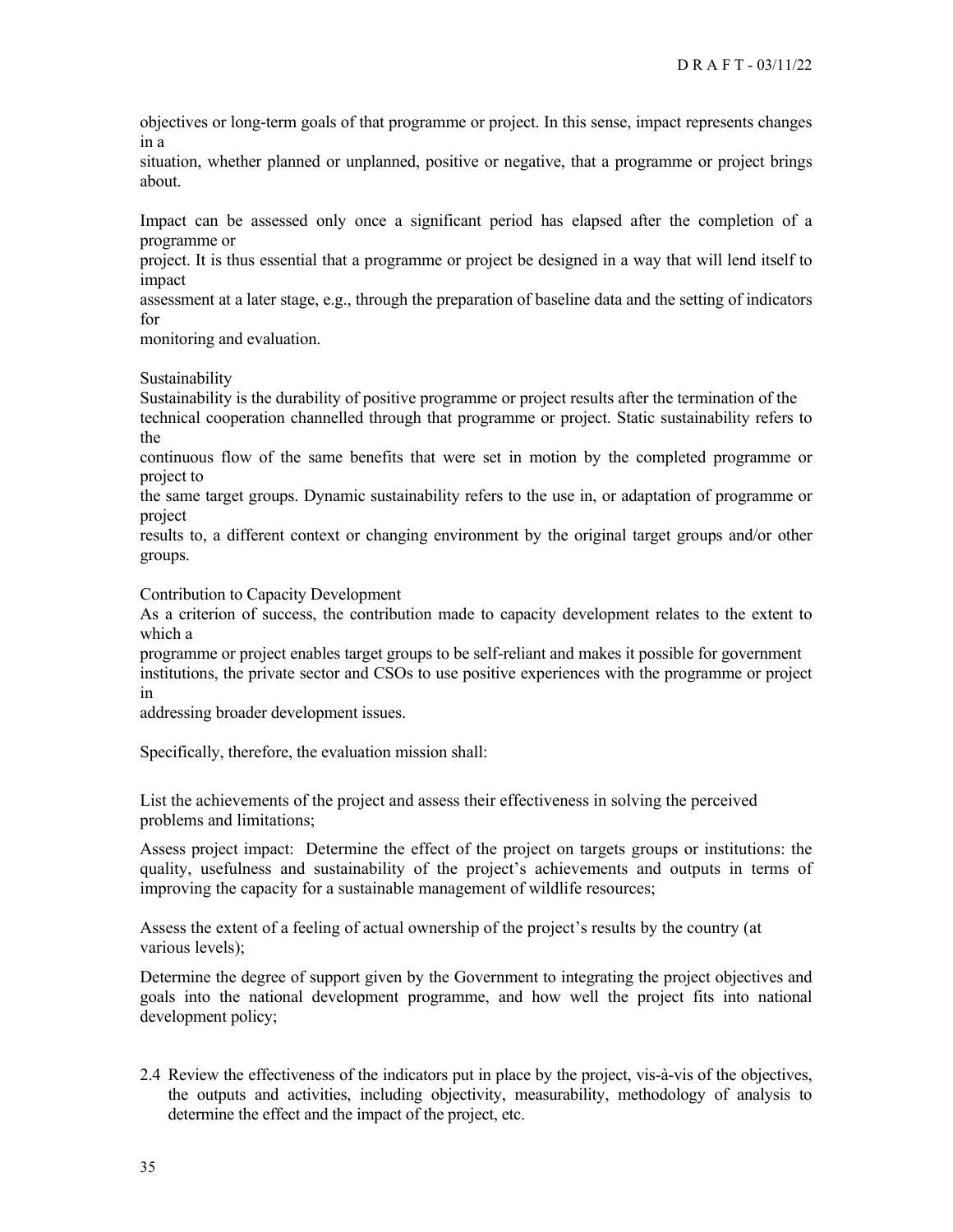2.5 Recommended future directions for the DFC.

Recommendations will provide directions for activities beyond project time-frame, particularly possible extension to several countries of the region.

The evaluation team's recommendations will be made available to a ZOPP workshop to be organized by the project immediately following the mission. The ZOPP workshop will be organized for about 25 participants from the DFC, other stakeholders in the Gabon, as well as from neighboring countries who could be involved in a regional follow-up project (notably Congo, Cameroon, and Equatorial Guinea).

## III. Conclusions and Recommendations

Based on all the above points, the evaluation mission should provide conclusions and recommendations.

The mission should record, in conclusion, any significant lessons that can be drawn from the experience of the project and its results, especially anything that has worked well, as well as anything that has worked badly and should be avoided in the future.

#### IV Methodology

The evaluation team members shall familiarize themselves with the project through a review of a number of relevant documents prior to beginning travel to the region. (For a list of documents that will be distributed to the mission members prior to the start of the mission, see section VII below.) In addition to these Terms of Reference, the evaluation team shall use the guidelines provided in the UNDP's *Handbook for Programme Managers: Results-oriented Monitoring and Evaluation* in undertaking the evaluation and writing its evaluation report.

For a pre-mission briefing, the evaluation team shall contact the UNDP Regional Network Coordinator for Biodiversity, Dr. Trinto Mugangu, BP 2381, UNDP, Libreville Fax 241 – 743- 499, Email: trinto@internetgabon.com and the UNDP GEF Co-ordinator for Biodiversity and International Waters, Africa, Dr. John Hough,. Contact: [john.hough@undp.org](mailto:john.hough@undp.org) or hough j@hotmail.com Tel. (212) 906 5560 Fax. (212) 906 5974.

#### V Duration, timetable and itinerary

The mission will meet the UNDP country office, the Government officials in the capital and will visit the sites of field activities. The mission should also meet with representatives of local NGOs, the civil society and beneficiaries of the project. The mission will work in close collaboration with the representative of the sub-contractor WWF and the GEF Coordinator.

The mission will have a duration of up to 22 working days, including travel time and reporting, based on the following tentative itinerary (NOTE: this itinerary is based on an assumption of 7 working days/week. Travel days are considered working days.)

- Days 1-2: Desk review of all relevant documents at home base
- Day 3 : Travel of the International Expert to Libreville, Gabon and Meeting with the National Expert;
- Day 4 : Briefing of the two experts with Project CTA and national counterparts in Libreville; also briefing with UNDP Resident Representative in Gabon; Briefing with the Minister of Forestry and the Environment;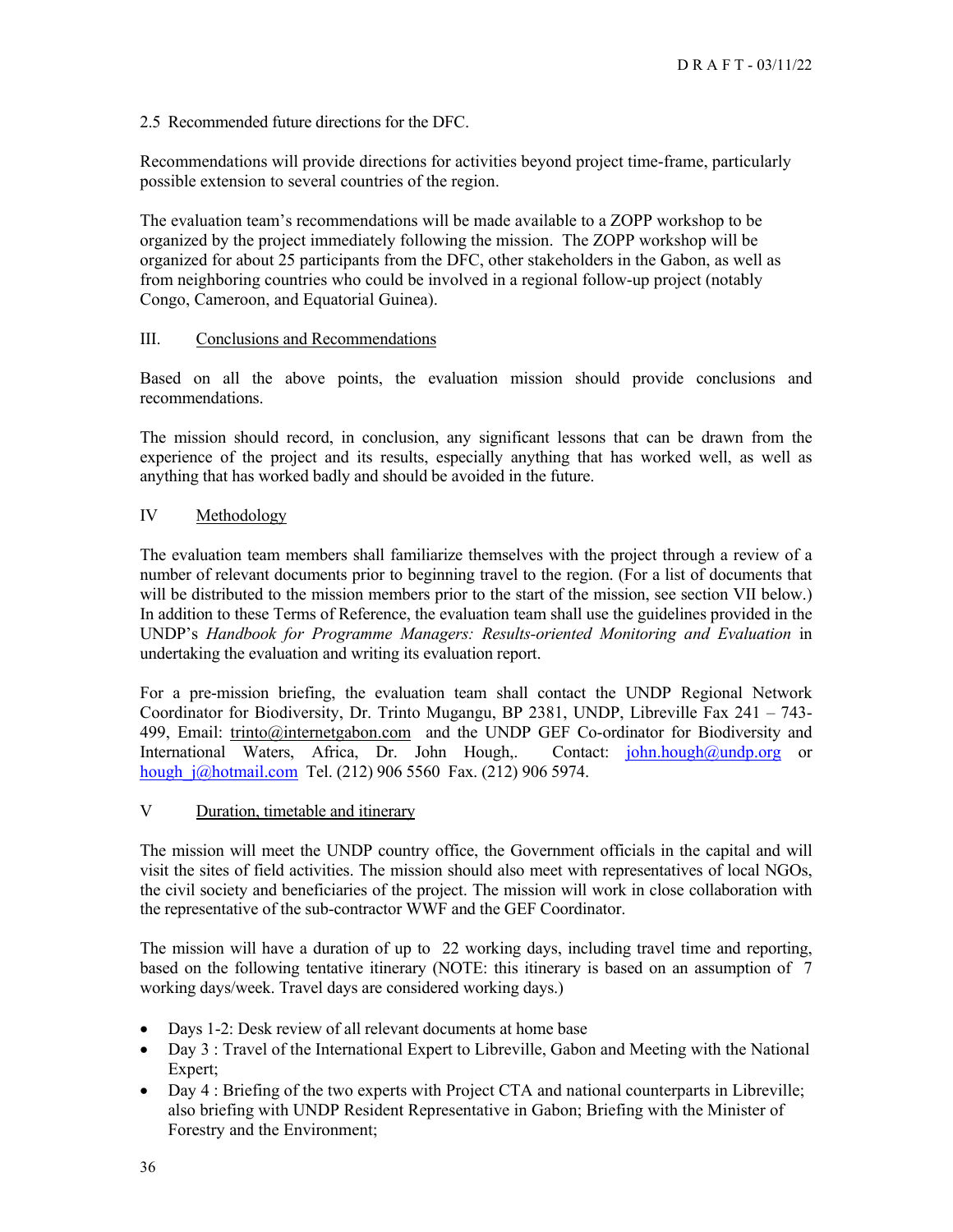- Day 5 : Joint development of work program by the two experts
- Day 6 16 : Conduct Evaluating Activities in the Field, particularly in all localities and villages where project activities are being implemented, including visits, briefing, consultations and inquiries to officials, local NGOs officers, Community leaders and project protagonists;
- Day 17-18 Debriefing with Officials in Gabon and write report outline
- Day 19: Return travel of International Expert
- Day 20-22 : : Write up Project Report

Up to 1 additional days for revision after review by UNDP/UNOPS

## VI Reports

The mission is required to discuss and revise the draft evaluation report prior to his departure from the region. It is recommended that the format of the evaluation mission report follow the UNDP Guidelines for Evaluators. In addition to addressing all the above-mentioned points, the report should contain the following Annexes:

TOR

Itinerary (actual) List of persons interviewed Summary of field visits List of documents reviewed Any other relevant material

The final version of the evaluation mission will be submitted to the UNDP/GEF (Dr. Trinto Mugangu, Regional Network Coordinator for Biodiversity , BP 495 Rue Foch, UNDP, Fax 242 - 83 76 90, Email: trinto@internetgabon.com) and UNOPS (Ms. Karin Svadlenak-Gomez, Project Management Officer, UNOPS/Division for Environmental Programmes, 220 East 42<sup>nd</sup> Street, New York, NY 10017, Fax: 212 906 6903, Email:  $karinsg(a)$ unops.org), no later than one week after the end of the field work. The official version of the report shall be submitted in English & French, including the team's conclusions and recommendations. The report shall be submitted in five hard copies and in electronic format in MS Word or WordPerfect for Windows.

## VII Documents to be made available to the evaluation team prior to start of mission:

Provided by UNOPS (In electronic format as Word documents to the extent available.):

Project Document – electronic format UNDP Handbook *Results-oriented Monitoring and Evaluation* (1997) – electronic format Mid-term Evaluation Report Tripartite Review Meeting Report (January 1998) GEF Project Implementation Review 1998

Steering Committee meeting reports and other relevant documents shall be made available to the evaluation team by WWF and the DFC.

## **VIII Qualifications needed**

The mission will be composed of three independent consultants: two international experts, one in biodiversity, wildlife trade; the other one in environmental law, concerning CITES provisions and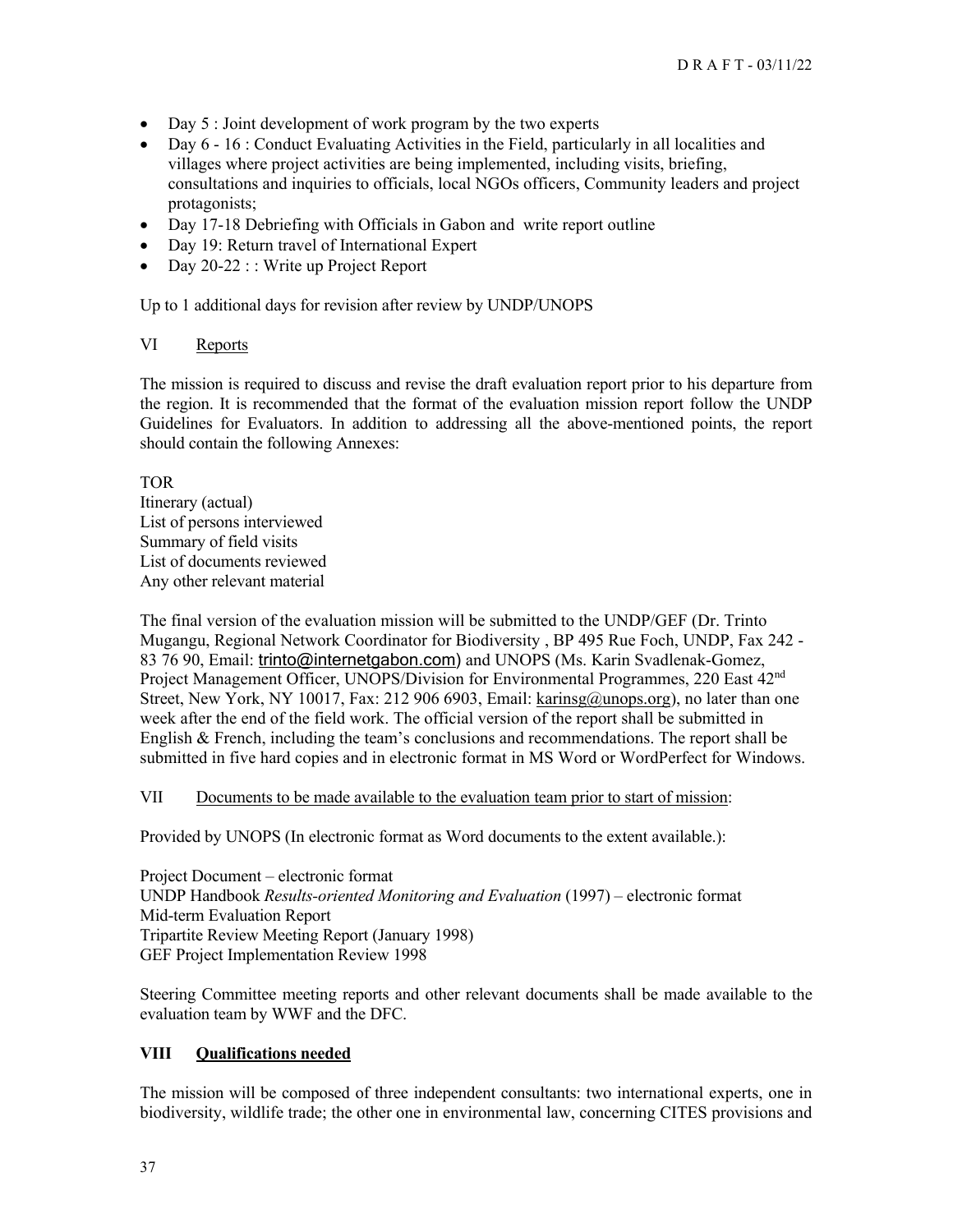legal environmental issues. The third expert will be a national of Gabon and will assist the team in natural resource management, political and sociological issues in Gabon.

The international expert, with an MS or a PhD in ecology and management of wildlife will lead the team. The team leader needs to have had at least 10 years of experience in conservation and sustainable use of biological resources as well as experience in community participation, training, project analysis and development in Central Africa (Gabon, Congo, Central African Republic, Congo Democratic-Zaire, and Cameroon). Being currently resident and working in one of the countries of the region (except Gabon) will be a plus for the international expert. The lead international expert in wildlife management, will be assisted directly by an international expert in environmental law. The international expert in environmental law shall have at least an MS or PhD in Law with emphasis on environmental questions. The expert in environmental law shall have working experience with African environmental issues, and have at least 5 years of working experience. The incumbent must know of the CITES Convention and TRAFFIC enforcement mechanism for wildlife trade. Finally the team will be assisted by a national expert in natural resource management or social sciences. The national expert, with at least a BS Degree in natural resource management or social issues related to wildlife trade, needs to be conversant with local traditions from various communities participating in the project activities in Gabon.

The three consultants shall be fluent in English and French. The evaluation report shall be submitted in both languages, if possible, but the French version will be made in the field and discussed within country with Governmental counterparts during the evaluation mission. The English version will be needed for final filing with UNOPS, UNDP, and GEF.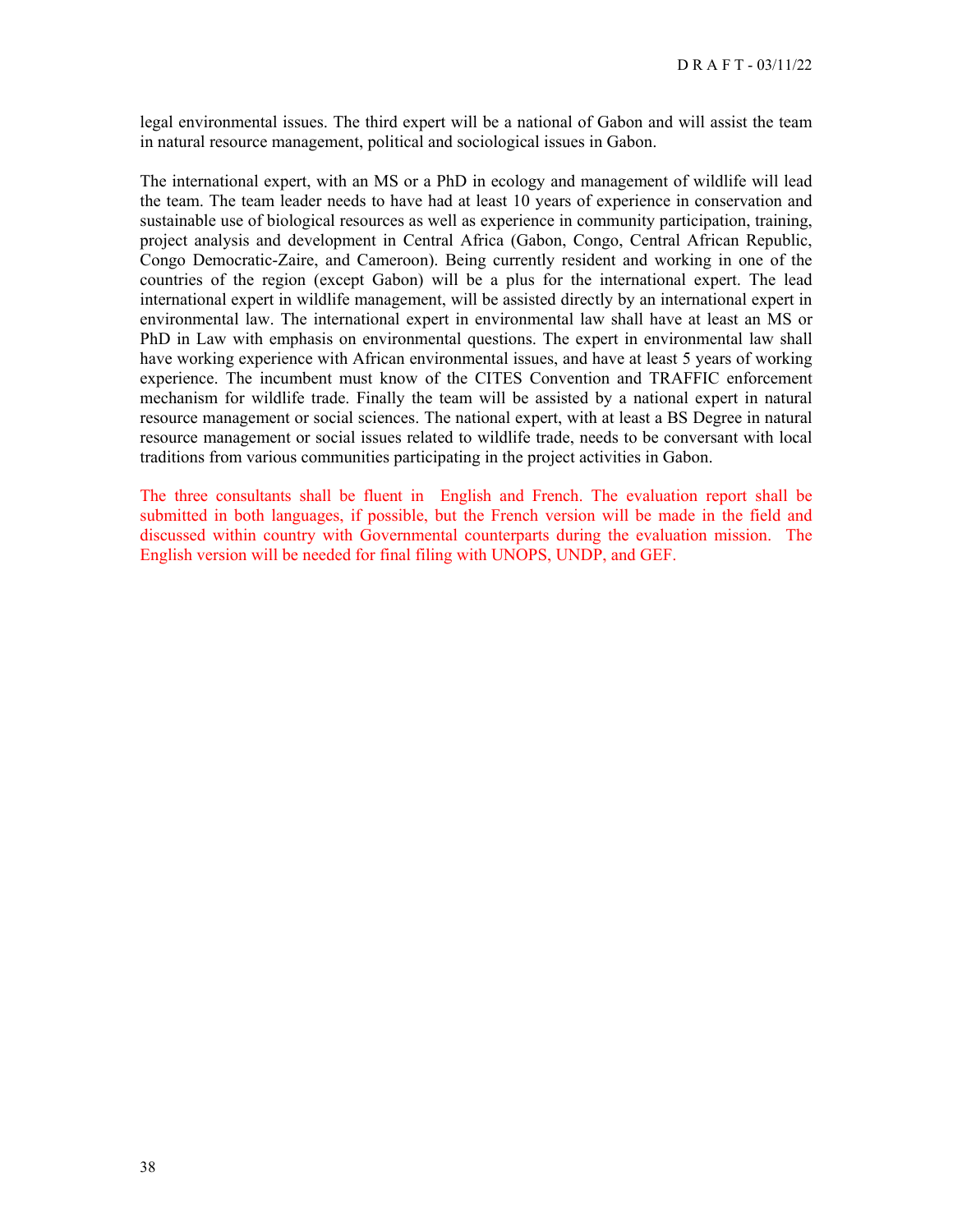# **ANNEX 3. List of persons contacted**

| <b>UNDP</b> Libreville:          | <b>Toon VISSERS</b><br>Bernard Henri VOUBOU<br><b>Trinto MUGANGU</b><br><b>Simon TREPANIER</b> |
|----------------------------------|------------------------------------------------------------------------------------------------|
| WWF CARPO office:                | <b>Oliver LANGRAND</b><br>Jean-Baptiste NGOMA PAGA<br>Seraphin DONDYAS                         |
| <b>WWF Gamba Complex:</b>        | Marc THIBAULT                                                                                  |
| Ministry of Eaux et Forets:      | <b>Faustin LEGAULT</b>                                                                         |
| Direction de Faune et Chasse:    | Emile MAMFOUMBI KOMBILA<br>Joseph MAROGA<br>Joseph NGOUROU                                     |
| PFE Project:                     | Andre-Jules MADINGOU<br><b>Barry MBIA</b>                                                      |
| <b>Biodiversity Coord. Unit:</b> | Jean-Baptiste MEBIAME<br>Omer NTOUGOU                                                          |
| <b>PNAE/NEAP Unit:</b>           | Jean-Bruno MIKISSA                                                                             |
| Véterinaires sans Frontieres:    | P. HOOBEN                                                                                      |
|                                  | Wildlife Trade Working Group: Jean-Claude NGOMA MBOUITY<br>Isabelle AKONGZAK                   |
| Customs Service:                 | Capt. MASSALA<br>Fidolin ONGUINDA                                                              |
| <b>ECOFAC Project:</b>           | <b>Conrad AVELING</b>                                                                          |
| WCS Lopé Project:                | Lee WHITE                                                                                      |
| <b>FORAFRI</b> Project:          | Robert NASI                                                                                    |
| World Resources Institute:       | Dirk BRYANT<br>Jean-Gael COLLOMB                                                               |
| WWF-International                | <b>Tom HAMMOND</b><br><b>Tom MCSHANE</b>                                                       |
| WWF-US                           | Richard CARROLL<br>Lee ZAHNOW                                                                  |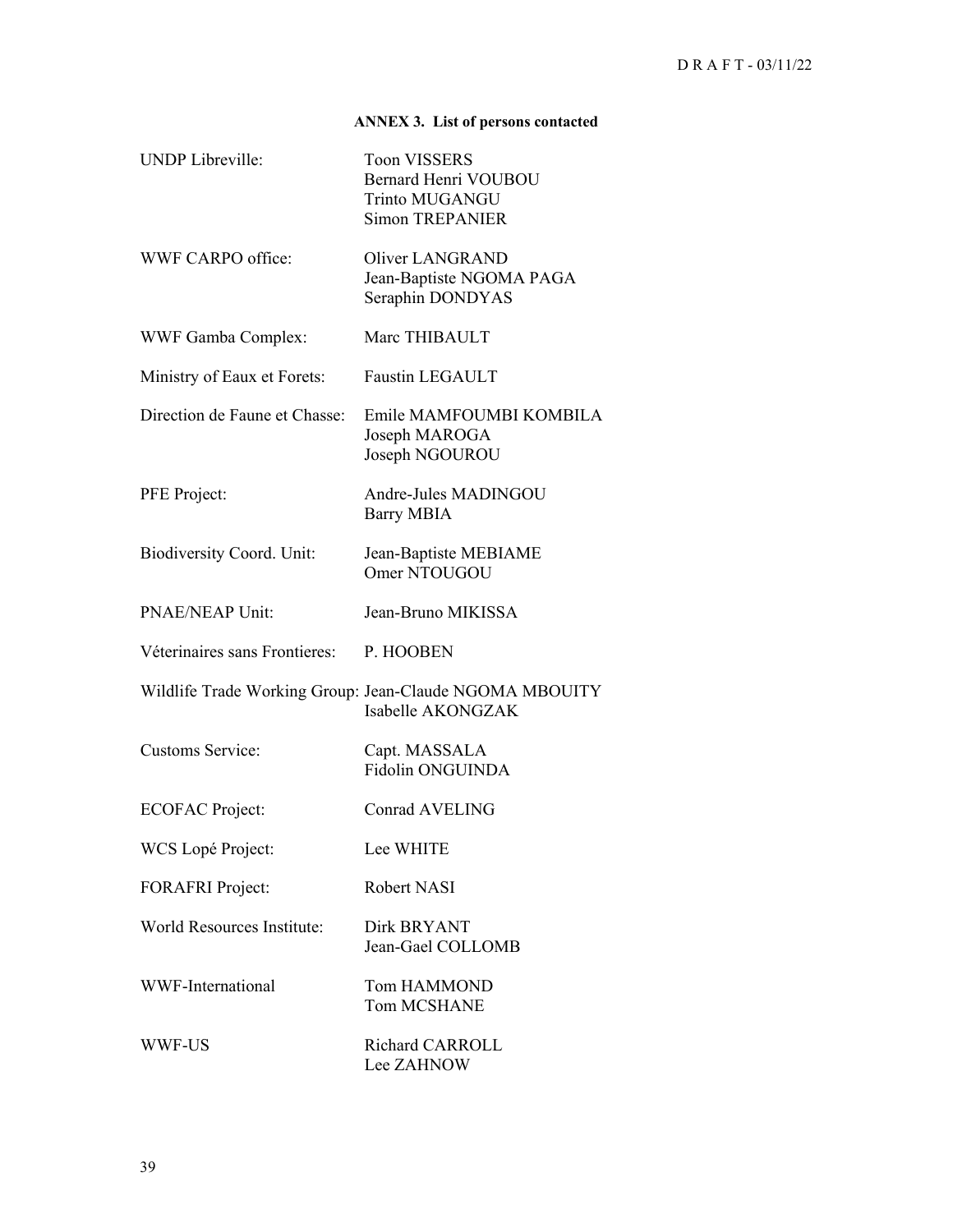#### **ANNEX 4. Evaluation Mission Itinerary**

Mon. evening, Jan. 25: Swartzendruber and Ly arrival in Libreville.

Tues. Jan. 26: team meetings with WWF (Langrand) and UNDP (Voubou, Vissers) to discuss evaluation arrangements, arrange use of project vehicle.

Wed. Jan. 27: meeting with WWF (Langrand, Ngoma-Paga); meeting with Bissielo; review documents at WWF.

Thur. Jan. 28: meeting with DFC (Marogas); review documents at WWF.

Fri. Jan 29: meeting with DFC (Marogas), UNDP (Voubou) and WWF (Langrand); given access to GEF office in DFC.

Sat. Jan. 30: review documents in GEF office.

Sun. Jan. 31: team discussion of plans, visit market selling bushmeat and other forest products near Libreville.

Mon. Feb. 1: team meeting with DRC Director (Mamfoumbi) to agree program for evaluation; meeting with WWF to check arrangements for Gamba site visit; contact with UNDP (Mugangu).

Tues. Feb. 2: Meet with former director of DFC (Eyi Mbeng); visit Owendo – site of VSF pilot project *petit élevage de gibier* (P. Hooben); meeting with Director-General of Ministry of Eaux et Forêts (F. Legault).

Wed. Feb 3: Meetings with environmental legislation specialists (Christy, Rossatonga), WCS representative for Lope Reserve (White), and ECOFAC project regional coordinator (Aveling).

Thur. Feb. 4: Meetings with PFE project (Madingou), Biodiversity Coordination Unit (Mebiame, Ntougou), and Customs offices.

Fri. Feb. 5: Travel to Gamba project site and meeting with project director (Marc Thibault) and counterpart (Joseph Ngourou).

Sat. Feb. 6: Visit to Sette Cama project site; contact project workshop participant (Ngoma Mbouity).

Sun. Feb. 7: Meeting with workshop participant (Ngoma Mbouity); return travel to Libreville; team review of findings and drafting of report.

Mon. Feb. 8: Preparation of material for presentation to project partners, drafting French and English translations, and arrangements for completion of evaluation.

Tues. Feb. 9: Completion of presentation materials, briefing meeting with DFC and Director-General of Eaux et Forets, meeting with WWF; departure of International Consultant (Swartzendruber).

Wed. Feb. 10: Drafting of technical annex on legislative framework by International Consultant (Ly), and Swartzendruber return to Washington.

Thur. Feb. 11: Return of International Consultant (Ly) to Dakar.

Feb. 12-18: Completion of draft final report.